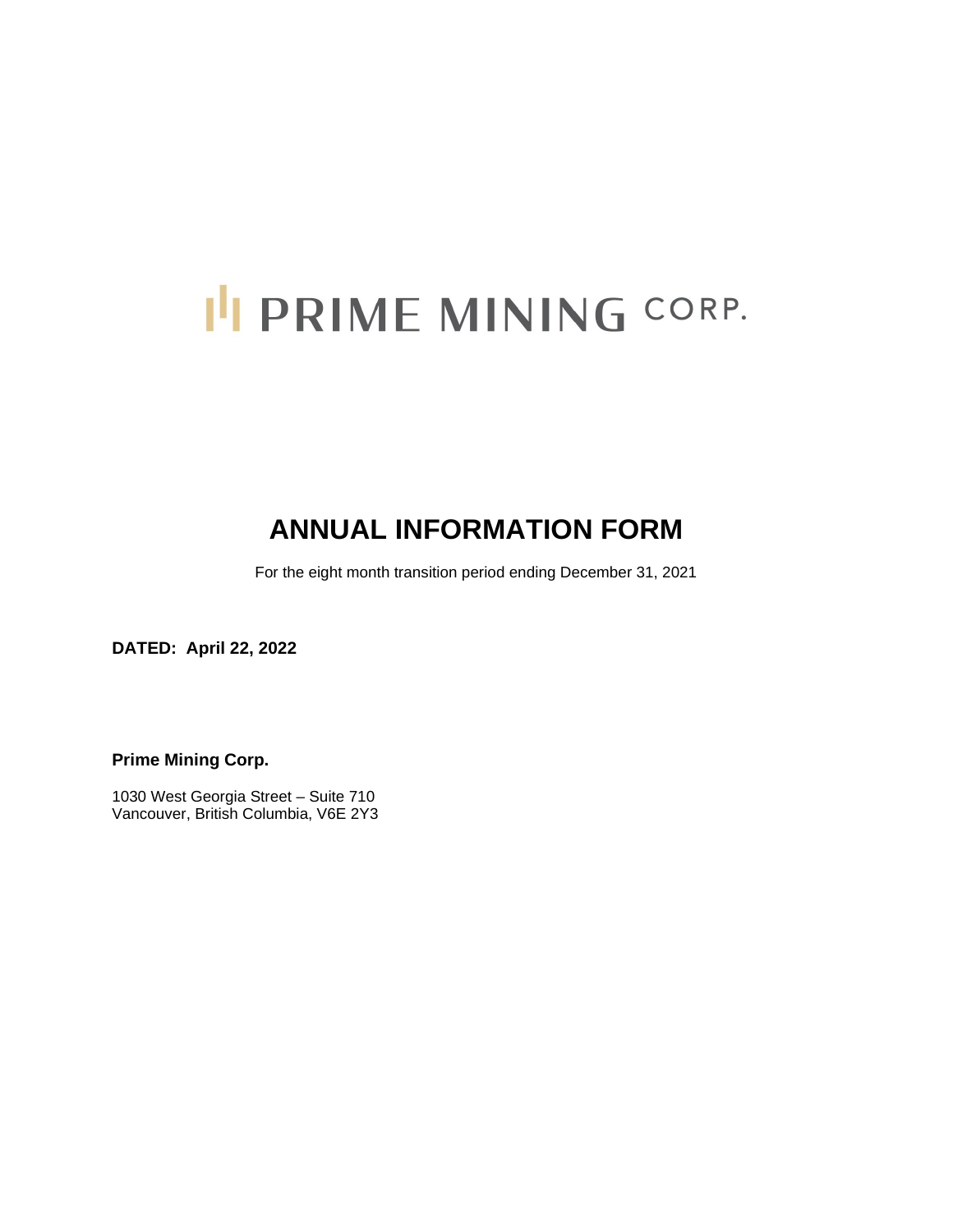# **TABLE OF CONTENTS**

| Escrowed Securities and Securities Subject to Contractual Restrictions on Transfer39 |  |
|--------------------------------------------------------------------------------------|--|
|                                                                                      |  |
|                                                                                      |  |
|                                                                                      |  |
|                                                                                      |  |
|                                                                                      |  |
|                                                                                      |  |
|                                                                                      |  |
|                                                                                      |  |
|                                                                                      |  |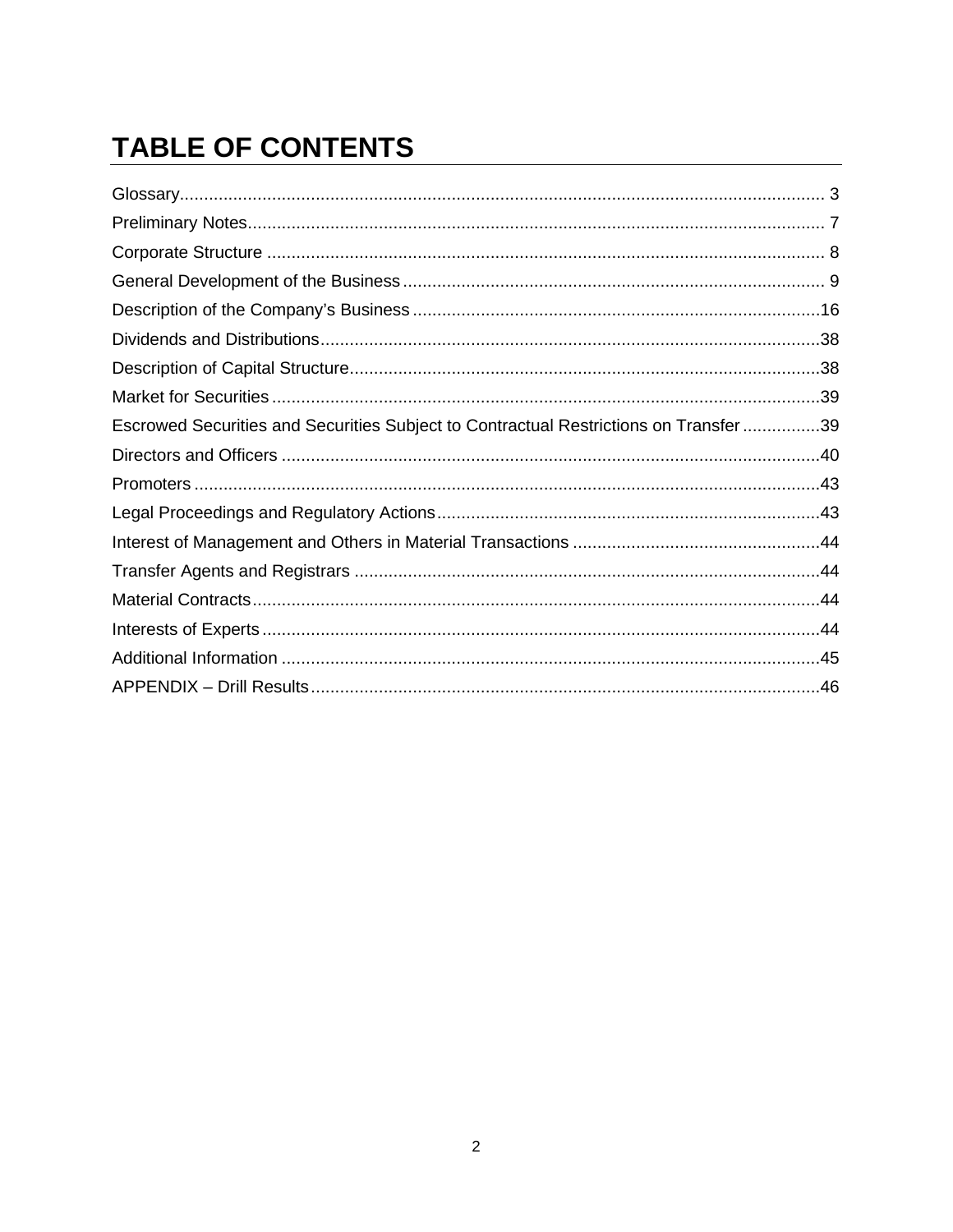# **GLOSSARY**

In this Annual Information Form, the following words or phrases have the meanings ascribed thereto:

| "Ag"                        | means silver;                                                                                                                                                                                                                                                                                                                                                                                                                                                                                             |
|-----------------------------|-----------------------------------------------------------------------------------------------------------------------------------------------------------------------------------------------------------------------------------------------------------------------------------------------------------------------------------------------------------------------------------------------------------------------------------------------------------------------------------------------------------|
| "AIF"                       | means an annual information form that is prepared pursuant to Part 6 of<br>National Instrument 51-102 Continuous Disclosure Obligations;                                                                                                                                                                                                                                                                                                                                                                  |
| "airborne"                  | means a survey made from an aircraft to obtain photographs, or measure<br>magnetic properties, radioactivity, electromagnetic, etc.;                                                                                                                                                                                                                                                                                                                                                                      |
| "alteration"                | means any change in the mineralogical composition of a rock that is<br>brought about by physical or chemical means;                                                                                                                                                                                                                                                                                                                                                                                       |
| "anomaly"                   | means having a geochemical or geophysical character which deviates from<br>regularity; in the case of gold, it refers to abnormally high gold content (eg<br>70.5 g per tonne); any deviation from conformity or regularity; a distinctive<br>local feature in a geophysical, geological, or geochemical survey over a<br>larger area; an area or a restricted portion of a geophysical survey, such<br>as a magnetic survey or a gravity survey, that differs from the rest of the<br>survey in general; |
| "assay"                     | means in economic geology, to analyze the proportions of metal in a rock<br>or overburden sample; to test an ore or mineral for composition, purity,<br>weight or other properties of commercial interest;                                                                                                                                                                                                                                                                                                |
| "Au"                        | means gold;                                                                                                                                                                                                                                                                                                                                                                                                                                                                                               |
| "Audit Committee"           | means the Company's audit committee;                                                                                                                                                                                                                                                                                                                                                                                                                                                                      |
| "background"                | means traces of elements found in sediments, soils, and plant material that<br>are unrelated to any mineralization and which come from the weathering<br>of the natural constituents of the rocks;                                                                                                                                                                                                                                                                                                        |
| "breccia"                   | means rock consisting of more or less angular fragments in a matrix of<br>finer-grained material or cementing material;                                                                                                                                                                                                                                                                                                                                                                                   |
| "Board"                     | means the Company's board of directors;                                                                                                                                                                                                                                                                                                                                                                                                                                                                   |
| "Bowering Projects"         | means Bowering Projects Ltd.;                                                                                                                                                                                                                                                                                                                                                                                                                                                                             |
| "claim"                     | means a portion of land held either by a prospector or a mining company;                                                                                                                                                                                                                                                                                                                                                                                                                                  |
| "Common Shares"             | means common shares in the capital of the Company;                                                                                                                                                                                                                                                                                                                                                                                                                                                        |
| "Company"                   | means Prime Mining Corp.;                                                                                                                                                                                                                                                                                                                                                                                                                                                                                 |
| "Compensation<br>Committee" | means the compensation committee of the Company;                                                                                                                                                                                                                                                                                                                                                                                                                                                          |
| "CIM"                       | means Canadian Institute of Mining, Metallurgy and Petroleum;                                                                                                                                                                                                                                                                                                                                                                                                                                             |
| "cm"                        | means centimetres;                                                                                                                                                                                                                                                                                                                                                                                                                                                                                        |
| "Cu"                        | means copper;                                                                                                                                                                                                                                                                                                                                                                                                                                                                                             |
| "Deferred Plan"             | means a registered retirement savings plan, registered education savings<br>plan, registered retirement income fund, locked-in retirement account or<br>tax-free savings account as defined in the Income Tax Act (Canada);                                                                                                                                                                                                                                                                               |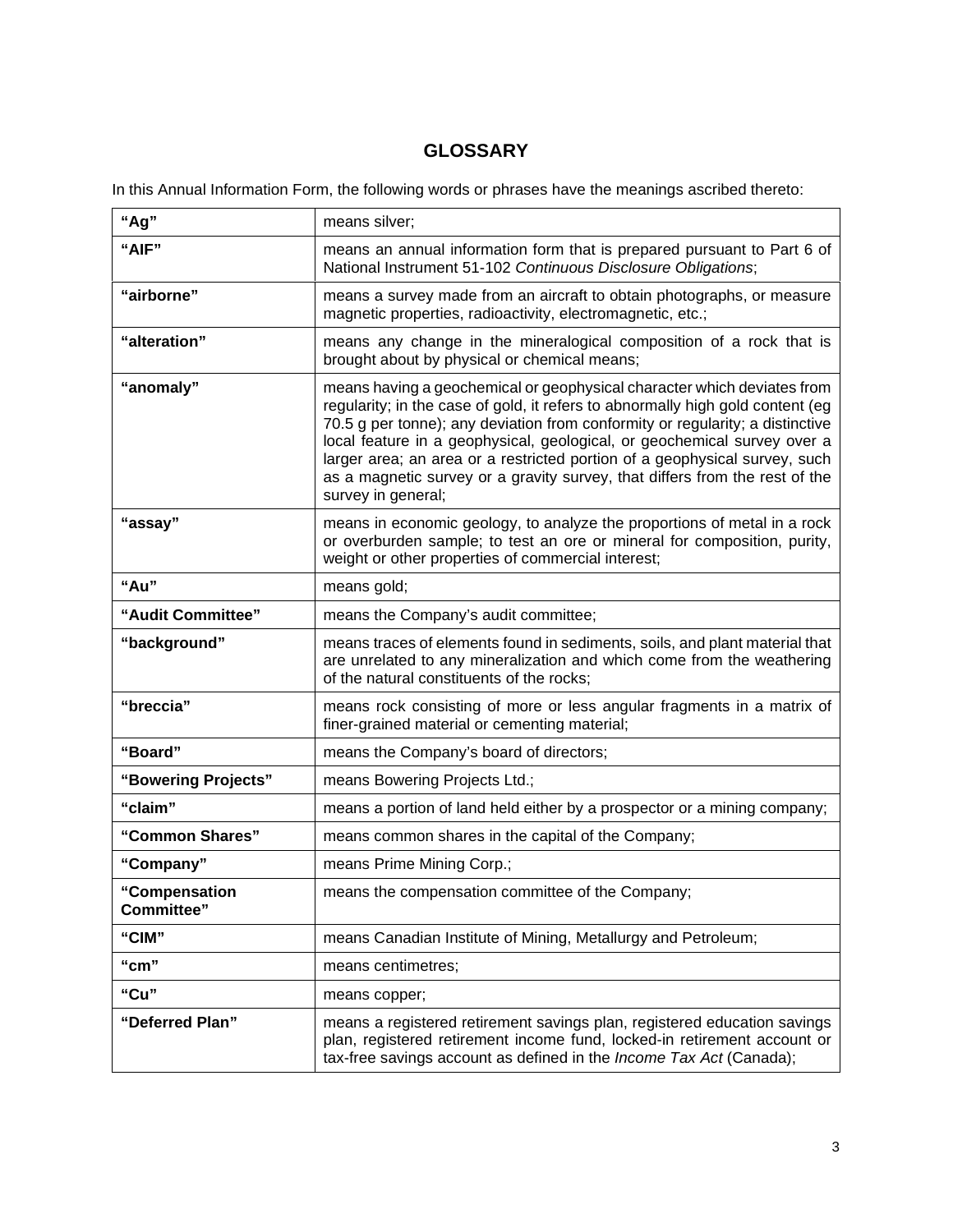| "Deposit"                               | means a mass of naturally mineral material, proven by drilling, trenching,<br>and/or underground work, and found to contain a sufficient average grade<br>of metal or metals to warrant further exploration and/or development<br>expenditures; such a deposit does not qualify as a commercially mineable<br>ore body or as containing ore reserves, until final legal, technical, and<br>economic factors have been resolved; |
|-----------------------------------------|---------------------------------------------------------------------------------------------------------------------------------------------------------------------------------------------------------------------------------------------------------------------------------------------------------------------------------------------------------------------------------------------------------------------------------|
| "diamond drill"                         | means a type of rotary drill in which the drilling is done by abrasion using<br>diamonds embedded in a matrix rather than by percussion. The drill cuts a<br>core of rock which is recovered in long cylindrical sections;                                                                                                                                                                                                      |
| "dip"                                   | means geological measurement of the angle of maximum slope of planar<br>elements in rocks. Can be applied to beddings, jointing, fault planes, etc.;                                                                                                                                                                                                                                                                            |
| "etw"                                   | means estimated true width;                                                                                                                                                                                                                                                                                                                                                                                                     |
| "fault"                                 | means a fracture in a rock along which there has been relative movement<br>between the two sides either vertically or horizontally; a break in the<br>continuity of a body of rock;                                                                                                                                                                                                                                             |
| "Fiscal 2019"                           | means the Company's fiscal year ended April 30, 2019;                                                                                                                                                                                                                                                                                                                                                                           |
| "Fiscal 2020"                           | means the Company's fiscal year ended April 30, 2020;                                                                                                                                                                                                                                                                                                                                                                           |
| "Fiscal 2021"                           | means the Company's fiscal year ended April 30, 2021;                                                                                                                                                                                                                                                                                                                                                                           |
| "geophysical survey"                    | means the exploration of an area by exploiting differences in physical<br>properties of different rock types. Geophysical methods include seismic,<br>magnetic, gravity, induced polarization and other techniques, and<br>geophysical surveys can be undertaken from the ground or from the air;                                                                                                                               |
| "GPS"                                   | means hand held global positioning system;                                                                                                                                                                                                                                                                                                                                                                                      |
| "grade"                                 | means the amount of valuable metal in each tonne of ore, expressed as<br>grams per tonne (g/t) for precious metals, as percent (%) for copper, lead,<br>zinc and nickel;                                                                                                                                                                                                                                                        |
| "GUAD"                                  | means the Guadalupe 3D geologic resource model;                                                                                                                                                                                                                                                                                                                                                                                 |
| "g/t"                                   | means grams per tonne;                                                                                                                                                                                                                                                                                                                                                                                                          |
| "Health and Safety<br><b>Committee"</b> | means the health and safety committee of the Company;                                                                                                                                                                                                                                                                                                                                                                           |
| "Host"                                  | means a rock or mineral that is older than rocks or minerals introduced into<br>it;                                                                                                                                                                                                                                                                                                                                             |
| ""                                      | means Indicated Mineral Resource;                                                                                                                                                                                                                                                                                                                                                                                               |
| "Ike Project"                           | means the gold/base mineral exploration prospect in the Yukon Territory;                                                                                                                                                                                                                                                                                                                                                        |
| "Intrusion"                             | means the process of emplacement of magma in a pre-existing rock. Also,<br>the igneous rock mass so formed;                                                                                                                                                                                                                                                                                                                     |
| "IT"                                    | means information technology;                                                                                                                                                                                                                                                                                                                                                                                                   |
| "kg"                                    | means kilogram;                                                                                                                                                                                                                                                                                                                                                                                                                 |
| "km"                                    | means kilometre (3,281 feet);                                                                                                                                                                                                                                                                                                                                                                                                   |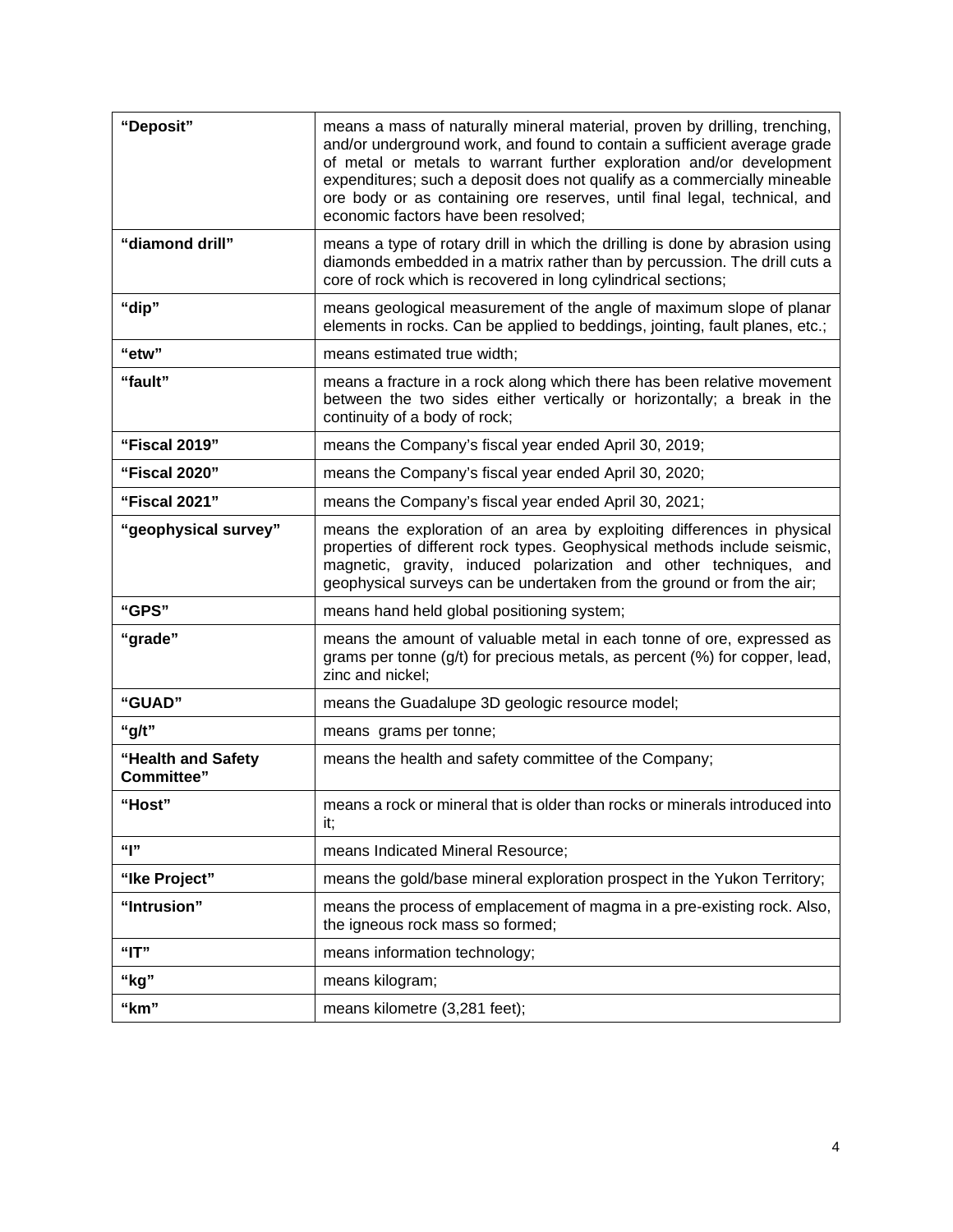| "Los Reyes Amended<br><b>Option Agreement"</b> | means the option agreement dated October 23, 2017, as amended on<br>October 24, 2018 and June 12, 2020, as assigned to the Company<br>pursuant to the Los Reyes Assignment Agreement, among the Company,<br>Vista Gold, Minera Gold Stake, S.A. de C.V., Minera Gold Stake Holdings<br>Corp., Granges Inc. and ePower Metals, S.A. de C.V.; |
|------------------------------------------------|---------------------------------------------------------------------------------------------------------------------------------------------------------------------------------------------------------------------------------------------------------------------------------------------------------------------------------------------|
| "Los Reyes Assignment<br>Agreement"            | means the assignment and assumption agreement among MAI, Vista<br>Gold, and the Mexican subsidiaries of each of MAI and the Company dated<br>June 25, 2019, pursuant to which MAI will assign the rights to an option to<br>earn a 100% interest in the Los Reyes Project;                                                                  |
| "Los Reyes Governance<br>Agreement"            | means the governance and investor rights agreement between the<br>Company and MAI dated June 25, 2019;                                                                                                                                                                                                                                      |
| "Los Reyes Option"                             | means the option to acquire a 100% interest in the Los Reyes Project from<br>Vista Gold;                                                                                                                                                                                                                                                    |
| "Los Reyes Project"                            | means the Los Reyes gold/silver project located in Sinaloa, México;                                                                                                                                                                                                                                                                         |
| "Los Reyes Technical<br>Report"                | means the Company's technical report titled "Technical Report Los Reyes<br>Project Sinaloa, México", dated April 15, 2020 on the Los Reyes Project<br>prepared by Stantec Consulting Ltd.;                                                                                                                                                  |
| "Los Reyes Surface<br><b>Rights Agreement"</b> | means the 15-year surface rights agreement, with a 15-year renewal option<br>for the Los Reyes Project between the Company and representatives of<br>the landowners dated February 20, 2020;                                                                                                                                                |
| " $m$ "                                        | means metre (3.28 feet);                                                                                                                                                                                                                                                                                                                    |
| " $mm"$                                        | means millimetre;                                                                                                                                                                                                                                                                                                                           |
| "Magenta Project"                              | means the Company's magenta gold and cobalt project located in Sinaloa,<br>Mexico;                                                                                                                                                                                                                                                          |
| "Magenta Purchase<br>Agreement"                | means the purchase agreement between the Company and Bowering<br>Projects dated December 18, 2018 pursuant to which the Company<br>acquired Exploracion Auramex SA de CV and the Magenta Project;                                                                                                                                           |
| "MAI"                                          | means Minera Alamos Inc.;                                                                                                                                                                                                                                                                                                                   |
| "M"                                            | means Measured Mineral Resource;                                                                                                                                                                                                                                                                                                            |
| "M&I"                                          | means Measured and Indicated Mineral Resource;                                                                                                                                                                                                                                                                                              |
| "mineral claim"                                | means a legal entitlement to minerals in a certain defined area of ground;                                                                                                                                                                                                                                                                  |
| "Mineral resource"                             | means the estimated quantity and grade of mineralization that is of<br>potential merit. A resource estimate does not require specific mining,<br>metallurgical, environmental, price or cost data, but the nature and<br>continuity of mineralization must be understood to a specific degree of<br>knowledge;                              |
| "Mineralization"                               | means the concentration of metals and their chemical compounds within a<br>body of rock; the process or processes by which a mineral or minerals are<br>introduced into a rock, resulting in a valuable or potentially valuable<br>deposit;                                                                                                 |
| "MD&A"                                         | means the management's discussion and analysis, as it relates to the<br>Company's financial statements;                                                                                                                                                                                                                                     |
| "NSR"                                          | means Net Smelter Royalty;                                                                                                                                                                                                                                                                                                                  |
| "NI 43-101"                                    | means National Instrument 43-101 - Standards of Disclosure for Mineral<br>Projects;                                                                                                                                                                                                                                                         |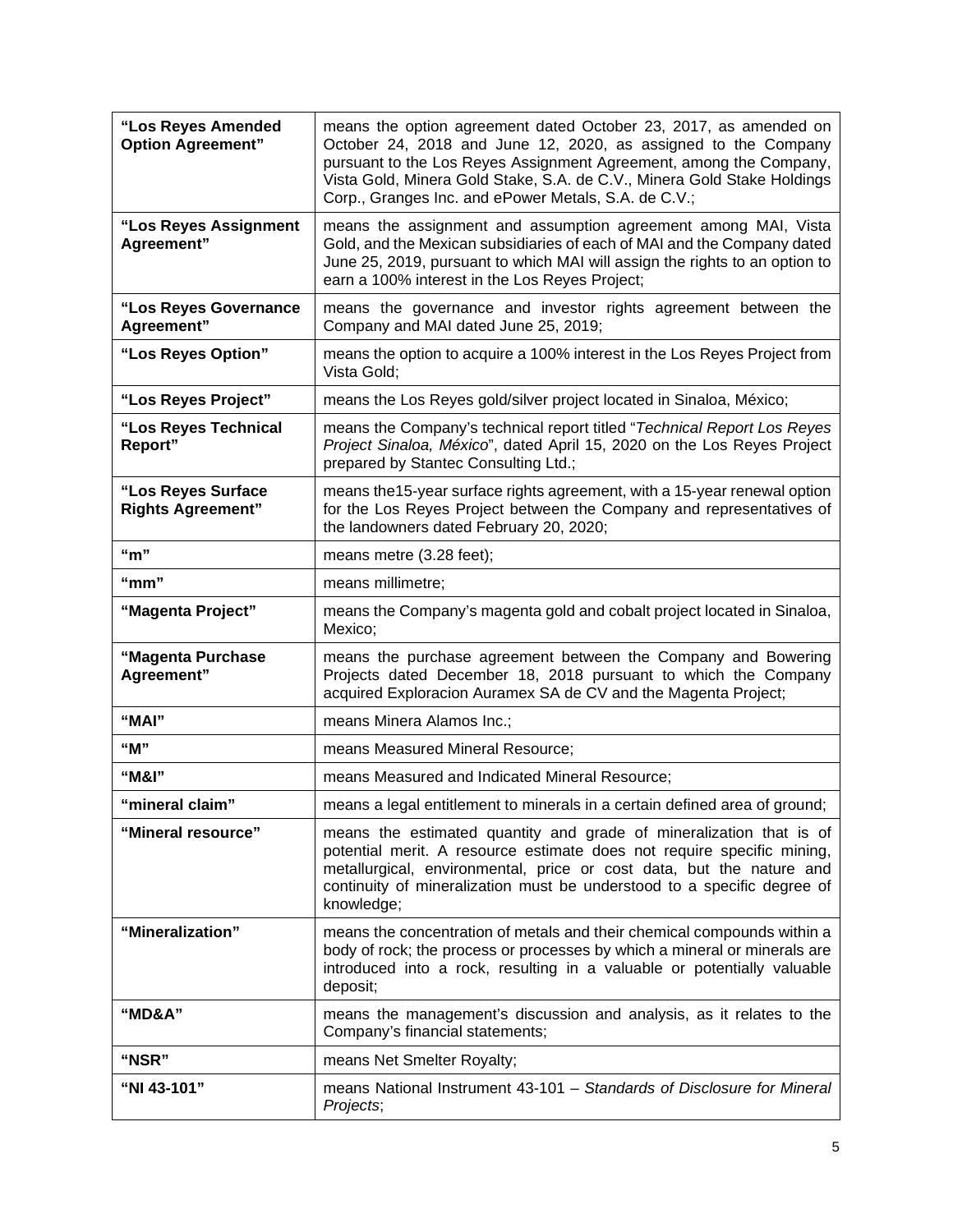| "NI 52-110"                                    | means National Instrument 52-110 - Audit Committees;                                                                                                                                                                                                        |
|------------------------------------------------|-------------------------------------------------------------------------------------------------------------------------------------------------------------------------------------------------------------------------------------------------------------|
| "Options"                                      | means incentive stock options of the Company;                                                                                                                                                                                                               |
| "ore"                                          | means a natural aggregate of one or more minerals which may be mined<br>and sold at a profit, or from which some part may be profitably separated;                                                                                                          |
| "outcrop"                                      | means an exposure of rock at the earth's surface;                                                                                                                                                                                                           |
| "oz"                                           | means troy ounce;                                                                                                                                                                                                                                           |
| "Panther Creek Project"                        | means the Panther Creek property located in eastern Idaho;                                                                                                                                                                                                  |
| "Panther Creek Report"                         | means the Company's technical report titled "National Instrument 43-101<br>Technical Report on the Panther Creek Property, Lemhi County, Idaho,<br>USA", dated May 9, 2018 prepared by Bruce Kienlen, B.Sc., P.Geo.;                                        |
| "Panther Creek UMR<br><b>Option Agreement"</b> | means the option agreement between the Company and UMR dated<br>October 23, 2017, as amended on October 22, 2018, pursuant to which<br>the Company has the right to purchase a 50% interest and earn up to a<br>100% interest in the Panther Creek Project; |
| "ppb"                                          | means parts per billion;                                                                                                                                                                                                                                    |
| "ppm"                                          | means parts per million, a unit of measurement which is 1000 times larger<br>than ppb $(1$ ppm = 1000 ppb);                                                                                                                                                 |
| "Prime Mining"                                 | means Prime Mining Corporation;                                                                                                                                                                                                                             |
| "Property"                                     | means Los Reyes Property;                                                                                                                                                                                                                                   |
| "pyrite"                                       | means a sulphide mineral of iron, FeS2;                                                                                                                                                                                                                     |
| "reserves"                                     | means a natural aggregate of one or more minerals which, at a specified<br>time and place, may be mined and sold at a profit, or from which some part<br>may be profitably separated;                                                                       |
| "sample"                                       | means a small amount of material that is supposed to be absolutely typical<br>or representative of the object being sampled;                                                                                                                                |
| "SEDAR"                                        | means the System for Electronic Document Analysis and Retrieval, found<br>at www.sedar.com;                                                                                                                                                                 |
| "sedimentary"                                  | means a rock formed from cemented or compacted sediments;                                                                                                                                                                                                   |
| "Stantec"                                      | means Stantec Consulting Ltd.;                                                                                                                                                                                                                              |
| "strike"                                       | means direction or trend of a geologic structure; the course or bearing of<br>the outcrop of an inclined bed, vein, or fault plane on a level surface; the<br>direction of a horizontal line perpendicular to the direction of the dip;                     |
| "Transition 2021"                              | means the eight month transition period ended December 31, 2021;                                                                                                                                                                                            |
| "TSXV"                                         | means the TSX Venture Exchange;                                                                                                                                                                                                                             |
| "TZSM"                                         | means the Tahonitas-Zapote-San Miguel-Noche Buena 3D geologic<br>resource model;                                                                                                                                                                            |
| "UMR"                                          | means Utah Mineral Resources, LLC;                                                                                                                                                                                                                          |
| "vein"                                         | means a thin sheet-like intrusion into a fissure or crack, commonly bearing<br>quartz;                                                                                                                                                                      |
| "Vista Gold"                                   | means Vista Gold Corp.; and                                                                                                                                                                                                                                 |
| "Warrants"                                     | means Common Share purchase warrants of the Company.                                                                                                                                                                                                        |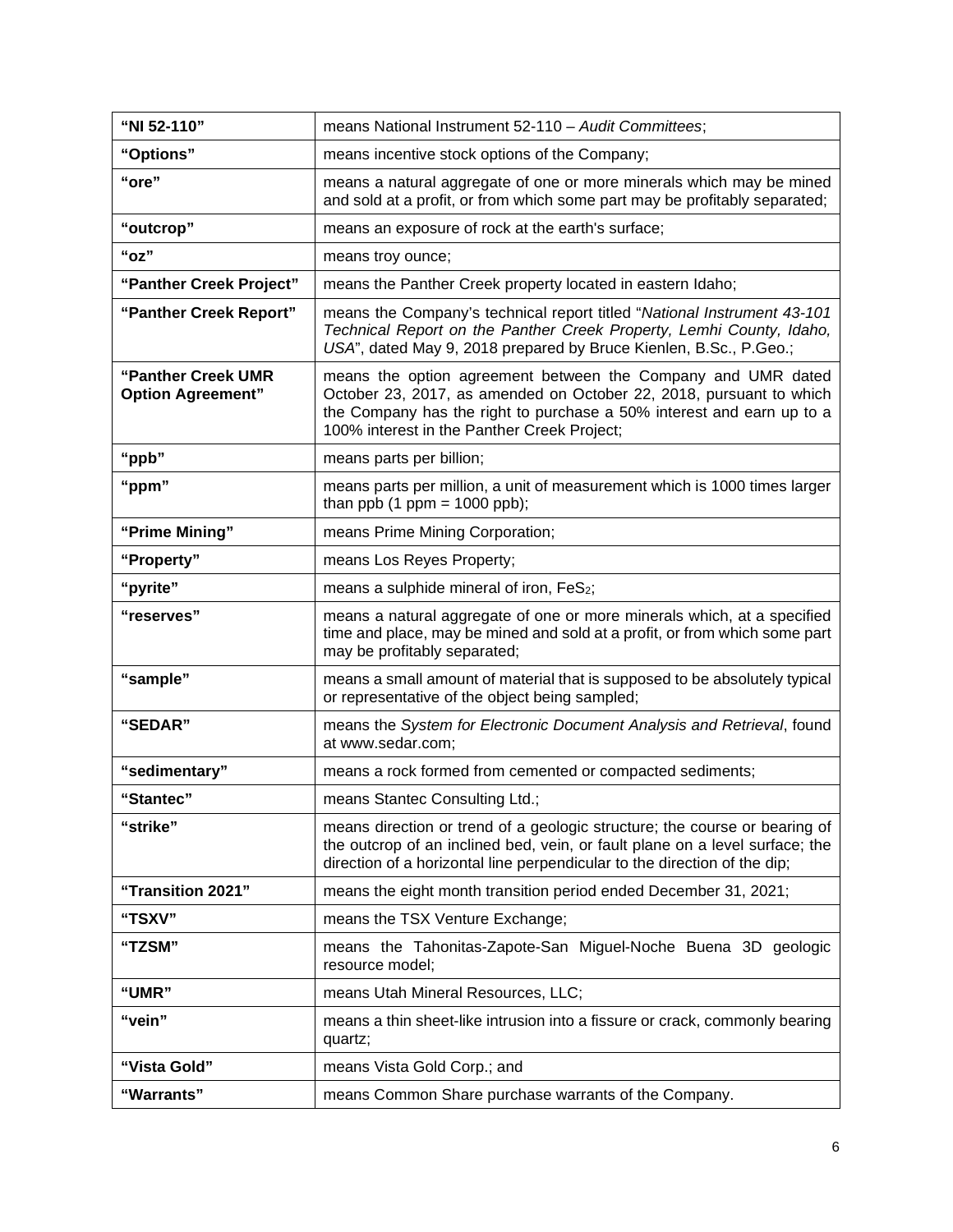# **PRELIMINARY NOTES**

#### **Date of Information**

During the eight months ended December 31, 2021, the Company changed its fiscal year end from April 30 to December 31. The Company's transition period is the eight months ended December 31, 2021. The comparative period is the twelve months ended April 30, 2021. Unless otherwise stated, the information herein is presented as at December 31, 2021, being the date of the Company's most recently completed financial year.

#### **Information Incorporated by Reference**

Information may be incorporated by reference into an AIF provided the same is concurrently or previously filed under the Company's profile on SEDAR. This AIF should be read in conjunction with the following documents, all of which have been previously filed on SEDAR and are hereby incorporated by reference herein:

- the Company's consolidated annual financial statements for Fiscal 2020, Fiscal 2021 and Transition 2021, and the MD&A related thereto;
- the Company's information circular dated April 12, 2022 and proxy material pertaining to its annual general meeting to be held on May 10, 2022;
- the Company's technical report titled "*Technical Report Los Reyes Project Sinaloa, México*", dated April 15, 2020; and
- all of the Company's news releases and material change reports filed during Fiscal 2021 and thereafter to the date of this AIF; all of which are available on the Company's website at *www.primeminingcorp.ca* and under the Company's profile on SEDAR.

#### **Currency**

Unless otherwise specified, in this AIF all references to "dollars" or to "\$" are to Canadian dollars and references to US\$ are to United States dollars.

#### **Special Note Regarding Forward-Looking Statements**

Statements contained in this AIF that are not historical facts are forward-looking statements (within the meaning of the Canadian securities legislation) that involve certain risks and uncertainties. Forward-looking statements include, but are not limited to, financial projections; information or expectations about the Company's business plans, results of operations, products or markets; or which otherwise make statements about future events. Such forward-looking statements can be identified by the use of words such as "intends", "anticipates", "believes", "estimates", "projects", "forecasts", "expects", "plans" and "proposes". Although the Company believes that the expectations reflected in these forward-looking statements are based on reasonable assumptions, there are a number of risks and uncertainties that could cause actual results to differ materially from such forward-looking statements. These include, among others, the cautionary statements under *"Description of the Company's Business"*.

These cautionary statements identify important factors that could cause actual results to differ materially from those described in the forward-looking statements and should be kept in mind when considering forward-looking statements in this AIF. Factors that could cause actual results to differ materially from the forward-looking statements include:

- need for additional capital to expand operations;
- dependence on key personnel;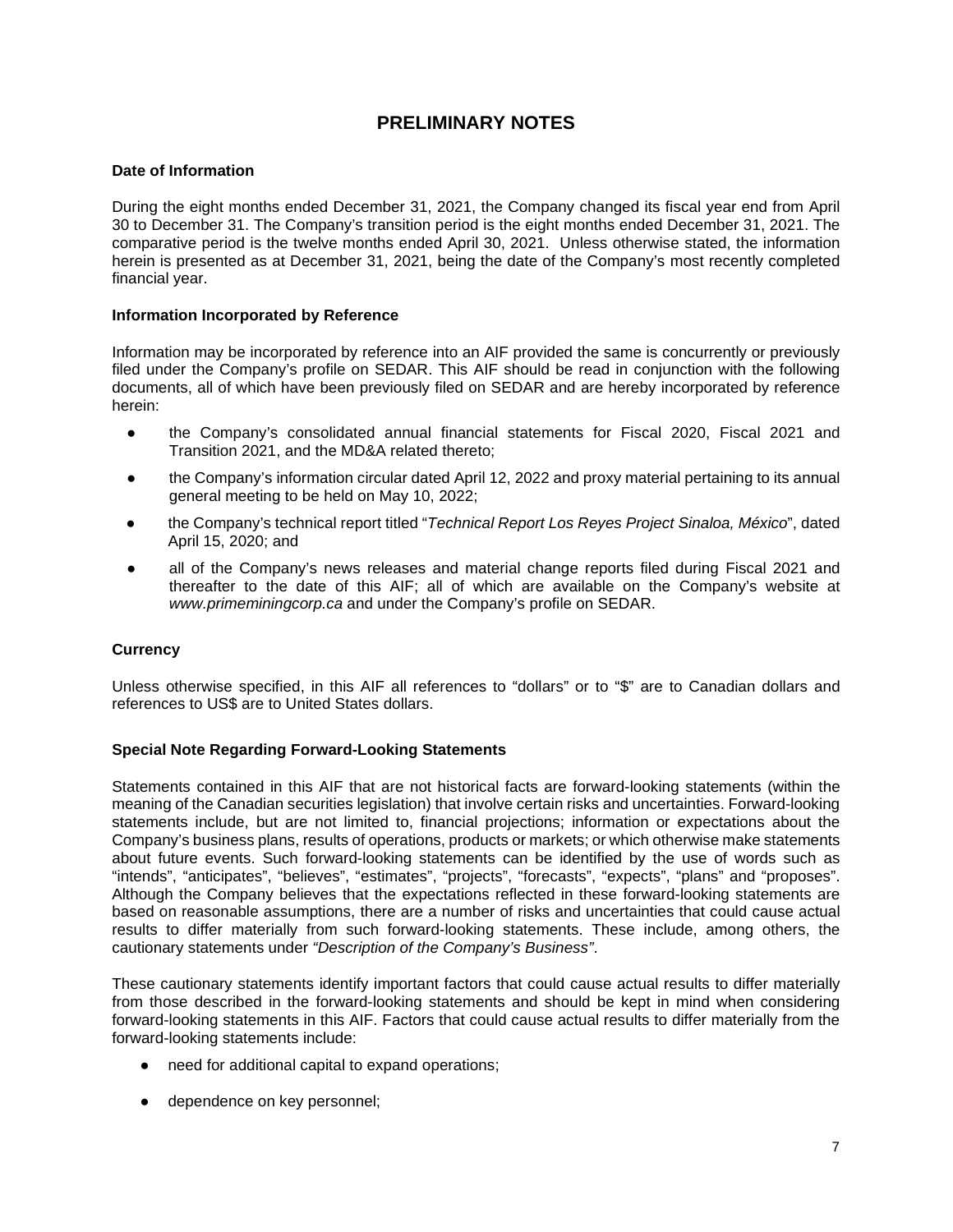- unexpected results from exploration activities; and
- ability to acquire and manage new mineral property interests.

Although the Company has attempted to identify important factors that could affect the Company and may cause actual actions, events or results to differ materially from those described in forward-looking statements, there may be other factors which have not been anticipated, estimated or intended. There can be no assurance that forward-looking statements will prove to be accurate, as actual results and future events could differ materially from those anticipated in such statements. Accordingly, readers should not place undue reliance on forward-looking statements.

Except where specifically indicated otherwise, the disclosure in this AIF of scientific and technical information regarding exploration projects on the Company's mineral properties has been reviewed and approved by Bruce Kienlen, B.Sc., P.Geo., a Qualified Person as defined by NI 43-101.

# **CORPORATE STRUCTURE**

#### **Name, Address and Incorporation**

The Company was incorporated on May 14, 1981 pursuant to the British Columbia *Company Act* (as it then was) under the name Better Resources Limited. In October 2005, the Company changed its name to Bluerock Resources Limited. In May 2009, the Company changed its name to Argus Metals Corp. In December 2017, the Company changed its name from Argus Metals Corp. to ePower Metals Inc. and in August 2019 the Company changed its name from ePower Metals Inc. to Prime Mining Corp.

The Company is a reporting issuer in British Columbia and Alberta; and is a Tier 2 issuer on the TSXV under the symbol "PRYM".

The Company's head office and principal place of business is located at Suite 710, 1030 West Georgia Street, Vancouver, BC, V6E 2Y3. The Company's registered and records office is located at Suite 2200, 885 West Georgia Street, Vancouver, BC, V6C 3E8.

#### **Intercorporate Relationships**

The Company has two active and two inactive wholly owned subsidiaries, as follows:



\* These companies were inactive and are being allowed to lapse.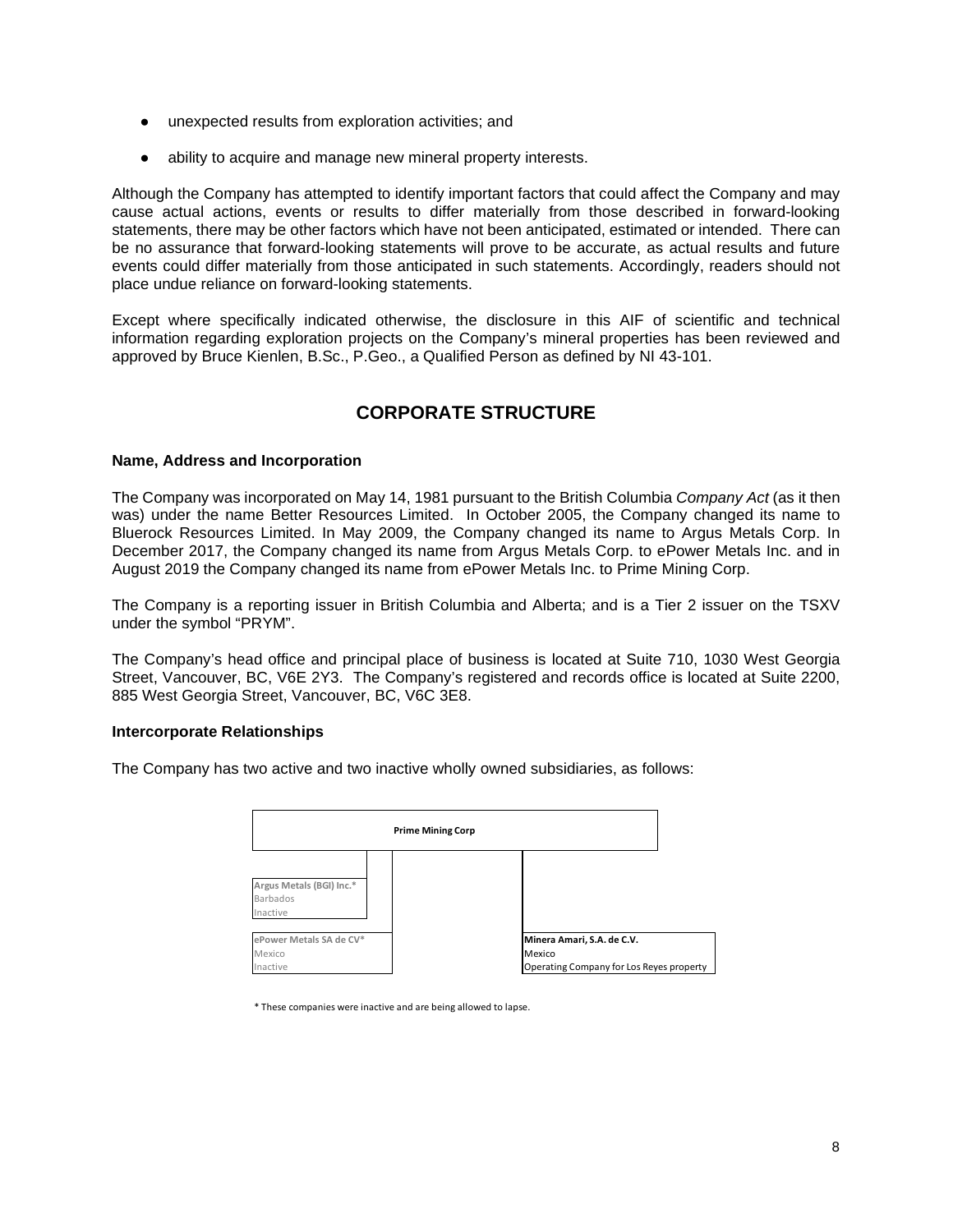# **GENERAL DEVELOPMENT OF THE BUSINESS**

#### **Three-Year History**

The Company's business involves the acquisition, exploration and development of interests in mineral projects. The Company's Common Shares are listed for trading on the TSXV. The following describes the development of the Company's business over the last three completed financial years and to the date of this AIF.

#### *Fiscal 2020*

- In June 2019, the Company entered into the Los Reyes Assignment Agreement to acquire the Los Reyes Project in Sinaloa, Mexico and entered into the Los Reyes Governance Agreement.
- In August 2019, Michael Collins and Michael Kobler resigned from the Board and Michael Collins stepped down from his position as Vice-President Operations. Daniel Kunz and Paul Larkin joined the Board and Daniel Kunz was named Executive Chairman of the Board.
- In August 2019, the Company consolidated its capital stock on a one-for-two basis and raised gross proceeds of \$8,715,398 by issuing 29,051,327 units (the "**August 2019 Units**") at a price of \$0.30 per August 2019 Unit. Each August 2019 Unit consists of one Common Share and one-half of one Warrant (each whole Warrant an "**August 2019 Warrant**") with each August 2019 Warrant exercisable at a price of \$0.50 for a period of two years from issuance.
- In October 2019, the Company granted Options to certain directors, management and consultants of the Company to purchase up to an aggregate of 4,600,000 Common Shares at a price of \$0.40 per Common Share for a period of five years from the date of grant.
- In February 2020, the Company appointed Alejandro Caraveo as Mexico Country Manager.
- In February 2020, the Company signed the Los Reyes Surface Rights Agreement.
- In February 2020, the Company granted Options to certain consultants of the Company to purchase up to an aggregate 750,000 Common Shares at a price of \$0.42 per Common Share for a period of five years from the date of grant.
- In April 2020, Stantec Consulting Ltd. completed the Los Reyes Report, which is available on SEDAR.

#### *Fiscal 2021*

- In May 2020, the Company appointed Murray John to the Board, replacing Bruce Durham.
- In June 2020, the Company completed a brokered private placement of 20,000,000 units of the Company (each a "**June 2020 Unit**") at a price of \$0.50 per Unit for aggregate gross proceeds of \$10,000,000. Each June 2020 Unit consists of one Common Share and one Warrant exercisable at a price of \$1.10 until June 12, 2025.
- In June 2020, the Company granted Options to certain directors, management, and consultants of the Company to purchase up to an aggregate of 3,100,000 Common Shares at a price of \$0.95 per Common Share for a period of five years from the date of grant.
- In June 2020, the Company settled debt of \$1,162,802 owed to Andrew Bowering for his portion of the Bridge Loan (defined below).
- In June 2020, the Company granted Options to certain directors, management, and consultants of the Company to purchase up to an aggregate of 750,000 Common Shares at a price of \$1.30 per Common Share for a period of five years from the date of grant.
- In June 2020, Daniel Kunz was appointed Chief Executive Officer, replacing Andrew Bowering who was appointed Executive Vice-President. Murray John was appointed Chairman of the Board and Gregory Liller and Jorge Ramiro Monroy were replaced by Paul Sweeney and Marc Prefontaine as members of the Board.
- In June 2020, the Company entered into the Los Reyes Amended Option Agreement.
- In June 2020, Alex Tsakumis was appointed as Vice-President of Investor Relations.
- In July 2020, the Company completed the acquisition of the Los Reyes Project from Vista Gold.
- In August 2020, Ian Harcus was appointed Chief Financial Officer, replacing Simon Anderson.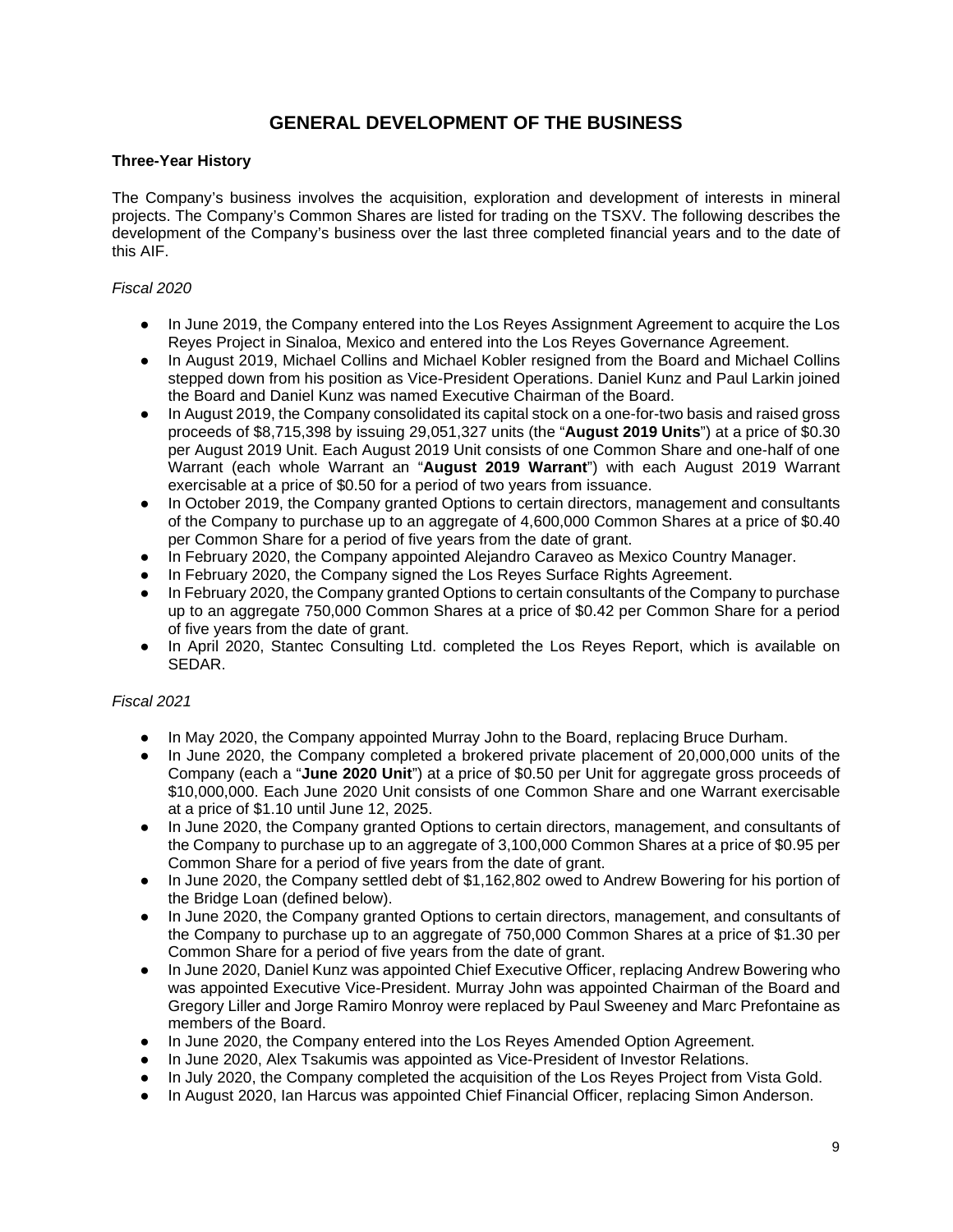- In August 2020, the Company granted Options to certain directors, management, and consultants of the Company to purchase up to an aggregate of 25,000 Common Shares at a price of \$1.92 per Common share and 400,000 at a price of \$2.00 per Common Share for a period of five years from the date of grant.
- In October 2020, Kerry Sparkes was appointed Executive Vice President-Exploration, replacing Greg Liller.
- In October 2020, Greg Liller stepped down as Chief Operating Officer but remained as a technical advisor.
- In October 2020, Bruce Kienlen stepped down as Vice President-Exploration but continued as manager of data and other technical areas.
- On October 1, 2020 the Company granted Options to an Officer to purchase up to 300,000 common shares at a price of \$1.65 per share for a period of five years from the date of grant.
- On December 14, 2020 the Company granted Options to a consultant to purchase up to 125,000 shares at a price of \$1.25 per share for a period of five years from the date of grant.

#### *Transition 2021*

- On May 11, 2021 the Company granted Options to an Officer to purchase up to 100,000 shares at \$3.83 per share for a period of five years from the date of grant.
- On May 13, 2021 the Company granted Options to an Employee to purchase up to 600,000 shares at a price of \$3.50 per share for a period of five years from the date of grant.
- On September 23, 2021 Scott Smith was appointed Executive Vice-President Exploration, replacing Kerry Sparkes as Vice-President Exploration, and Edie Hofmeister was appointed as a director of the Company.
- On September 24, 2021 the Company granted Options to certain directors, management and consultants of the Company to purchase up to an aggregate of 2,210,000 Common Shares at a price of \$4.18 per Common share for a period of five years from the date of grant.

Other than as described in this AIF, there were no acquisitions, dispositions, or financings during Fiscal 2020, Fiscal 2021 and Transition 2021.

#### **Trends and Outlook**

Prime is focused on advancing gold exploration properties in Mexico with the potential to be brought to near-term production. The Company had previously been exploring for cobalt but adverse developments in Fiscal 2019 led the Company to defer cobalt exploration. Conditions did not subsequently improve and the Company has since decided to focus on its Los Reyes Project and abandon its cobalt exploration.

#### **Principal Products**

The Company is involved in the acquisition, exploration and development of mineral properties, and does not have any marketable products and is not distributing products at this time.

#### **Competitive Conditions**

The mineral acquisition, exploration and development business is a competitive business. The Company competes with numerous other companies and individuals who may have greater financial resources in the search for and acquisition of personnel and funding, and the search for and acquisition, exploration and development of attractive mineral properties. As a result of this competition, the Company may be unable to obtain additional capital or other types of financing on acceptable terms or at all, acquire, explore and develop properties of interest or retain qualified personnel. See "*General Development of the Business – Risk Factors*".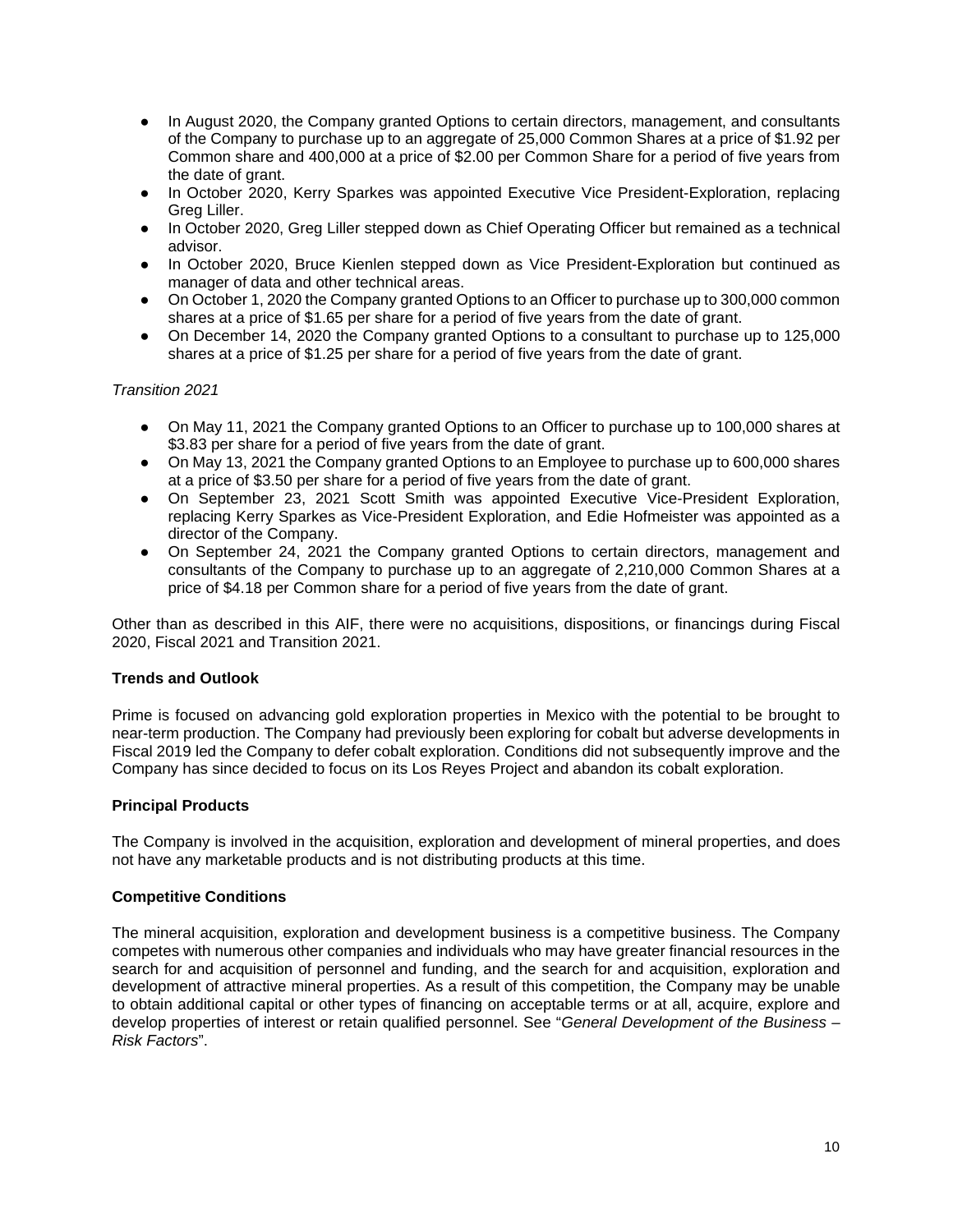#### **Employees**

As at the date of this AIF, the Company had approximately 70 employees in Canada and Mexico.

#### **Environmental Protection**

All phases of the Company's operations are subject to environmental regulation in the jurisdiction in which it operates. These regulations govern exploration, development, tenure, production, taxes, labour standards, occupational health, waste disposal, protection and remediation of the environment, reclamation, mine safety, toxic substances and other matters. These regulations mandate, among other things, the maintenance of air and water quality standards and land reclamation. They also set forth limitations on the general handling, transportation, storage and disposal of solid and hazardous waste. Environmental legislation is evolving in a manner which will require stricter standards and enforcement, increased fines and penalties for non-compliance, more stringent environmental assessments of proposed projects and a heightened degree of responsibility for companies and their officers, directors, and employees. The costs of compliance with changes in government regulations have the potential to reduce the profitability of future operations. To the best knowledge of the Company, it follows and is in compliance with all environmental laws and regulations in effect where its properties are located. Environmental protection requirements did not have a material effect on the capital expenditures, earnings, or competitive position of the Company during Fiscal 2021 and are not expected to have a material effect during the upcoming year.

#### **Specialized Skills and Knowledge**

The Company relies on the specialized skills of management and consultants in the areas of mining and geology. The loss of any of these individuals could have an adverse effect on the Company. For more information see "*General Development of the Business – Risk Factors*".

#### **Risk Factors**

The Company's business is the acquisition, exploration, and development of mining properties. As a result, the operations of the Company are speculative due to the high-risk nature of its business. The risk factors described below are not the only risks and uncertainties that the Company faces. Additional risks and uncertainties not presently known to the Company or that the Company currently considers immaterial may also impair its business. These risk factors could materially affect the Company's future operating results and could cause actual events to differ materially from those described in forward-looking statements relating to the Company.

#### *Mineral Exploration*

The Company is engaged in mineral exploration and development activities which, by their nature, are speculative due to the high-risk nature of the Company's business and the present stage of its development. An investment in the Common Shares involves significant risks. In addition to information set out elsewhere, or incorporated by reference, in this AIF investors should carefully consider the risk factors set out below. Such risk factors could materially affect the Company's future financial results and could cause actual events to differ materially from those described in forward-looking statements relating to the Company, each of which could cause investors to lose part or all of their investment in the Common Shares.

#### *Liquidity Risk*

The Company has in the past and may in the future seek to acquire additional funding by the sale of common shares, the sale of assets or through the assumption of additional debt. Movements in the price of the common shares have been volatile in the past and may be volatile in the future. Approximately 12.5% of the Company's shares are held by an Insider, 25% are held by institutions and 15% are held by management and directors.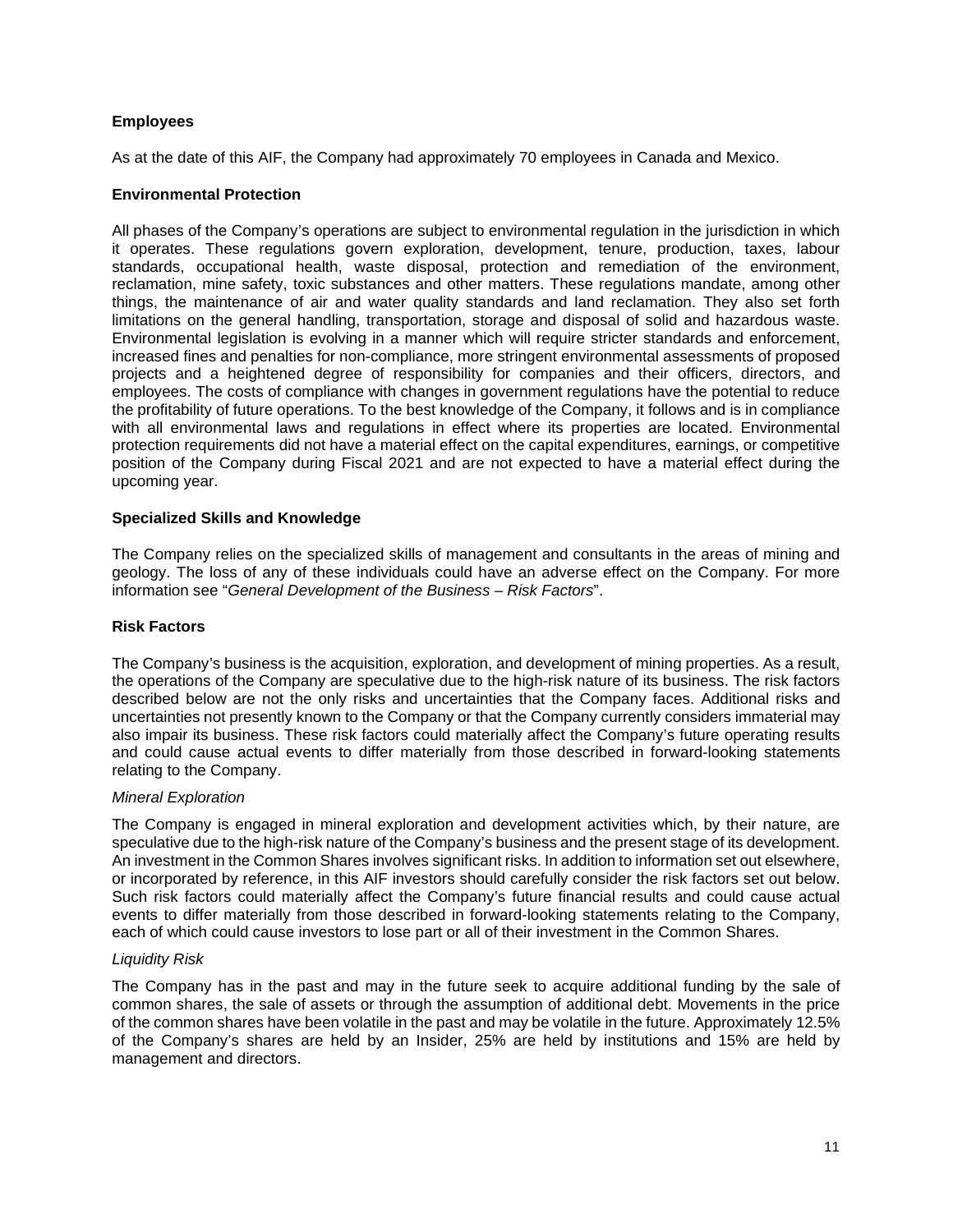#### *Additional Capital*

The Company does not have sufficient financial resources available to undertake other extensive development or exploration programs. Commercial development or further exploration will require substantial additional financing. There can be no assurance that needed financing will be available in a timely or economically advantageous manner, or at all. Failure to obtain sufficient financing may result in delaying or indefinite postponement of exploration, development, or production on any or all of its properties and plants or even a loss of property interests, in which case, the Company's ability to operate would be adversely affected. To obtain substantial additional financing, the Company may have to sell additional securities including, but not limited to, its Common Shares or some form of convertible securities, the effect of which may result in substantial dilution of the present equity interests of the Company's shareholders.

#### *Foreign Country Risk*

The Company's principal mineral properties are located in Mexico. The Company is subject to certain risks as a result of conducting foreign operations, including, but not limited to: currency fluctuations; possible political or economic instability that may result in the impairment or loss of mineral titles or other mineral rights; opposition from environmental or other non-governmental organizations; government regulations relating to the mining industry; renegotiation, cancellation or forced modification of existing contracts; expropriation or nationalization of property; changes in laws or policies or increasing legal and regulatory requirements including those relating to taxation, royalties, imports, exports, duties, currency, or other claims by government entities, including retroactive claims and/or changes in the administration of laws, policies and practices; uncertain political and economic environments; war, terrorism, narco-terrorist actions or activities, sabotage and civil disturbances; delays in obtaining or the inability to obtain or maintain necessary governmental or similar permits or to operate in accordance with such permits or regulatory requirements; currency fluctuations; import and export regulations, including restrictions on the export of gold or other minerals; limitations on the repatriation of earnings; and increased financing costs. Any changes in regulations or shifts in political attitudes are beyond the control of the Company and may adversely affect its business. The introduction of new tax laws, regulations or rules, or changes to, or differing interpretation of, or application of, existing tax laws, regulations, or rules in any of the countries in which the Company currently conducts business or in the future may conduct business, could result in an increase in taxes, or other governmental charges, duties, or impositions. Although the Company believes that its exploration activities are currently carried out in accordance with all applicable rules and regulations, new rules and regulations may be enacted, and existing rules and regulations may be applied in a manner that could limit or curtail production or development of the Company's properties. Amendments to current laws and regulations governing the operations and activities of the Company or more stringent implementation thereof could have a material adverse effect on the Company's business, financial condition, and results of operations.

#### *Commodity Prices*

The mineral exploration and development businesses can be impacted by commodity prices, general economic conditions, external trade agreements, competitor activities, political instability and many other factors beyond the Company's control.

#### *No Known Mineral Reserves*

Although the Company has completed a mineral resource estimation at the Los Reyes Project, it has not identified any "mineral reserves". Only those mineral deposits that the Company can economically and legally extract or produce, based on a comprehensive evaluation of cost, grade, recovery, and other factors, are considered mineral reserves. The mineral resource estimate does not meet this standard, and no assurance can be given that any level of recovery of gold or other minerals from mineralized material will in fact be realized or that an identified mineralized deposit will ever qualify as a commercially mineable (or viable) reserve. Substantial additional work, including mine design and mining schedules, metallurgical flow sheets and process plant designs, would be required to determine if any economic deposits exist on the Los Reyes Project. Substantial expenditures would be required to establish mineral reserves through drilling and metallurgical and other testing techniques. The costs, timing, and complexities of upgrading the mineralized material at the Los Reyes Project to proven or probable mineral reserves may be greater than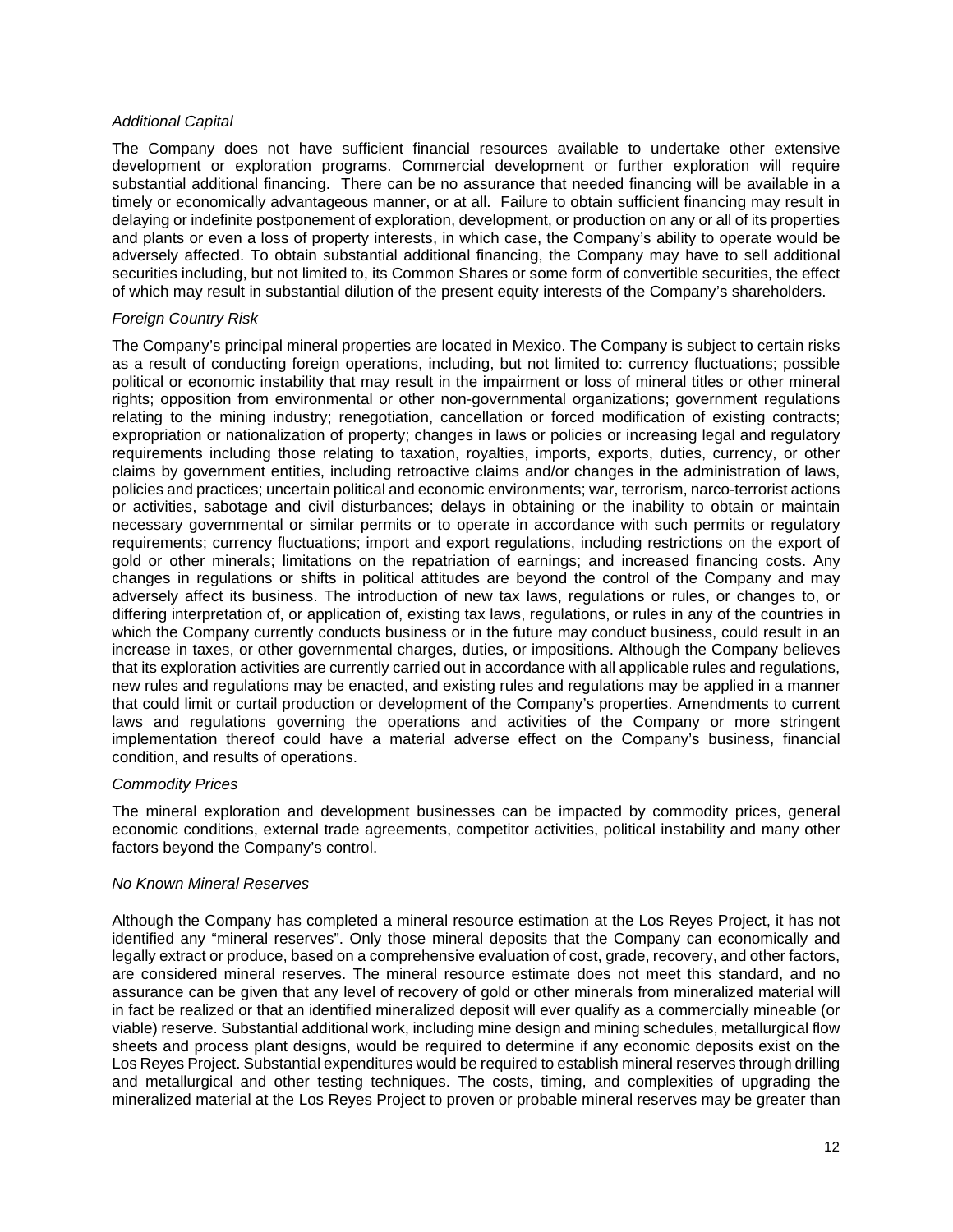the Company anticipates and may not be undertaken prior to development, if at all. Failure to discover economically recoverable reserves on a mineral property will require the Company to write-off the costs capitalized for that property in its financial statements. No assurance can be given that any level of recovery of any mineral resources will be realized or that any identified mineral deposit will ever qualify as a commercially mineable ore body that can be legally and economically exploited.

#### *Risk of Global Outbreaks of Contagious Diseases*

Risk of global outbreaks of contagious diseases, including the outbreak of a novel coronavirus have the potential to impact the Company's operations and business significantly and adversely. On March 11, 2020, the World Health Organization recognized COVID-19 as a global pandemic. The Company is continuously evaluating the uncertainty and impact of the outbreak on the Company and its ability to operate due to employee absences, the length of travel and quarantine restrictions imposed by governments of affected countries, disruption in the Company's supply chains, information technology constraints, government interventions, market volatility, overall economic uncertainty and other factors currently unknown and not anticipated.

There can be no certainty that COVID-19, or other infectious illness, and the restrictive measures implemented to slow the spread of the virus will not materially impact the Company's operations or personnel in the coming weeks and months. It is not possible for the Company to predict the duration or magnitude of the adverse results of the outbreak and its effects on the Company's business, results of operations or ability to raise funds currently.

#### *Current Global Financial Condition*

Market events and conditions, including the disruptions in the international credit markets and other financial systems, along with political instability and falling oil and currency prices expressed in United States dollars have resulted in commodity prices remaining volatile. These conditions have also caused a loss of confidence in global credit markets, resulting in a climate of greater volatility, tighter regulations, less liquidity, widening credit spreads, less price transparency, increased credit losses and tighter credit conditions. Notwithstanding various actions by governments, concerns about the general condition of the capital markets, financial instruments, banks and investment banks, insurers and other financial institutions have caused the broader credit markets to be volatile and interest rates to remain at historical lows. These events are illustrative of the effect that events beyond the Company's control may have on commodity prices; demand for metals, including gold; availability of credit; investor confidence; and general financial market liquidity, all of which may affect the Company's business.

#### *Russo-Ukrainian War*

The continued escalation of the Russo-Ukrainian War has resulted in significant volatility in commodity prices and global markets and an increased risk of cybersecurity and information technology attacks. The ongoing war has caused foreign governments, including Canada and the United States, to impose economic sanctions on Russia. While the Company does not operate in Russia and its operational activities are not currently impacted by sanctions, continued volatility could impact the Company's ability to obtain necessary financing and market liquidity. Expansion of the war outside of the Ukraine may adversely impact global markets and commodity prices as well as the ability of the Company to secure the necessary employees and resources to sustain planned operations.

#### *History of Losses*

The Company has incurred losses since its inception and will continue to incur losses in the future until and unless the Company can derive sufficient revenues from its projects. Such future losses could have an adverse effect on the market price of the Common Shares, which could cause investors to lose part or all their investment in the Common Shares.

#### *Title Risks*

While the Company has registered its mining claims and properties with the appropriate authorities and filed all pertinent information and paid all applicable fees, this cannot be construed as a guarantee of title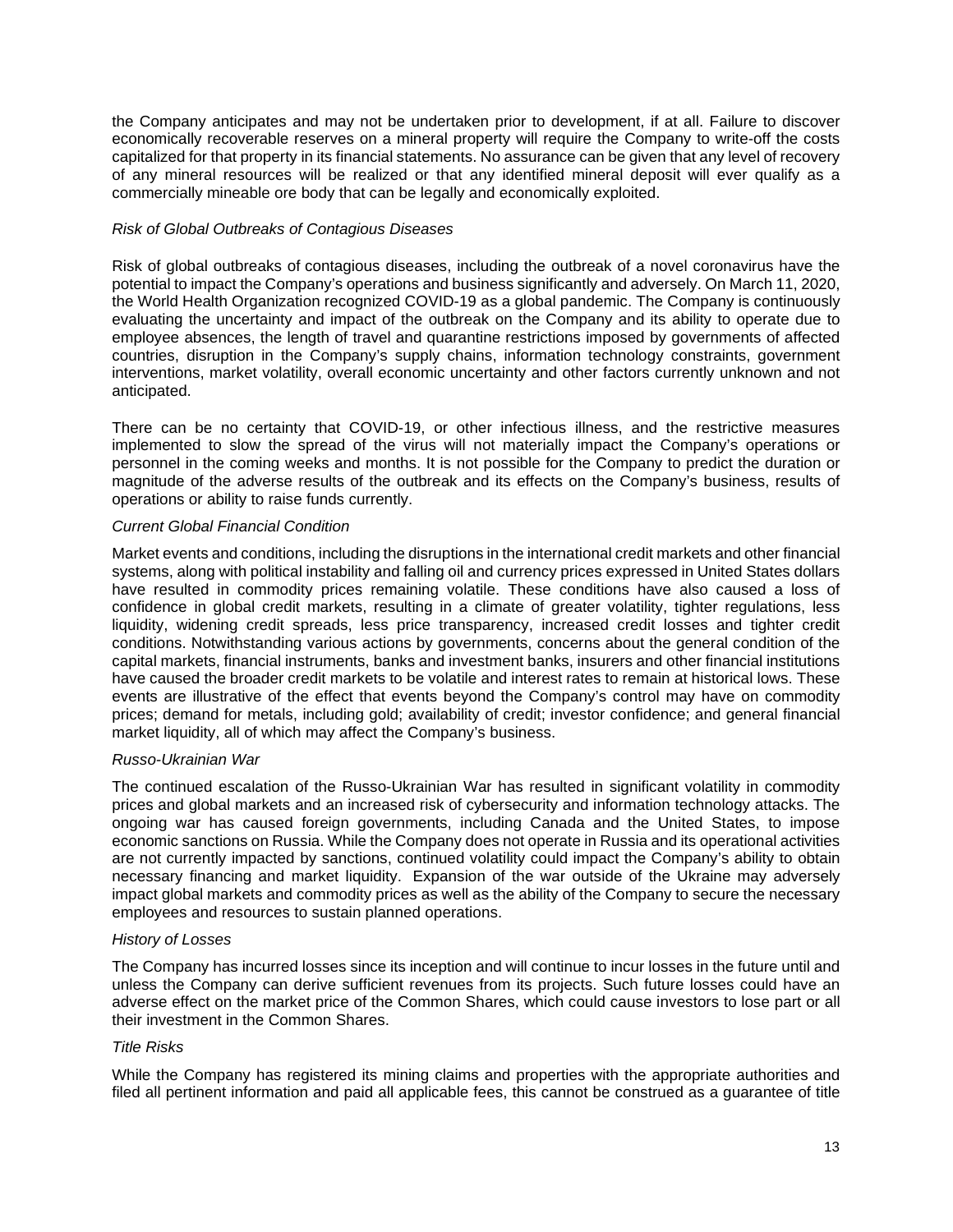and title to the Company's resource and other properties may be disputed or may be affected by undetected defects.

#### *Foreign Subsidiaries*

The Company conducts certain of its operations through foreign subsidiaries and some of its assets are held in such entities. Any limitation on the transfer of cash or other assets between the Company and such entities, or among such entities, could restrict the Company's ability to fund its operations efficiently. Any such limitations, or the perception that such limitations may exist now or in the future, could have an adverse impact on the Company's valuation and stock price.

#### *Mine Development Risks*

The business of mineral exploration and extraction involves a high degree of geological, technical and economic uncertainty because of the difficulty of locating a viable mineral deposit, the costs and other risks involved in bringing a deposit into production and the uncertainty of future mineral prices.

#### *Uninsurable Risks*

The Company is subject to a number of risks and hazards and no assurance can be given that insurance to cover the risks to which its activities are subject will be available at all or at commercially reasonable premiums. The Company currently maintains insurance within ranges of coverage which it believes to be consistent with industry practice for companies of a similar stage of development.

#### *Reliance on Management and Experts*

Development depends on the efforts of key members of management and employees. Loss of any of these people could have a material adverse effect. The Company does not have key person insurance with respect to any of its key employees.

#### *Competition*

Significant and increasing competition exists for mineral deposits in each of the jurisdictions in which the Company conducts operations. As a result of this competition, much of which is with large established mining companies with substantially greater financial and technical resources than the Company has, it may be unable to acquire additional attractive mining claims or financing on terms it considers acceptable. The Company also competes with other mining and mineral processing and refining companies in the recruitment and retention of qualified employees. Consequently, the Company's revenues, operations and financial condition could be materially adversely affected.

#### *Conflicts of Interest*

Certain of the Company's directors, officers and other members of management do, and may in the future, serve as directors, officers, promoters and members of management of other mineral exploration and development companies and, therefore, it is possible that a conflict may arise between their duties as a director, officer, promoter or member of the Company's management team and their duties as a director, officer, promoter or member of management of such other companies. The Company's directors and officers are aware of the laws establishing the fiduciary duties of directors and officers including the requirement that directors disclose conflicts of interest and abstain from voting on any matter where there is a conflict of interest. The Company will rely upon these laws in respect of any directors' and officers' conflicts of interest or in respect of any breaches of duty by any of its directors or officers.

#### *Environmental Risks and Hazards*

All phases of the Company's operations are subject to extensive environmental regulations. These regulations mandate, among other things, the maintenance of air and water quality standards and land reclamation, provide for restrictions and prohibitions on spills, releases or emissions of various substances produced in association with certain mining industry activities and operations. They also set forth limitations on the generation, transportation, storage and disposal of hazardous waste. A breach of these regulations may result in the imposition of fines and penalties. In addition, certain types of mining operations require the submission and approval of environmental impact assessments. Environmental legislation is evolving in a manner which will require stricter standards and enforcement, increased fines and penalties for noncompliance, more stringent environmental assessments of proposed projects and a heightened degree of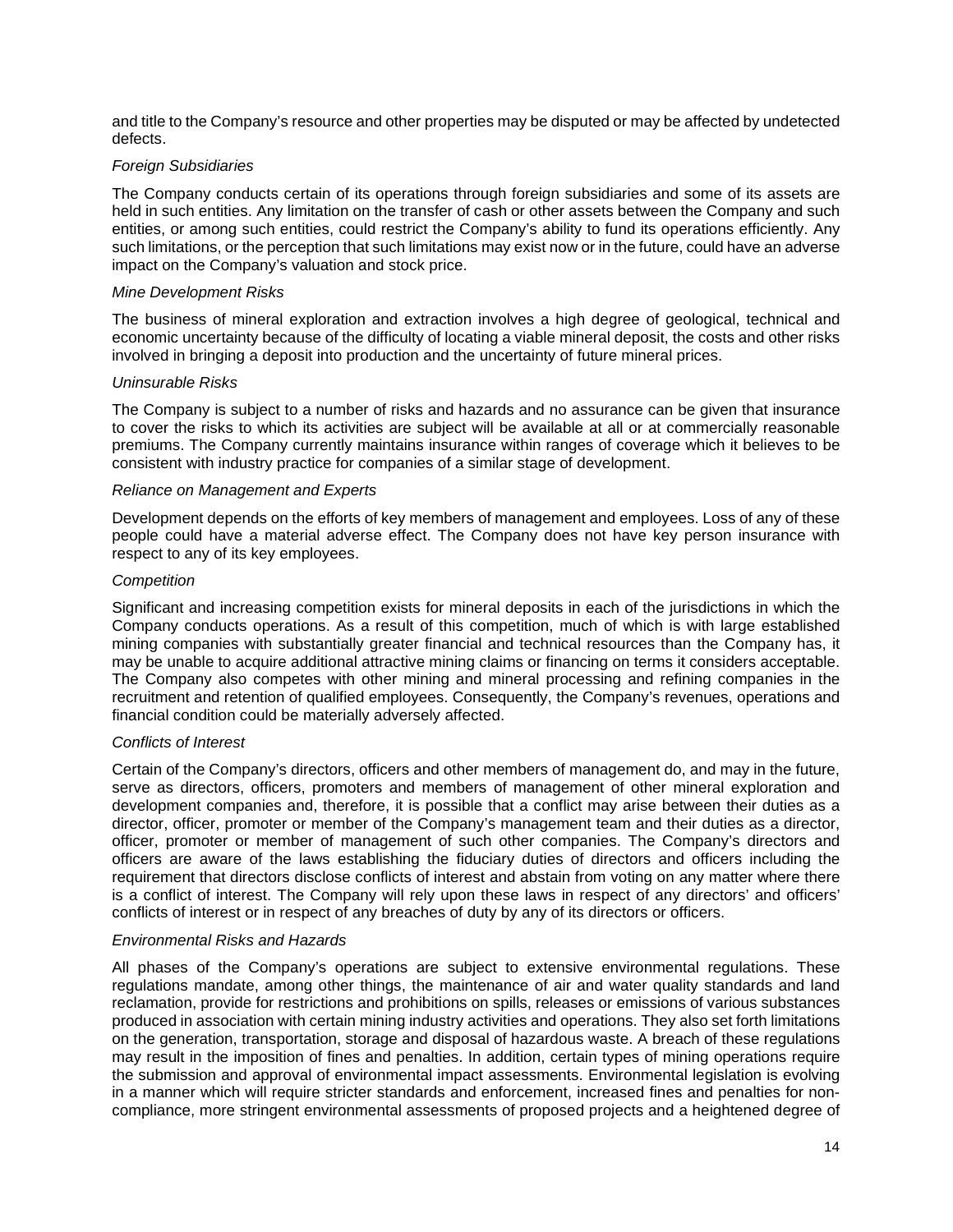responsibility for companies and their officers, directors and employees. The cost of compliance with changes in governmental regulations has a potential to reduce the viability or profitability of operations. Environmental hazards may exist on the properties in which the Company holds its interests or on properties that will be acquired which are unknown to the Company at present and which have been caused by previous or existing owners or operators of those properties.

#### *Infrastructure*

Exploration activities depend, to one degree or another, on adequate infrastructure. Reliable roads, bridges, power sources, and water supply are important determinants for capital and operating costs. The lack of availability on acceptable terms or the delay in the availability of any one or more of these items could prevent or delay exploration of the Los Reyes Project. If adequate infrastructure is not available in a timely manner, there can be no assurance that the further exploration of the Los Reyes Project will be completed on a timely basis, if at all. In addition, unusual weather phenomena, sabotage, government or other interference in the maintenance or provision of such infrastructure could adversely affect the Company's exploration and development activities.

#### *Climate Conditions*

Climate change is a global challenge that may affect the business of the Company in a range of possible ways. Mining and processing operations are energy intensive, resulting in a carbon footprint either directly or through the purchase of fossil-fuel based electricity. As a result, the Company is impacted by current and emerging policy and regulation relating to GHG emission levels, energy efficiency and reporting of climate-change related risks. While some of the costs associated with reducing emissions may be offset by increased energy efficiency and technological innovation, the current regulatory trend may result in additional costs.

In addition, the physical risks of climate change may also have an adverse effect including increased incidence of extreme weather events, resource shortages, changes in rainfall and storm patterns and intensities, water shortages, changing sea levels and changing temperatures. Associated with these physical risks is an increasing risk of climate-related litigation (including class actions) and the associated costs. Stakeholders are seeking enhanced disclosure on the material risks, opportunities, financial impacts and governance processes related to climate change. Adverse publicity or climate-related litigation could have an adverse effect on the Company's reputation or financial condition.

#### *Water Supply Management and Availability*

The Company acknowledges the right to clean, safe water and recognizes that access to a reliable water supply is critical to the hygiene, livelihood and environmental health of our communities. Water is a critical input to mining operations, and the increasing pressure on water resources in the area of operations requires the Company to consider current and future conditions in its management of water resources. The Company operates in a region where water scarcity is an inherent risk and where rainfall can vary greatly from year to year.

Operations may face challenges related to limited supply, increased demand, and impacted water in various forms. Water shortages may result from environmental and climate events that are out of the Company's control and ability to manage. For example, excessive rainfall or flooding may also result in operational difficulties, including geotechnical instability and additional water management requirements. The inability to secure water rights, or shortages of water to which the Company has established rights, could impact future operations or exploration. In addition, laws and regulations may be introduced in the jurisdictions in which the Company operates which could limit access to sufficient water resources.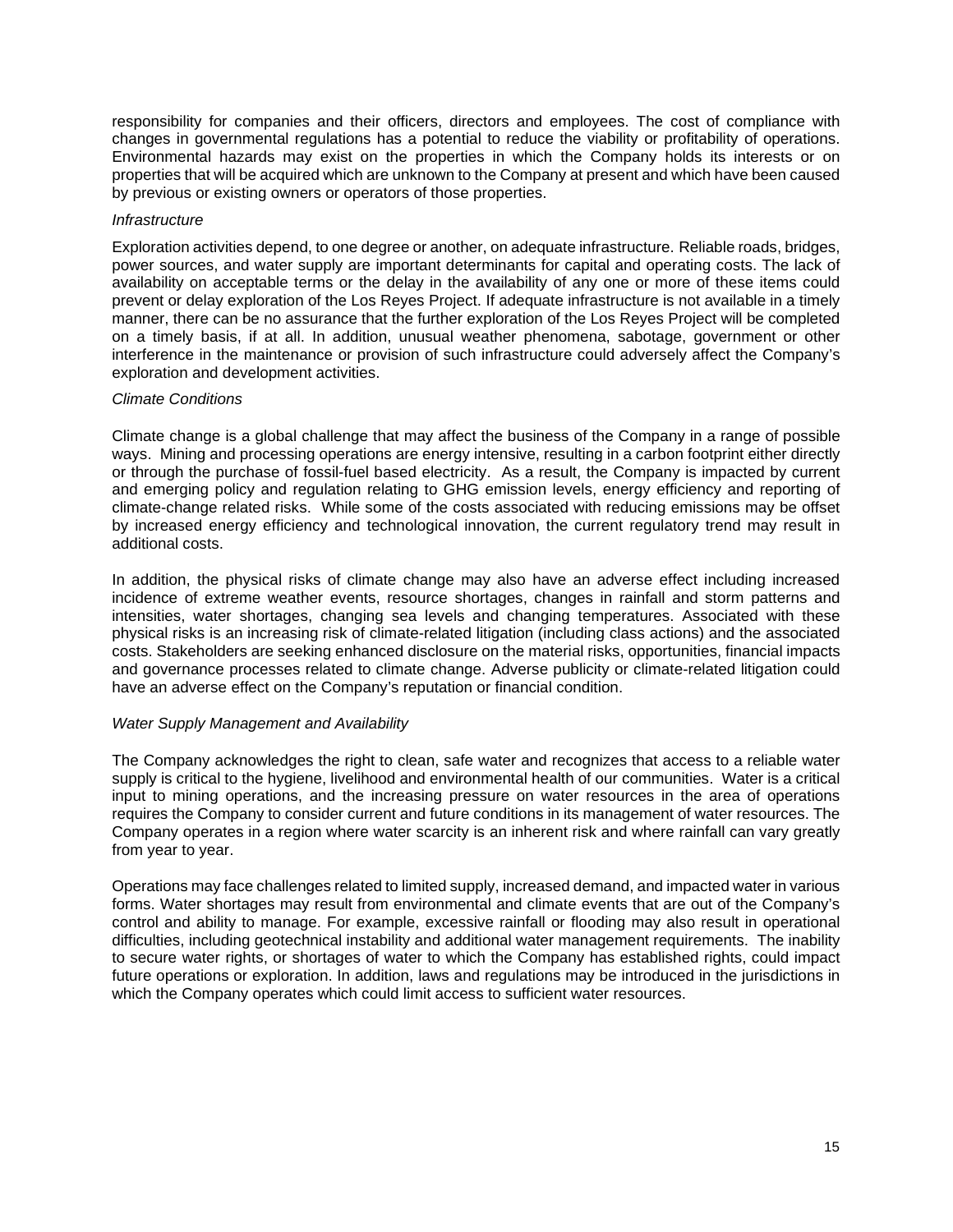#### *Community Relations*

The Company's relationships with the communities in which it operates, and other stakeholders are critical to ensuring the future success of the construction and development of its projects. There is an increasing level of public concern relating to the perceived effect of mining activities on the environment and on communities impacted by such activities. Publicity adverse to the Company, its operations, or extractive industries generally, could have an adverse effect on the Company and may impact relationships with the communities in which the Company operates and other stakeholders. While the Company is committed to operating in a socially responsible manner, there can be no assurance that its efforts in this respect will mitigate this potential risk. Further, damage to the Company's reputation can be the result of the perceived or actual occurrence of any number of events, and could include any negative publicity, whether true or not. The increased usage of social media and other web-based tools used to generate, publish and discuss user-generated content and to connect with other users has made it increasingly easier for individuals and groups to communicate and share opinions and views in regard to the Company and its activities, whether true or not. While the Company strives to uphold and maintain a positive image and reputation, the Company does not ultimately have control over how it is perceived by others. Reputation loss may lead to increased challenges in developing, maintaining community relations and advancing its projects and decreased investor confidence, all of which may have a material adverse impact on the financial performance and growth of the Company.

#### *Information Technology*

The Company is reliant on the continuous and uninterrupted operations of its IT systems. User access and security of all IT systems are critical elements to the operations of the Company. The Company's operations depend, in part, on how well the Company and its suppliers protect networks, equipment, IT systems and software against damage from a number of threats, including, but not limited to, cable cuts, damage to physical plants, natural disasters, terrorism, fire, power loss, hacking, computer viruses, vandalism and theft. The Company's operations also depend on the timely maintenance, upgrade and replacement of networks, equipment, IT systems and software, as well as pre-emptive expenses to mitigate the risks of failures. Any IT failure pertaining to availability, access or system security could result in disruption for personnel and could adversely affect the reputation, operations or financial performance of the Company.

The Company's IT systems could be compromised by unauthorized parties attempting to extract business sensitive, confidential or personal information, corrupting information or disrupting business processes or by inadvertent or intentional actions by the Company's employees or vendors. A cyber security incident resulting in a security breach or failure to identify a security threat, could disrupt business and could result in the loss of business sensitive, confidential or personal information or other assets, as well as litigation, regulatory enforcement, violation of privacy and security laws and regulations and remediation costs.

Although to date the Company has not experienced any material losses relating to cyber-attacks or other information security breaches, there can be no assurance that it will not incur such losses in the future. The Company's risk and exposure to these matters cannot be fully mitigated because of, among other things, the evolving nature of these threats. As a result, cyber security and the continued development and enhancement of controls, processes and practices designed to protect systems, computers, software, data and networks from attack, damage or unauthorized access remain a priority. As cyber threats continue to evolve, the Company may be required to expend additional resources to continue to modify or enhance protective measures or to investigate and remediate any security vulnerabilities.

# **DESCRIPTION OF THE COMPANY'S BUSINESS**

#### **General**

The Company is involved in the acquisition and exploration of mineral properties. Currently the Company holds one property interest that is material to the Company, the Los Reyes Project which is referred to in this section as the "**Property**".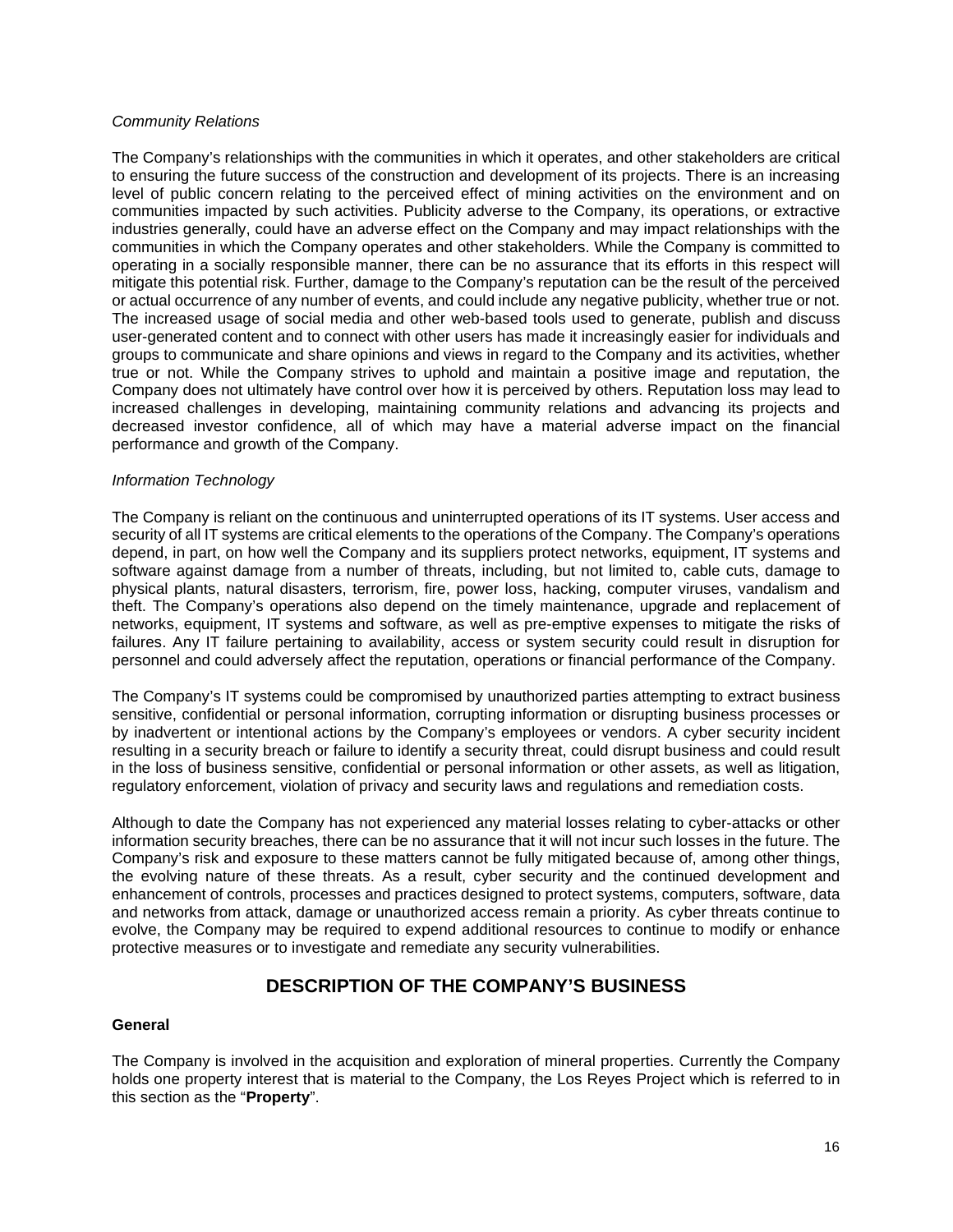#### *Material Projects*

#### Los Reyes Project

In August 2019, the Company closed the Los Reyes Assignment Agreement with MAI, Vista Gold, and the Mexican subsidiaries of each of MAI and the Company, pursuant to which MAI assigned the rights to the Los Reves Amended Option Agreement. At the time, MAI had the right to acquire a 100% interest in Los Reyes, pursuant to the Los Reyes Amended Option Agreement. The Company is at arm's-length from each of MAI and Vista Gold.

Initially, to acquire the Los Reyes Option, the Company:

- Paid US\$1,500,000 to MAI, to reimburse MAI for the cost of an option payment required to be made to Vista Gold on April 23, 2019 (the "**April Payment**").
- Assumed MAI's remaining option payments of US\$3,000,000 in favour of Vista Gold, as follows:
	- o US\$1,500,000 paid on October 27, 2019; and
	- o US\$1,500,000 on the earlier of October 27, 2021, or a production decision (collectively the "**October Payments**").
- Issued to MAI 9,450,000 Common Shares and 3,350,000 Warrants entitling MAI to acquire further Common Shares at a price \$0.50 per Common Share for a period of 24 months from issuance.
- Entered into the Los Reyes Governance Agreement, providing for, among other things, MAI receiving the right to appoint one director to the Board for so long as MAI holds at least 5% of the Company's outstanding Common Shares and MAI receiving the right to participate in future financings. Bruce Durham joined the Board as MAI's initial nominee under the Governance Agreement. As of the date of this AIF, MAI no longer holds at least 5% of the Company's outstanding Common Shares. Bruce Durham resigned from the Board in May 2020.

The Company funded the April Payment through a loan of \$2,000,000 (the "**Bridge Loan**") that was arranged through a group of lenders consisting of Andrew Bowering (the Company's then CEO), George Dengin and Perfect Storm Holdings Ltd. (collectively the "**Lenders**"). The Bridge Loan was unsecured, bears interest at a rate of 12% per year, compounded monthly, and had a term of 12 months. The loan received TSXV approval in August 2019 and the Company repaid \$1,000,000 of the loan plus accrued interest in September 2019. The Company repaid the balance of the remaining loan plus accrued interest in June 2020.

In consideration for providing the Bridge Loan, the Company paid a commitment fee of \$40,000 and issued 1,333,334 Common Shares to the Lenders.

In consideration for introducing the Los Reyes Option to the Company, and for assisting in its facilitation, the Company issued 1,216,250 Common Shares to two arm's-length parties, Jeremy Ross and Sandwedge Consulting Ltd. A total of 556,250 finders' shares were issued, with a further 330,000 finders' shares to be issued upon completion of the October Payment.

On June 12, 2020, the Company amended the Los Reyes Amended Option Agreement for the Los Reyes Project with Vista Gold. The amended Los Reyes Amended Option Agreement provides for the cancellation of all ongoing NSRs and back-in rights ("**Back-in Rights**") held by Vista Gold, in consideration for accelerating the final US\$1,500,000 option payment owing to Vista Gold (the "**Option Payment**") and paying (1) US\$1,100,000 no later than six months from the acquisition date; and (2) US\$1,000,000 no later than 12 months from the acquisition date.

After the Company made the Option Payment, Vista Gold no longer retains a capped NSR on production from open-pit mining or a perpetual NSR on production from underground mining. In addition, Vista Gold no longer has the Back-in Rights to assume a 49% non-carried interest in any underground mining project developed at the Property. If the Company fails to make the US\$1,100,000 and US\$1,000,000 payments, Vista Gold will have the right to reinstate its NSRs and Back-in Rights.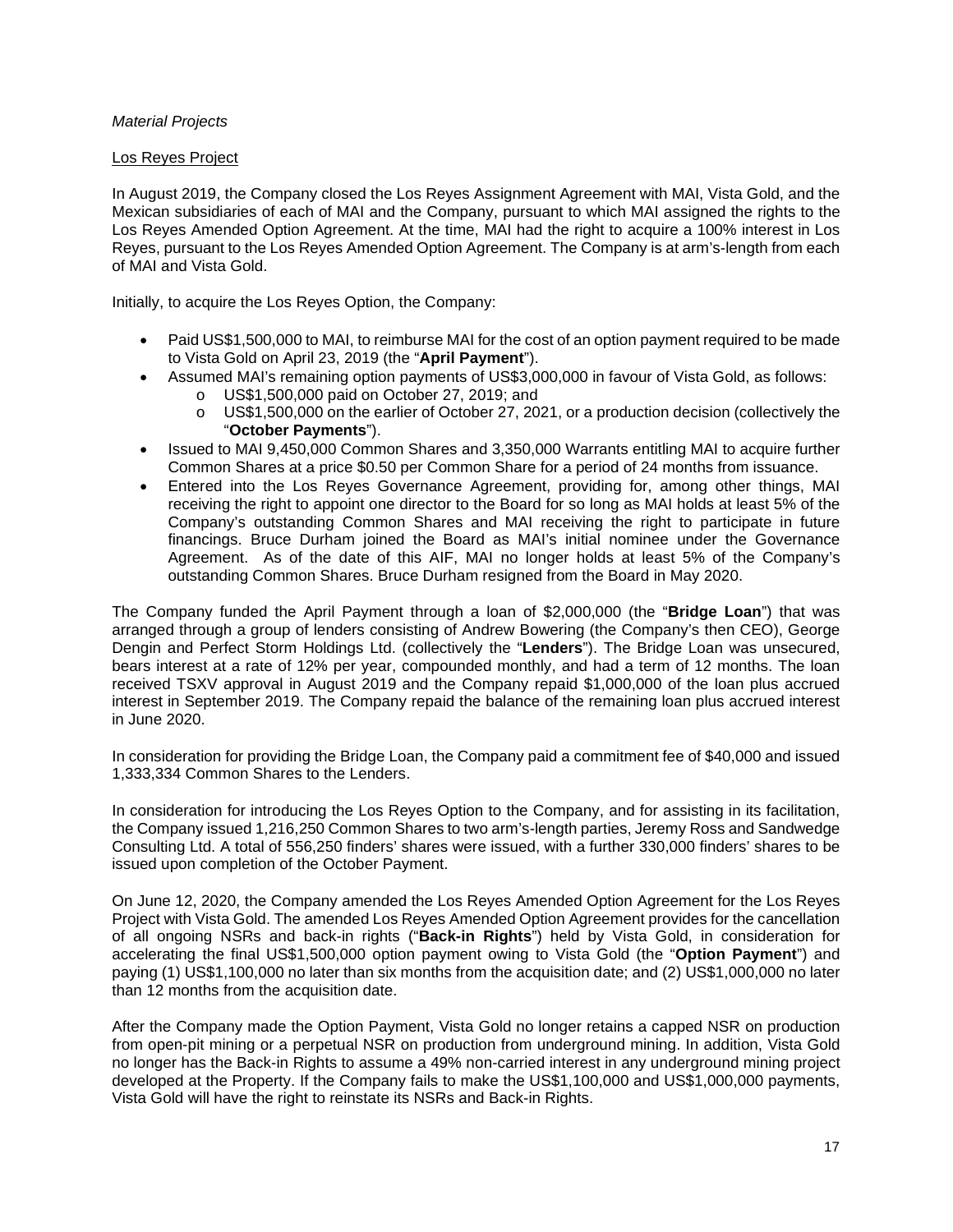In summary, to acquire the Property, the Company:

- Paid US\$1,500,000 to MAI, to reimburse MAI for the cost of an option payment required to be made to Vista Gold in April 2019.
- Assumed MAI's remaining option payments of US\$3,000,000 in favour of Vista Gold of which US\$1,500,000 was paid in October 2019 and US\$1,500,000 was paid in July 2020.
- Issued to MAI 9,450,000 Common Shares and 3,350,000 Common Share purchase warrants entitling MAI to acquire further Common Shares at a price \$0.50 per share for a period of 24 months.
- Paid to Vista Gold US\$1,100,000 in January 2021 and a further US\$1,000,000 in July 2021.

The Company filed a deed in Mexico with the Public Registry of Property and Commerce to record the transfer of the 37 Los Reyes mining concessions. The Company expects to complete registration with the Mines General Directorate's Mining Public Registry in due course.

See "*Mineral Projects – Los Reyes Project*" for additional information.

#### *Non-Material Projects*

#### Panther Creek Project

In October 2017, the Company entered into the Panther Creek UMR Option Agreement to purchase a 50% interest and earn up to a 100% interest in the Panther Creek Project. The Company has earned a 50% interest in the Panther Creek Project by paying US\$175,000 and issuing 5,500,000 Common Shares. The Panther Creek UMR Option Agreement was amended on October 22, 2018 to defer project milestones.

#### Magenta Project

In December 2018, the Company entered into the Magenta Purchase Agreement to purchase Exploracion Auramex SA de CV and its Magenta Project in Sinaloa, Mexico, from Bowering Projects for US\$150,000 and 1,250,000 Common Shares. The claims are not subject to any royalties. The Company received TSXV approval and issued 1,250,000 Common Shares in March 2019.

#### Ike Project

The Company owned 100% of the Ike gold project in the Selwyn Basin of Yukon. At October 31, 2018, the Company completed a review of the Ike gold project and, after considering its exploration priorities, the Company fully impaired the project's carrying value. The claims were in good standing until November 2019 but have now lapsed.

#### **Los Reyes Project**

Information in this section is relies partially on information contained in an independent 43-101 compliant technical report entitled "*Technical Report Los Reyes Property Sinaloa, México*" prepared by William A. Turner, P. Geol. and A.C. (Chris) Hunter, P. Geol. of Stantec Consulting Ltd. dated April 15, 2020.

The Los Reyes Technical Report describes work completed by the Company and prior project operators up to February 2020. The Los Reyes Technical Report Los Reyes has been filed with the securities regulatory authorities in British Columbia and Alberta. Portions of the following information are based on assumptions, qualifications and procedures that are not fully described herein. Reference should be made to the full text of the Los Reyes Report which is available for review on SEDAR.

Additional information for work conducted subsequent to the onset of the Los Reyes Technical Report and up to December 31, 2021, is described below under the section "Worked completed by Prime Mining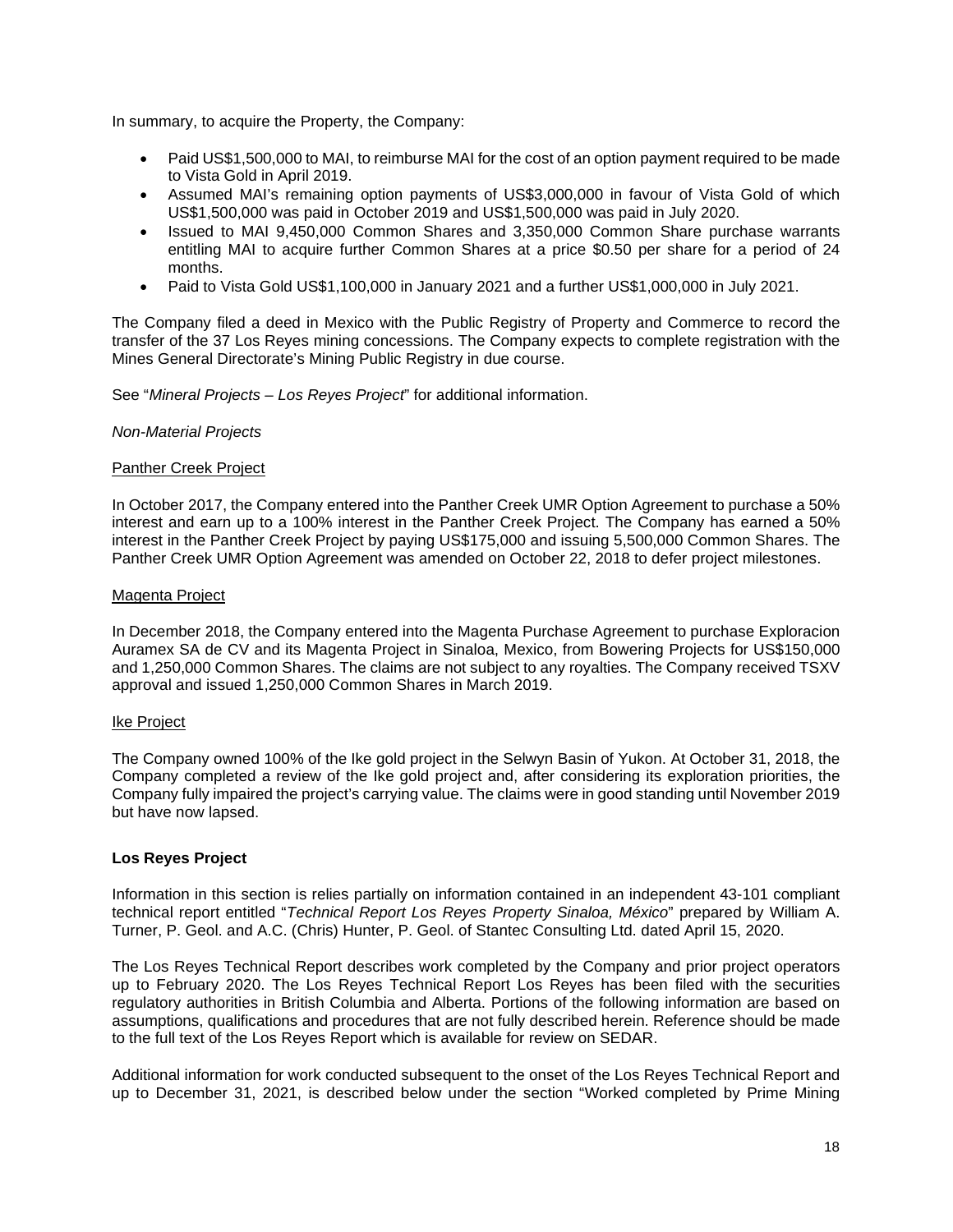Subsequent to the Los Reyes Technical Report". This information is based on news releases issued by the Company, and these news releases are available on the Company's website and on SEDAR.

#### **Los Reyes Technical Report Summary**

#### *Introduction*

On October 24, 2019, the Company contracted Stantec to prepare a technical report for the Los Reyes Project in accordance with the requirements of NI 43-101 (the "**Los Reyes Technical Report")**. The purpose of the Los Reyes Technical Report was to complete resource estimates for deposits that are included in the Los Reyes Project, which are El Zapote (North and South), San Miguel (East and West), Guadalupe (East and West), Noche Buena, and Tahonitas.

An independent Stantec Qualified Person inspected the Los Reyes Project between January 8, 2020, and January 11, 2020. During this property inspection, the Qualified Person collected 15 outcrop samples from El Zapote (North and South), Guadalupe West, San Miguel (East and West). The samples were transported by the Qualified Person to Calgary, Alberta. The samples were analysed by AGAT Laboratory (AGAT). The effective date of the Technical Report was March 24, 2020.

#### *Reliance on other Experts*

The authors of the Technical Report were provided with an opinion document, which is dated May 14, 2019, by the law firm DBR Abogados, S.C., Per: Patricia Vivar, that related to the standing of the Los Reyes Project title documentation, royalties, tax payments, and assessment works. This document was provided to Stantec by the Company on March 29, 2020.

#### *Property Description and Location*

The Los Reyes Project is north of the coastal city of Mazatlán, approximately 110 km by air and 200 km by road. The city closest to the Los Reyes Project is Cosalá (with a population of approximately 17,000) which is located 30 km to the southeast of the Property. Enroute to the Los Reyes Project from Cosalá are the villages of Palo Verde and La Tasajera. The village of Guadalupe de los Reyes is on the Los Reyes Project and was the site of Spanish colonial mining (Figure 1-1). The general geographic coordinates of the Los Reyes Project are N-24°16´42" and W-106°30´15" (13R 0347019E, 2685586N). Coordinates are in Nad 27 Mexico.

#### *Property Concessions*

The Los Reyes Project is composed of 37 contiguous concessions that have an area of 6,302.7 hectares; however, due to overlap between some of the concessions, the actual area is 6,273 ha. Figure 1-2 shows the concessions and their associated overlap.

The Company has filed an application for mineral rights to a 7,500-hectare claim block adjacent to the eastern and northeastern Los Reyes boundary. The Company is waiting for confirmation that the concession has been granted.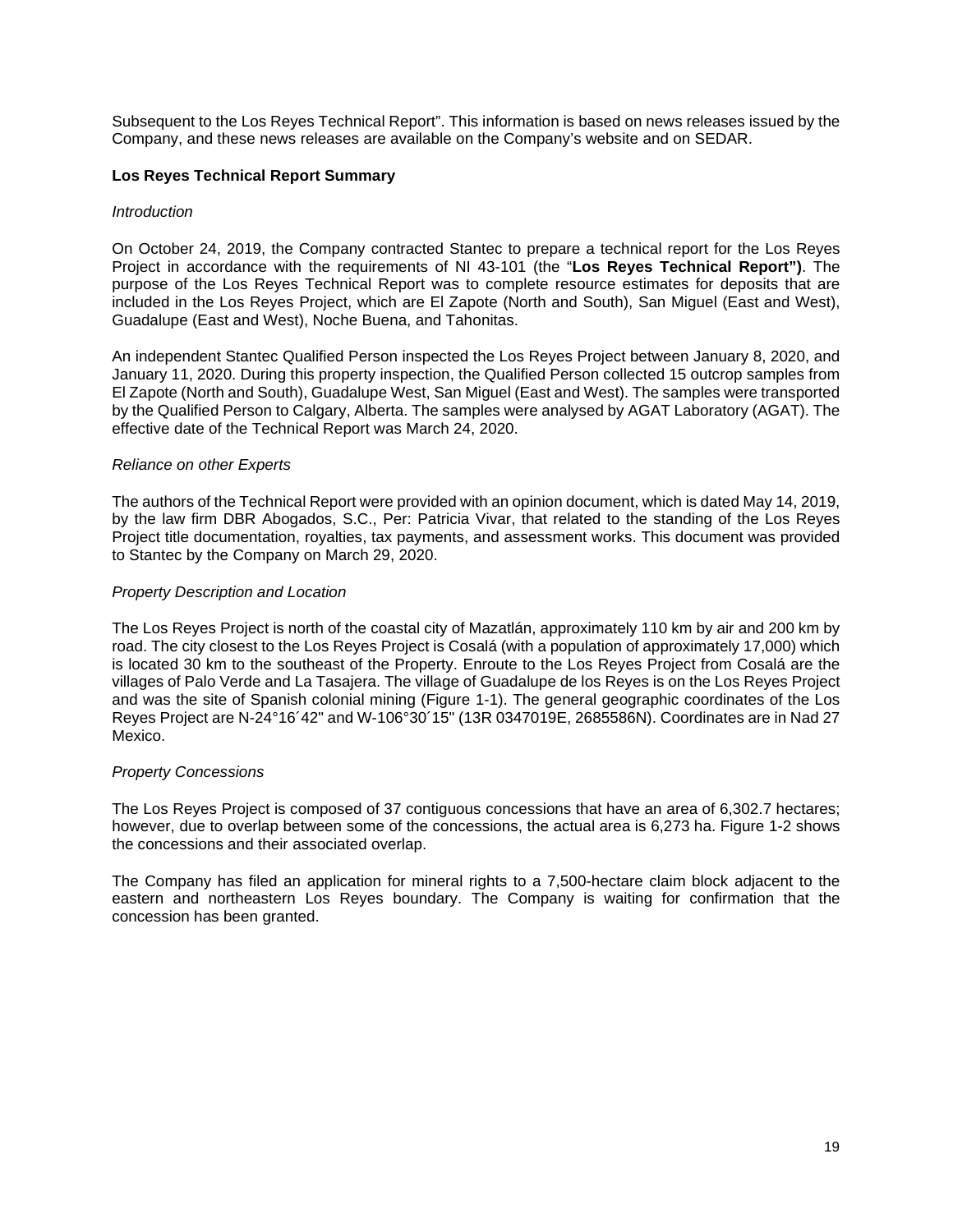

**Figure 1-1 Property Location Map**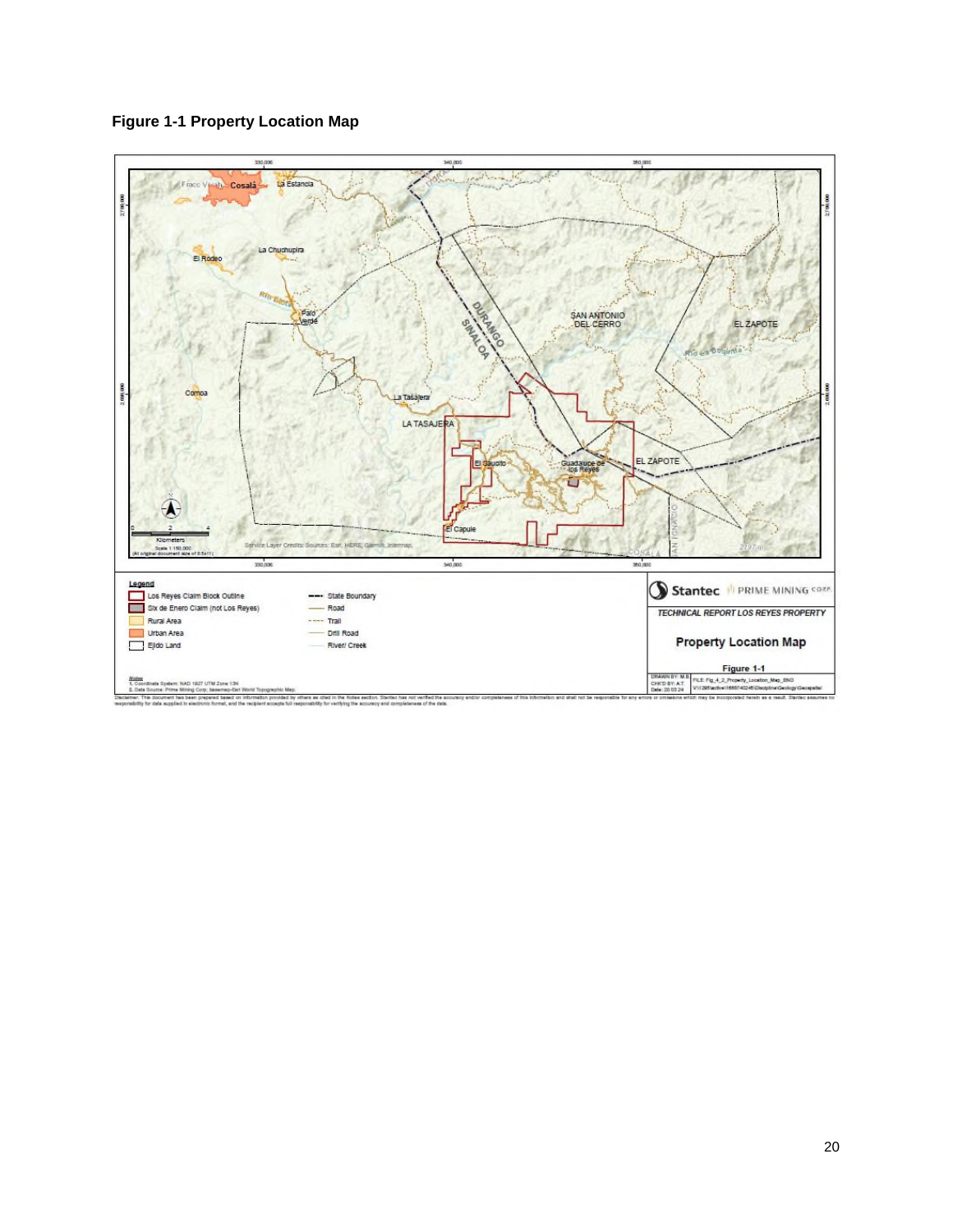



imer: The document has been prepared based on<br>sitrus which may be incorporated herein as a result.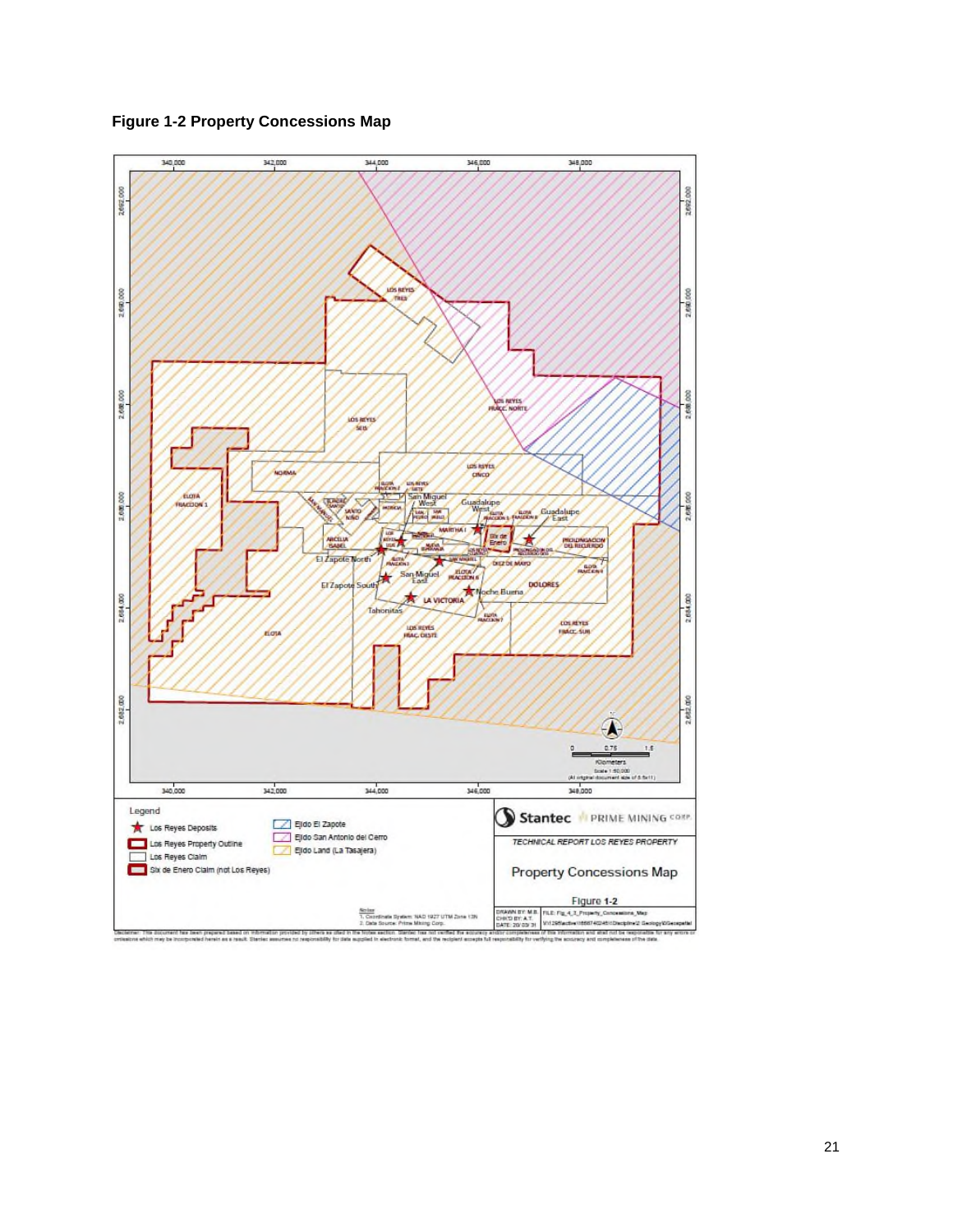#### *Property Royalties and Encumbrances*

DBR Abogados, S.C., completed an opinion on the royalties associated with the Los Reyes Property, dated May 14, 2019, that states the following:

*The following royalties: "CTSL Royalty 3%"; "DMSL Royalty 1%"; and "DMSL Royalty 3%"; are derived from the transfer agreement entered into Desarrollos Mineros San Luis, S.A. de C.V. and Minera Paredones Amarillos, S.A. de C.V. (now Desarrollos Zapal, S.A. de C.V.), dated January 23, 2008, certified and attested to by Mr. Guillermo Aaron Chapa Vigil, Public Notary number 247 for the Federal District (now México City), as recorded on March 10, 2008, under Entry 95, at Pages 58, Volume 14 of the Mining Acts, Contracts and Agreements Book of the Registry;* 

- *The mining Concessions subject to CTSL Royalty 3% are: "Los Reyes Dos"; "Los Reyes Tres"; "Los Reyes Cuatro"; Los Reyes Cinco"; Los Reyes 8"; "Los Reyes Fracc. Oeste"; "Los Reyes Fracc. Sur"; and "Los Reyes Fracc. Norte";*
- *The mining concessions subject to DMSL Royalty 1% are: "Los Reyes Dos"; "Los Reyes Tres"; "Los Reyes Cuatro"; Los Reyes Cinco"; "Los Reyes Seis"; "Los Reyes Siete"; Los Reyes 8"; "Los Reyes Fracc. Oeste"; "Los Reyes Fracc. Sur"; "Los Reyes Fracc. Norte"; "Norma"; "Nueva Esperanza"; "San Miguel"; "San Manuel"; "El Padre Santo"; "El Faisán"; "Santo Niño"; "San Pablo"; "San Pedro"; "Patricia"; and "Martha 1"; and*
- *The mining concessions subject to DMSL Royalty 3% are: "Diez de Mayo"; "Prolongación del Recuerdo"; "Prolongación del Recuerdo Dos"; "Arcelía Isabel"; "Dolores"; and "La Victoria.*

#### *Accessibility, Climate, Local Resources, Infrastructure*

The Los Reyes Project is approximately 110 km by air and 200 km by road from the coastal city of Mazatlán, Sinaloa. The Los Reyes Project is near the village of Guadalupe de Los Reyes, located 30 km southwest from the city of Cosalá, and can be accessed year-round by road, with the best time for access being fall through spring. Recent improvements to the area's infrastructure, such as the high bridge over the Las Habitas River, have enhanced accessibility.

Cosalá has a regional airport, Aeropuerto de Cosalá, located northwest from the city centre. The road from Cosalá through Guadalupe de los Reyes is the only land access to the southeastern mountains in this part of the country. Local facilities include: a hospital and health clinics, schools, banks, retail stores, hotels, restaurants, and tourism companies. The surrounding communities can provide labor, but a skilled workforce would require sourcing from larger cities such as Mazatlán, Culiacán, and Durango, or imported from other countries.

Annual temperatures range from 16°C to 29°C. Precipitation reaches a peak in July, with 212.6 mm of rainfall in 2019.

#### *History*

The Property was drilled between 1993 and 2015. Companies that completed drilling during this time span included Northern Crown Mines Ltd. Meridian Gold Inc. Vista Gold Corp., and Great Panther Silver Limited.

- Northern Crown Mines Ltd. completed reverse circulation (RC) drilling in 1993, 1994, 1996 and 1997. In total, 381 drill holes were completed that resulted in 36,108 m.
- Meridian Gold Inc. completed 23 RC drill holes in 2001 that totalled 2,700 m.
- Vista Gold Corp. completed 48 diamond drill core holes in 2011 and 2012 that totalled 7,432 m.
- Great Panther Silver Limited drilled 41 core holes in 2015 that totalled 5,505 m.

Several historical resource estimates have been completed on the Property during the following years by the following companies: 1998 (Northern Crown Mines Ltd.); 2003 (Vista Gold Corp.); 2005 (Grandcru Resources Corporation); 2009 and 2013 (Vista Gold Corp.); and 2016 (Great Panther Silver Limited).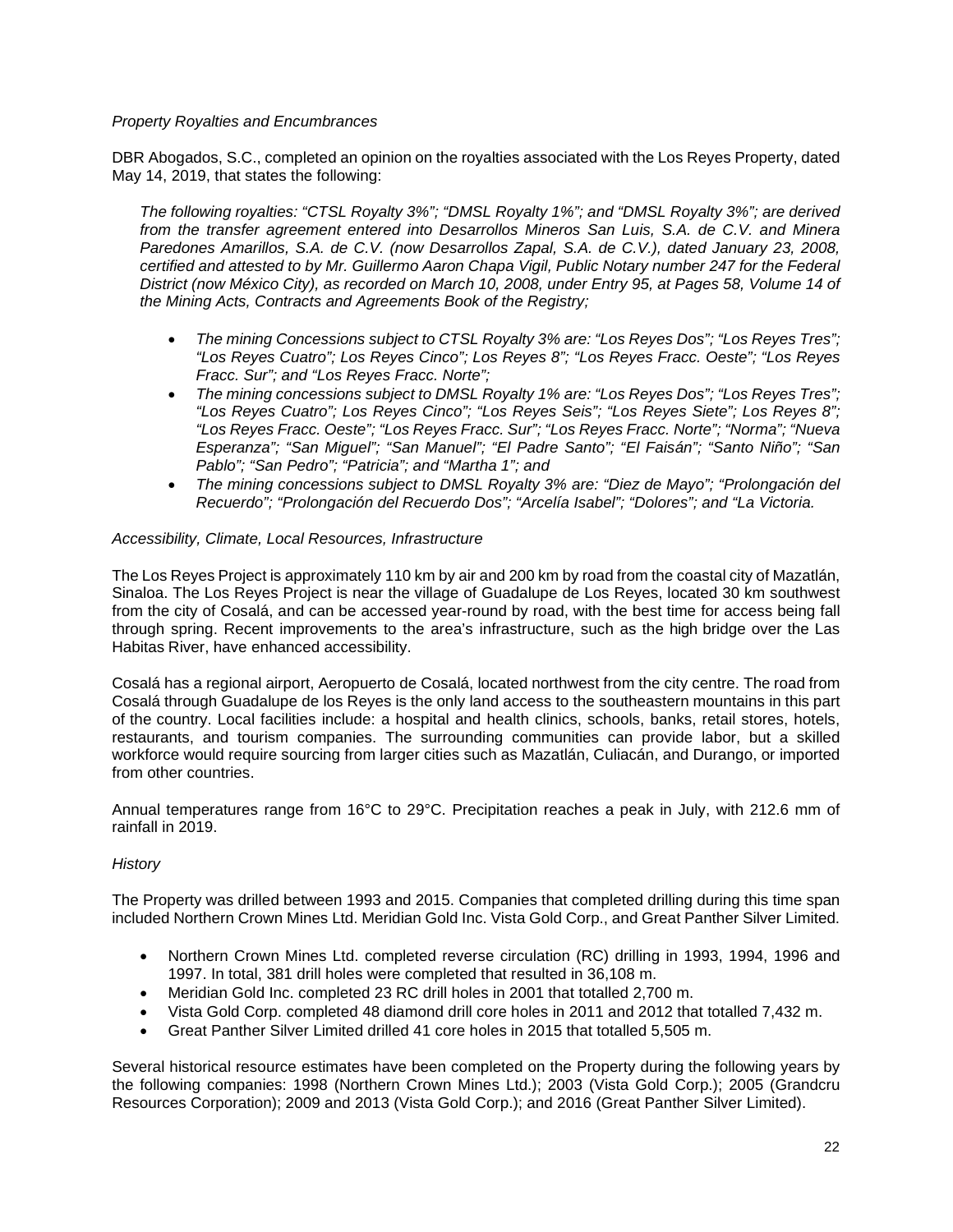#### *Geological Setting and Mineralization*

The Los Reyes Project is in the Guadalupe de los Reyes mining district in the western foothills of the Sierra Madre Occidental mountain range, Sinaloa State, México. In the vicinity of the Los Reyes Project, the volcanic sequence unconformably overlies a late Cretaceous-aged felsic batholith. This overlying volcanic package is subdivided into Lower and Upper sequences that are separated by an angular unconformity. The Lower Sequence spans from late Cretaceous-early Tertiary, is approximately 1 km thick, and is predominantly composed of intermediate (andesite) volcanics and intercalated sandstone and volcanic conglomerate intervals. The Lower volcanic sequence also contains more felsic units that are dacitic in composition. The upper sequence that is deposited conformably on the lower sequence, is composed of ash-flow and ash-fall tuffs that are rhyolitic to dacitic in composition. This sequence is more than 1 km thick in high elevation areas.

In the main area of mineralization, the deposits dominantly occur along three northwest and west-northwest oriented silicified structural corridors. These mineralized structural corridors are named after the mineralized areas that they host, which include: 1) the Mariposa-El Zapote-Tahonitas trend, which strikes to the southsoutheast and dips at approximately 50° to the southwest; 2) San Miguel-Noche Buena trend, which is a regional northwest – southeast striking structure that moderately dips between  $50^{\circ}$  and  $60^{\circ}$  to the southwest; and 3) the Guadalupe trend, which bifurcates to the east from the San Miguel West deposit, is subdivided into East and West deposits that are separated by the "6 de Enero" claim.

Mineralized areas that are not along the main structural corridors include Fresnillo, Las Primas, Mina 20/21, Las Palmitas, El Orito, El Apomal, El Mirador, and Las Casitas.

#### *Exploration*

In October 2019, Company personnel began a test program, systematically trenching and roadcut sampling approximately 5,000 m, that focused on sampling across outcropping mineralized structures. This program was designed to obtain continuous surface grades in select areas that, when combined with drill hole data, assisted to advance the geological model and refined the resource estimation. The result of this program was the collection of 724 trench samples from 24 trenches, 101 adit samples from four historic underground workings, and 995 road-cut samples from 30 sets of outcrop exposures along historic road cuts.

#### *Sample Methodology and Analyses*

Northern Crown Mines Ltd. and Meridian Gold Inc.

Northern Crown Mines Ltd. and Meridian Gold Inc. collected samples from cuttings during RC drilling. In addition, NCM collected soil and rock samples for geochemical analyses.

RC samples were collected at 1.52 m intervals (five feet) from 133 mm (5.2 inch) diameter drill holes. Samples were collected from the cyclone into collection buckets. Dry samples were split using a Jones riffle splitter, while wet samples were split via a rotary splitter. A five kg split was placed into a plastic sample bag to be sent to the laboratory for analyses, while a duplicate sample, which varied from 15 to 20 kg, was stored in a second sample bag. The lithology, alteration, and mineralization were recorded on site for each sample.

A total of 4,640 soil samples were collected, which typically were a mixture of B and C soil horizons that were collected at a depth of 15-20 cm. Samples were placed in kraft paper bags and shipped to Bondar-Clegg México for sample preparation.

Surface grab and chip rock samples were collected from surface exposures along lengths up to 15 m, with sample lengths varying from 2 to 5 m. Samples typically weighed 5 to 15 kg. Samples were collected from the field camp by Bondar-Clegg México, and directly transported to their preparation facility in Hermosillo.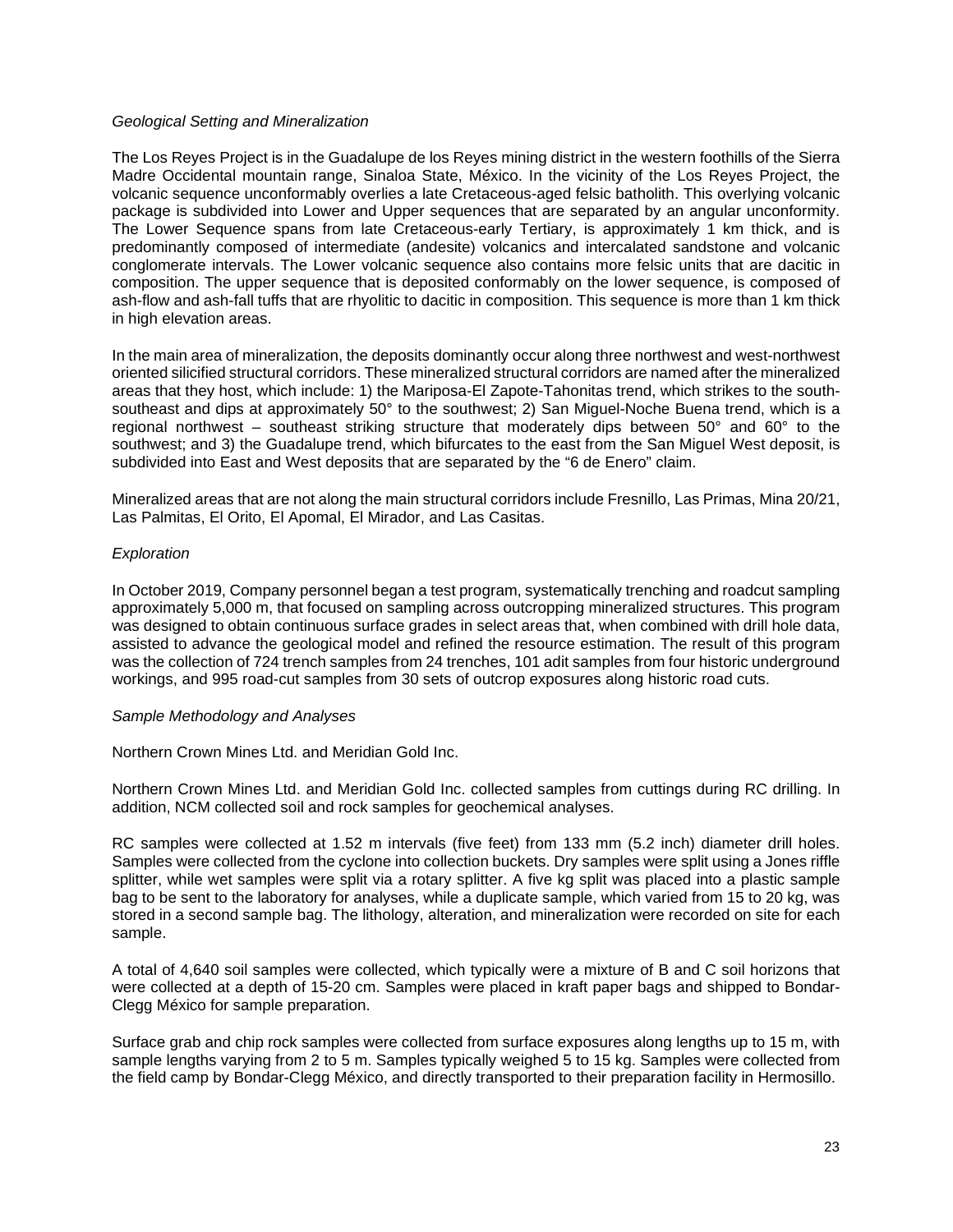#### Vista Gold Corp.

In 2011, Vista Gold collected 271 surface rock samples, which ranged from 1 to 3 kg. Samples were sent to ALS Chemex de México, S.A. de C.V. in Hermosillo, Sonora, for sample preparation.

Vista Gold completed diamond drilling during their 2011-2012 drill campaign. The diamond drill core was boxed and stacked at the rig by the drill crews. Core was then picked up daily by the staff geologist, or his designate, and transported directly to Guadalupe de Los Reyes exploration camp for processing and sampling. The facilities consisted of secured storage and a core cutting area located in the village of Guadalupe de Los Reyes. Processing of the core included digital photographing, geotechnical and geological logging, and marking the core for sampling. Zones of strong alteration, quartz veining, and quartz vein stockworks were sampled for assay.

#### Great Panther Silver Limited

Great Panther Silver Limited completed drilling using a track mounted HTM 2500 drill rig generating HQ or NQ core. The diamond drill core was boxed and stacked at the rig by the drill crews. Core was then picked up daily by the staff geologist, or his designate, and transported directly to Guadalupe de los Reyes for processing and sampling. Processing of the core included digital photographing, geotechnical and geological logging, and marking the core for sampling. Core intervals that contained strong alteration, quartz veining, and quartz vein stockworks were marked for cutting and sampling. Each sampled interval was tagged and put in plastic bags with unique sample numbers. Samples were not collected across geologic breaks and sample intervals did not exceed 2 m. The minimum core length was 0.35 metres. Half of the core was used for assay testing while the remaining half was conserved for future reference and metallurgical test work. All the samples were kept in a secure area until shipped for assay.

Great Panther Silver Limited collected 406 surface and underground (adit) rock samples. Samples were collected by hand and weighed between 2 kg and 6 kg. All samples were described and tagged in the field with coordinates taken by GPS at each surface sample site and measured from adit entrance for underground samples.

#### Prime Mining

During the Company's surface sampling program, prior to completion of the Los Reyes Technical Report, the Company collected 724 rock samples from 24 trenches, 101 rock samples from historic underground workings, and 995 rock samples from 30 sets of outcrop exposures along historic road-cuts. All samples were collected from 1.5 m intervals, with careful attention to consistent volume of material along the interval. Samples weighed on average 6.25 kg. Trenches were hand dug using pickaxes and shovels to a depth of not more than 1.5 m for safety considerations. Where the bedrock contact consisted of broken rubble, which is typical, a trench was dug to competent material. Road and adit samples were also at 1.5 m intervals and were collected using a hammer and chisel.

Geologists measured the sample intervals, checking that a consistent sample could be collected. A geologist supervised the sampling team as they collected samples, using chisels and hammers as necessary, putting the material into pre-labeled sample bags. Once collected, the geologist marked the intervals with an aluminum tag indicating sample number, date, and geologist's initials, completed the sample ID tag, and inserted a tear-off identification tag into the sample bag. Each sample was described by a geologist using a standardized sample description form. Following completion of the sample description, the sample bag was then closed using a tie strap. Samples were placed in larger prelabeled rice bags, maximum eight samples to a bag, and tie strapped shut.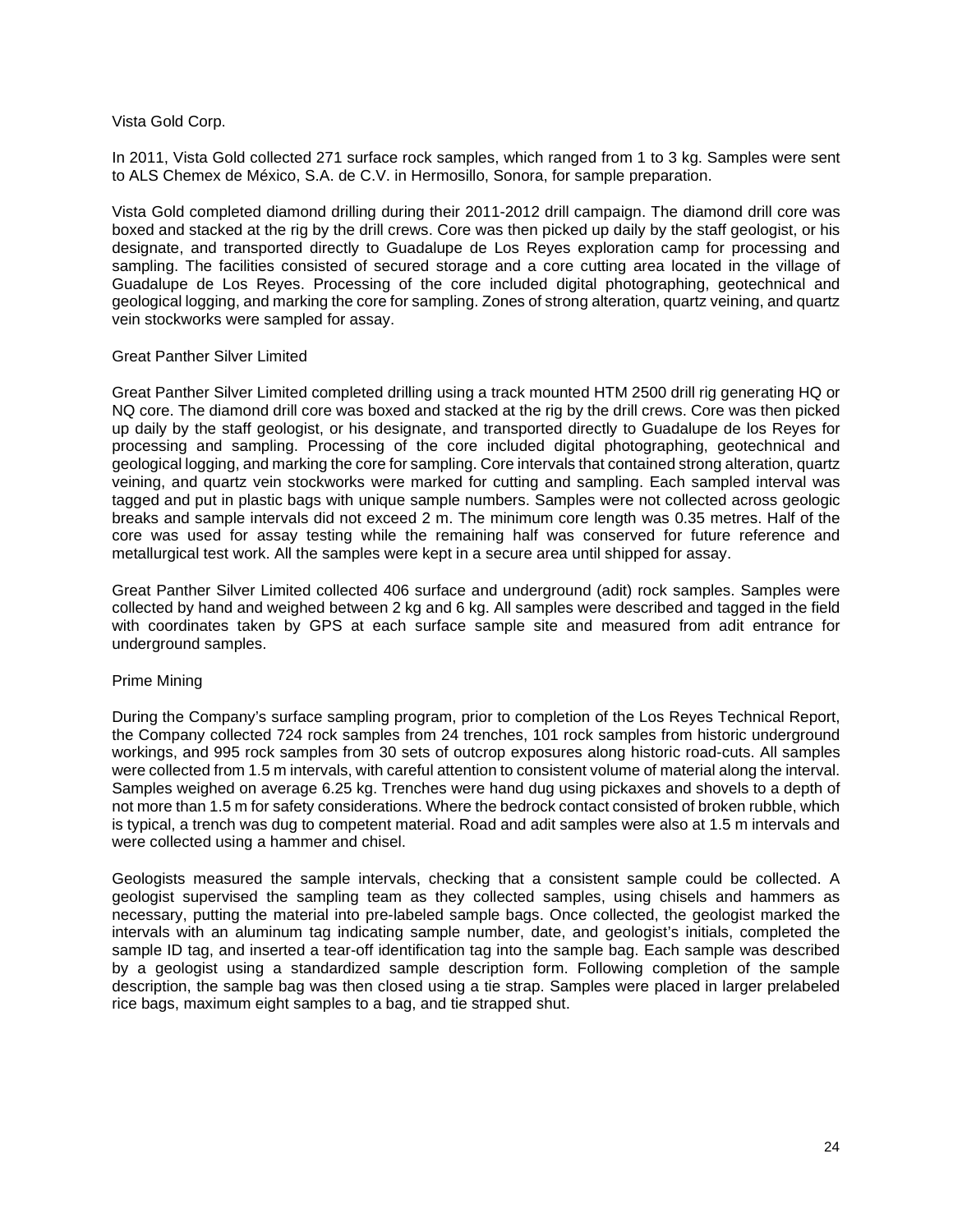#### *Quality Control*

#### Northern Crown Mines, Ltd.

Northern Crown Mines had approximately 10 percent of the sample intervals in the mineralized zone sent for duplicate analysis by a second laboratory to evaluate the quality of the sample analyses. Check assay data for samples were completed between 1992 and 1995, and for the 1996 and 1997 drilling programs. For this work, Bondar-Clegg supplied the sample pulps to Min-En Laboratories (Min-En) in Vancouver, British Columbia. Min-En analyzed the sample pulp material utilizing similar methodology as described by Bondar-Clegg.

#### Vista Gold Corp.

Control samples were included in each batch of samples that Vista Gold submitted to Chemex at a frequency of one in 20 samples. Control samples consisted of the following:

- Coarse blanks: washed construction gravel obtained locally;
- Standards: certified standards, submitted as pulps (Predominately RockLabs CRMs);
- Replicate assays of a second pulp from coarse rejects by Chemex Labs; and
- Assays of duplicate pulps from the same sample by Acme Labs.

#### Great Panther Silver Limited

Great Panther Silver Limited geologists inserted a blank and standard every twentieth sample and a duplicate sample was inserted every fortieth sample. Great Panther Silver Limited used standards created by SGS Laboratories. In all, Great Panther Silver Limited submitted 61 standard reference material samples, 61 blanks, and 48 duplicate samples. Three standards returned values more than three standard deviations for gold, and five silver standards were above three standard deviations. All sample batches that exceed the  $\pm$  3 standard deviations were re-assayed. Great Panther Silver Limited also submitted 48 duplicate drill core samples for assays.

#### Prime Mining

A quality assessment program that included blanks, reference standards (certified reference materials or CRMs), and check assays was implemented by the Company to monitor the ongoing integrity of assay results. The surface program (trench, adit, and road-cut sampling) and drill program followed a quality control program. For each batch of samples, control samples were inserted into the sample stream at predetermined intervals as outlined below. Prepared and field blanks as well as prepared gold and silver standards were used as control samples. Standards were purchased from CDN Laboratories Ltd. based in Vancouver, B.C., and Ore Research and Exploration based in Melbourne, Australia.

A selection of sample coarse rejects and corresponding pulps were submitted to SGS laboratories in Durango for check analyses for both the surface sampling and drill core programs. These represented approximately 5% of the sample population. CRMs were also submitted with the rejects and pulps including gold-silver standards and blanks. Samples were selected based on: 1) certificate batches that have any standard/blanks that are reported outside recommended values; 2) samples with elevated silver or gold, but uncharacteristic corresponding silver or gold values based on review of other samples (surface and core/chips) from that particular deposit; 3) other marker elements based on sample reviews; and 4) gaps in the mineralization. Samples selected for coarse reject reanalysis included samples that stood out, based on the above criteria, as well as adjacent samples into a mineralized zone. Checks were also done on samples that ran elevated gold/silver.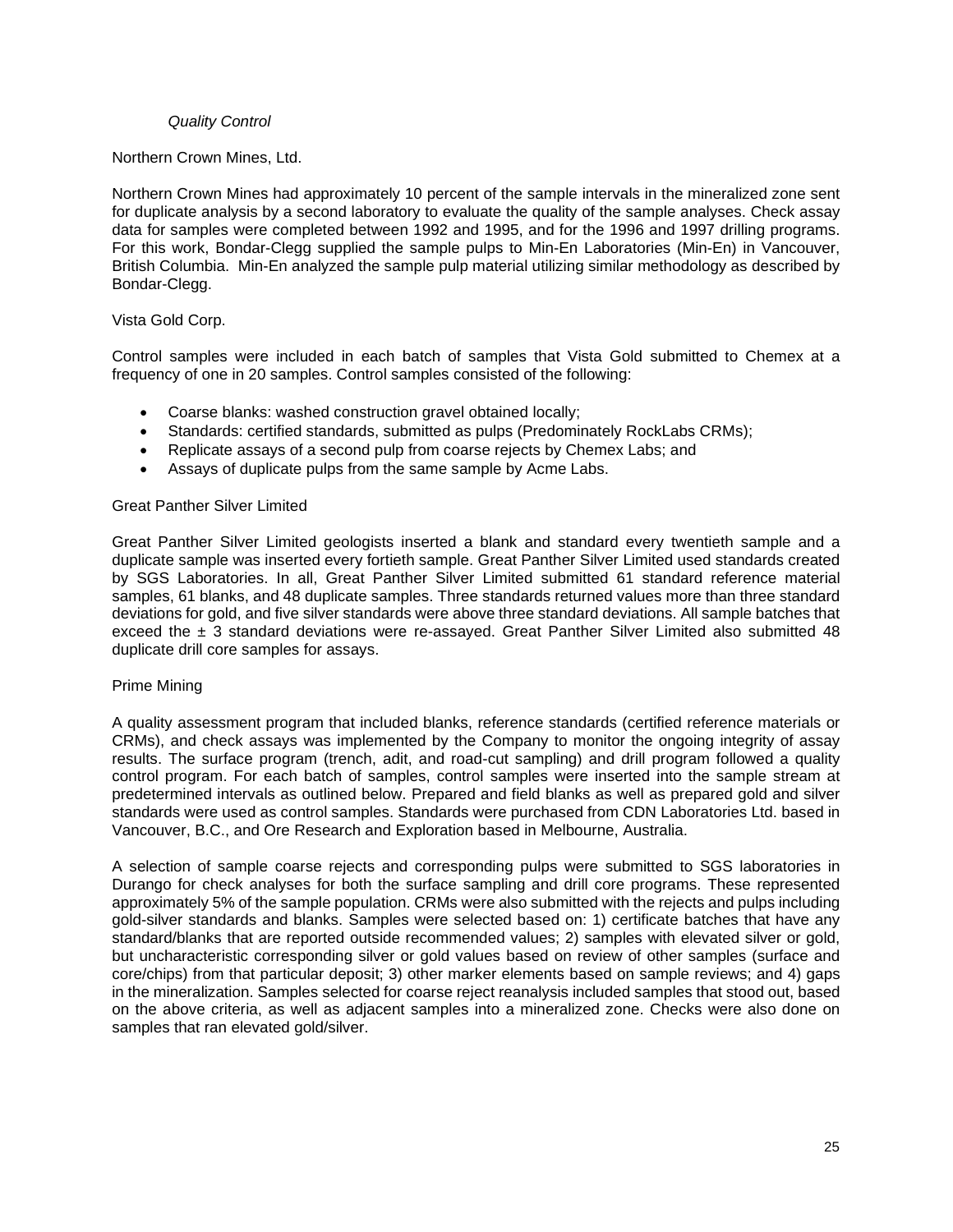#### *Data Verification*

The goals of the site investigation by the Qualified Person from Stantec were three-fold: 1) to validate that the proposed mineralized system conformed to textures that align with a low sulphidation epithermal deposit type; 2) to validate sample locations and collect samples so that an independent assessment could be completed to assess the presence of gold and silver across the Los Reyes Project; and 3) to validate the locations of historic drill holes. The Los Reyes Project investigation was completed in January 2020. The authors of the Los Reyes Report were accompanied by a representative of the Company, three site geologists, and a sampler. Most areas of the Los Reyes Project are easily accessible by road.

Due to the ongoing COVID-19 pandemic, no subsequent site visits have been completed by an Independent Qualified Person.

#### *Limitation to Data Validation by Qualified Person*

Limitations to the validation that the Qualified Person was able to complete are listed below:

- The Qualified Person was not involved in the Los Reyes Project prior to 2019, and did not complete a field visit until 2020, and therefore cannot validate the field procedures used during drilling and sample collection prior to the involvement by the Company.
- The core storage facility was not proximal to the Los Reyes Project area, and the Qualified Person did not travel to Hermosillo to review the core.
- Laboratory inspections were not completed by the Qualified Person.

#### *Opinion of the Independent Qualified Person*

It is the opinion of the Qualified Person(s) that the field procedures and sampling protocols that were implemented by the Company are reasonable. Also, the quality of the laboratory testing completed during the various stages of the Los Reyes project are reasonable. The independent Qualified Person(s) is (are) confident that the samples and associated laboratory datasets that are used in the Technical Report are accurate.

#### *Mineral Processing and Metallurgical Testing*

Most of the mineral processing and metallurgical testing was completed between 1998 and 2012. The most recent work completed was done by RDi Inc. in September 2012.

Leach testing was completed on composite samples comparing whole ore agitated leaching carbon in leach, as well as carbon in leach with lead nitrate. Parameters such as cyanide concentration, pulp density, grind size, and leach method were evaluated to determine preliminary operating parameters.

Gravity separation testing was completed to determine if a direct smelter product could be produced with no additional on-site processes. This type of processing would allow for additional gold recovery from concentrations remaining after cyanidation, however, the test work results indicated that the gravity concentrate would not produce high enough recovery rates to substitute for leaching. Due to the wide range of mesh sizes for the samples tested, and the high variability of results for recovery, it was difficult to determine the efficacy of gravity recovery.

Floatation testing was completed on composite samples. Gold and silver recovery rates are ninety percent for all samples except for the third composite sample. This composite sample had a silver recovery of twenty percent, however, sample three had poor silver recovery during leach and gravity testing as well. This could be due to the mineralogy of the sample rather than processing factors.

#### *Mineral Resource Estimates*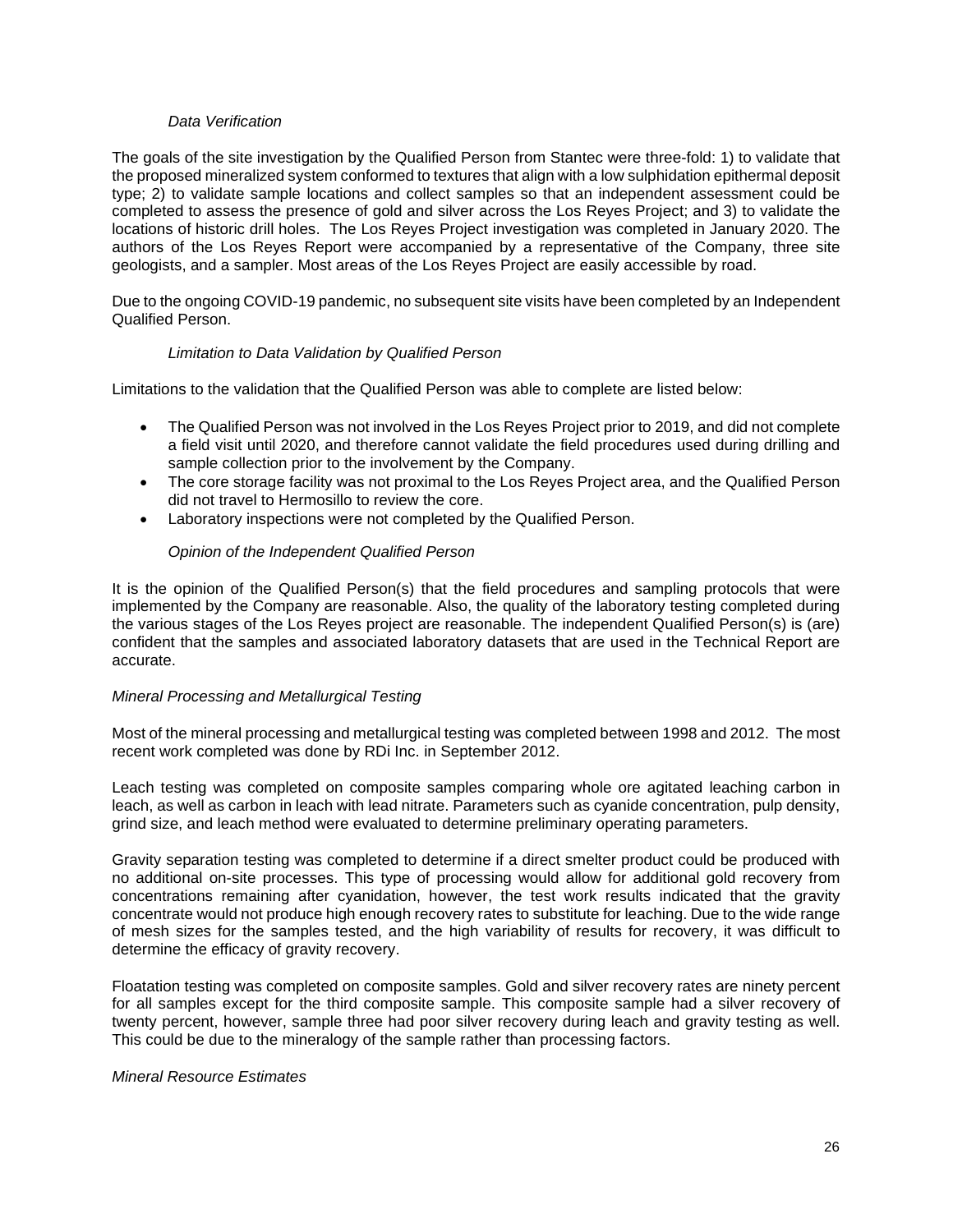In accordance with the requirements of NI 43-101 and the CIM Definition Standards, the independent Qualified Person(s) reviewed the available drill hole and sample dataset and created geologic models for the purposes of generating gold and silver mineral resource estimates within the Los Reyes Project.

Two 3D geologic resource models, named TZSM and GUAD, were developed for delineated portions of the Property. The TZSM model encompasses the El Zapote and Tahonitas deposits, as well as the San Miguel and Noche Buena deposits. The GUAD model includes the Guadalupe deposits. The resource estimates calculated in this study were restricted to pit constrained surface resources. The pits were built using a constant 45° pit slope and block revenue minus block cost was used as a driver to determine the overall size of the Lerchs-Grossmann pits. Figure 1-3 shows the extents of the TZSM and GUAD models.

#### *Resource Classification*

Resources are classified according to the confidence categories defined by *CIM Mineral* Exploration *Best Practice Guidelines*, which was published by the CIM Estimation Best Practice Committee on November 23, 2018. The assigned resource classification is currently constrained by a pit floor elevation determined visually from the down dip extent of blocks estimated in the first pass (inferred) and by the maximum search distance of each estimation pass.

#### *Assessment of Reasonable Prospects for Eventual Economic Extraction*

In coming to a determination regarding the assessment of reasonable prospects for the eventual economic extraction of the resources on the Los Reyes Project, the authors of the Los Reyes Report considered the following:

The resource estimates are based on pit constrained surface resources. The surface resource includes mineralized gold blocks limited to within a 45-degree constant slope pit shell. All resource estimates include contained ounces within the constrained pit shells as shown on Tables 1.1 and 1.2. Table 1.1 summarize the base case with a cutoff of 0.22 g/t gold resources for each of the deposit areas in metric units. Table 1.2 summarize the historic case with a cutoff of 0.50 g/t gold resources for each of the deposit areas in metric units.

The pit shell is defined by a 0.22 g/t minimum gold cutoff grade, a US\$2.40 per tonne (US\$2.15 per ton) mining cost, a gold price of US\$1,329 per Troy ounce and a silver price of US\$16 per Troy ounce. Mineralization density was based on laboratory analyses on specific lithologies, and a default mine rock density was based on 2.6 tonnes/m<sup>3</sup> for all other areas. Modifying factors considered for the definition of mineralized zones into classified resources of eventual economic interest include the following:

- metallurgical recovery factors of 72% for gold and 25% for silver that are typical for conventional heap leach operations;
- no allowance for dilution and mining losses in the calculation of the cutoff grade;
- mining costs of US\$2.40 per tonne mined;
- combined leaching, site costs and overhead of approximately US\$4.30 per tonne placed on the leach pad; and
- no refining and royalty costs have been applied.

Truck and shovel surface operations are the expected primary mining method. Mining, leaching, site and other cost inputs have been based on comparable property costs. The level of detail of cost estimation and mining evaluation is deemed to be appropriate for the definition of resources prior to undertaking a preliminary economic assessment level evaluation.

There are no tonnages of potential economic interest reported for underground mining of mineralized zone below the projected pit shell limits.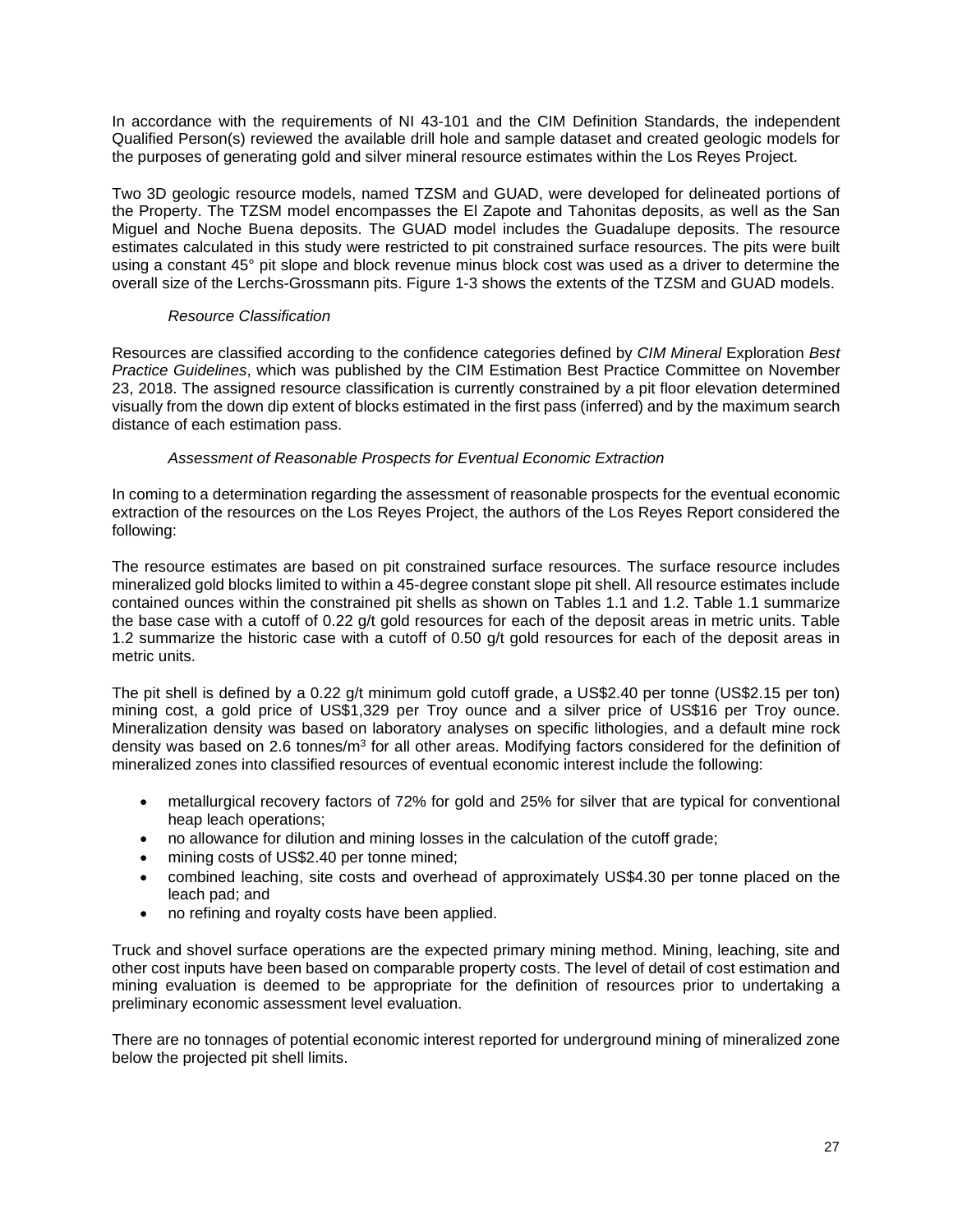These factors lead the authors of the Los Reyes Technical Report to conclude that the Los Reyes Project could be developed.



**Figure 1-3 TZSM and GUAD Model Boundaries – Plan View**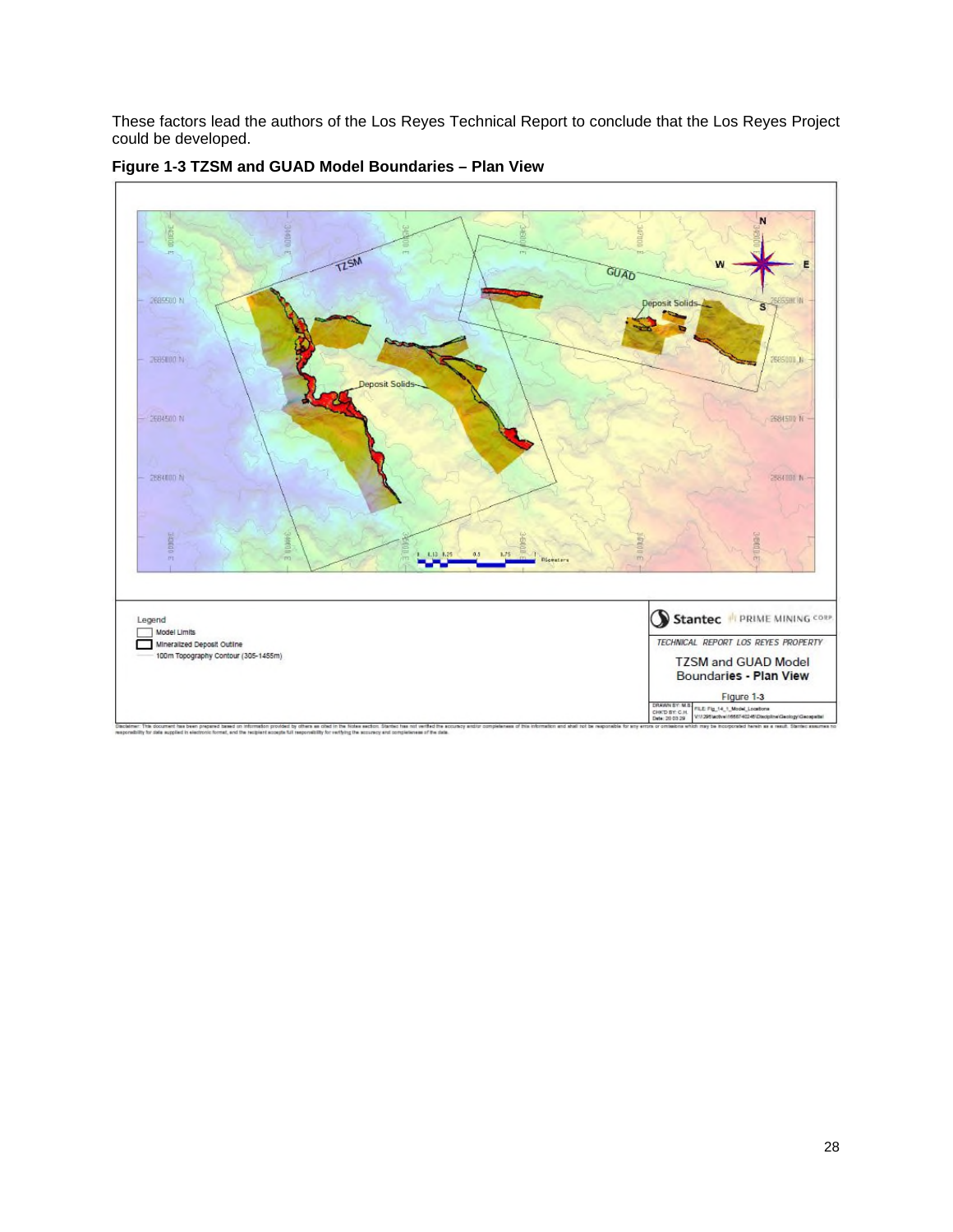#### *Mineral Resource Estimation*

The resource estimations were at the base case cutoff of 0.22 g/t gold, as well as cutoffs at 0.50 g/t gold, 0.70 g/t gold, 0.90 g/t gold, and 1.00 g/t gold. Table 1.1 shows each pit at 0.22 g/t gold.

| <u>ອ່າ</u><br><b>Deposit</b> | <b>Assurance</b> | <b>Tonnes</b> | <b>Average</b><br>Gold | <b>Contained</b><br>Gold | Average<br><b>Silver</b> | <b>Contained</b><br><b>Silver</b> |
|------------------------------|------------------|---------------|------------------------|--------------------------|--------------------------|-----------------------------------|
|                              | Category         | (000)         | Grade (g/t)            | <b>(Ounces 000)</b>      | Grade (g/t)              | <b>(Ounces 000)</b>               |
| <b>Tahonitas -</b>           | Measured<br>(M)  | 4,576         | 1.15                   | 169                      | 17.97                    | 2,644                             |
| <b>El Zapote</b>             | Indicated (I)    | 5,622         | 0.78                   | 141                      | 16.55                    | 2,992                             |
| (North &                     | $M+1$            | 10,198        | 0.95                   | 311                      | 17.19                    | 5,637                             |
| South)                       | Inferred         | 2,407         | 0.91                   | 70                       | 17.17                    | 1,329                             |
|                              | Measured<br>(M)  | 300           | 1.25                   | 12                       | 25.93                    | 250                               |
| <b>Noche</b>                 | Indicated (I)    | 1,939         | 0.80                   | 50                       | 20.92                    | 1,304                             |
| <b>Buena</b>                 | $M+1$            | 2,239         | 0.86                   | 62                       | 21.59                    | 1,554                             |
|                              | Inferred         | 1,123         | 0.73                   | 26                       | 17.34                    | 626                               |
|                              | Measured<br>(M)  | 650           | 1.22                   | 26                       | 59.88                    | 1,251                             |
| <b>San Miguel</b>            | Indicated (I)    | 1,784         | 0.84                   | 48                       | 53.09                    | 3,045                             |
| East                         | $M+1$            | 2,434         | 0.94                   | 74                       | 54.91                    | 4,297                             |
|                              | Inferred         | 2,391         | 0.81                   | 62                       | 54.89                    | 4,219                             |
|                              | Measured<br>(M)  | 93            | 3.15                   | 9                        | 42.26                    | 126                               |
| <b>San Miguel</b>            | Indicated (I)    | 379           | 1.51                   | 18                       | 20.65                    | 252                               |
| West                         | $M+1$            | 472           | 1.83                   | 28                       | 24.91                    | 378                               |
|                              | Inferred         | 116           | 0.59                   | $\overline{2}$           | 10.97                    | 41                                |
|                              | Measured<br>(M)  | 2,141         | 1.46                   | 100                      | 42.08                    | 2,896                             |
| Guadalupe                    | Indicated (I)    | 809           | 0.89                   | 23                       | 25.26                    | 657                               |
| <b>East</b>                  | $M+1$            | 2,950         | 1.30                   | 124                      | 37.46                    | 3,553                             |
|                              | Inferred         | 814           | 0.58                   | 15                       | 18.82                    | 492                               |
|                              | Measured<br>(M)  | 767           | 0.97                   | 24                       | 31.51                    | 777                               |
| Guadalupe                    | Indicated (I)    | 692           | 0.53                   | 12                       | 18.37                    | 409                               |
| West                         | $M+1$            | 1,459         | 0.76                   | 36                       | 25.27                    | 1,186                             |
|                              | Inferred         | 243           | 0.30                   | $\overline{c}$           | 15.74                    | 123                               |
|                              | Measured<br>(M)  | 8,527         | 1.24                   | 341                      | 28.98                    | 7,946                             |
| <b>TOTAL</b>                 | Indicated (I)    | 11,225        | 0.81                   | 293                      | 23.99                    | 8,658                             |
|                              | $M+1$            | 19,752        | 1.00                   | 633                      | 26.15                    | 16,604                            |
|                              | Inferred         | 7,094         | 0.78                   | 179                      | 29.95                    | 6,831                             |

#### **Table 1.1 In-Place Mineral Resource, Effective Date March 24, 2020. Base Case Pit Constrained Resource at 0.22 g/t Gold**

- Three year rolling gold price of US\$1,329 / Troy ounce and silver price of US\$16 / Troy ounce used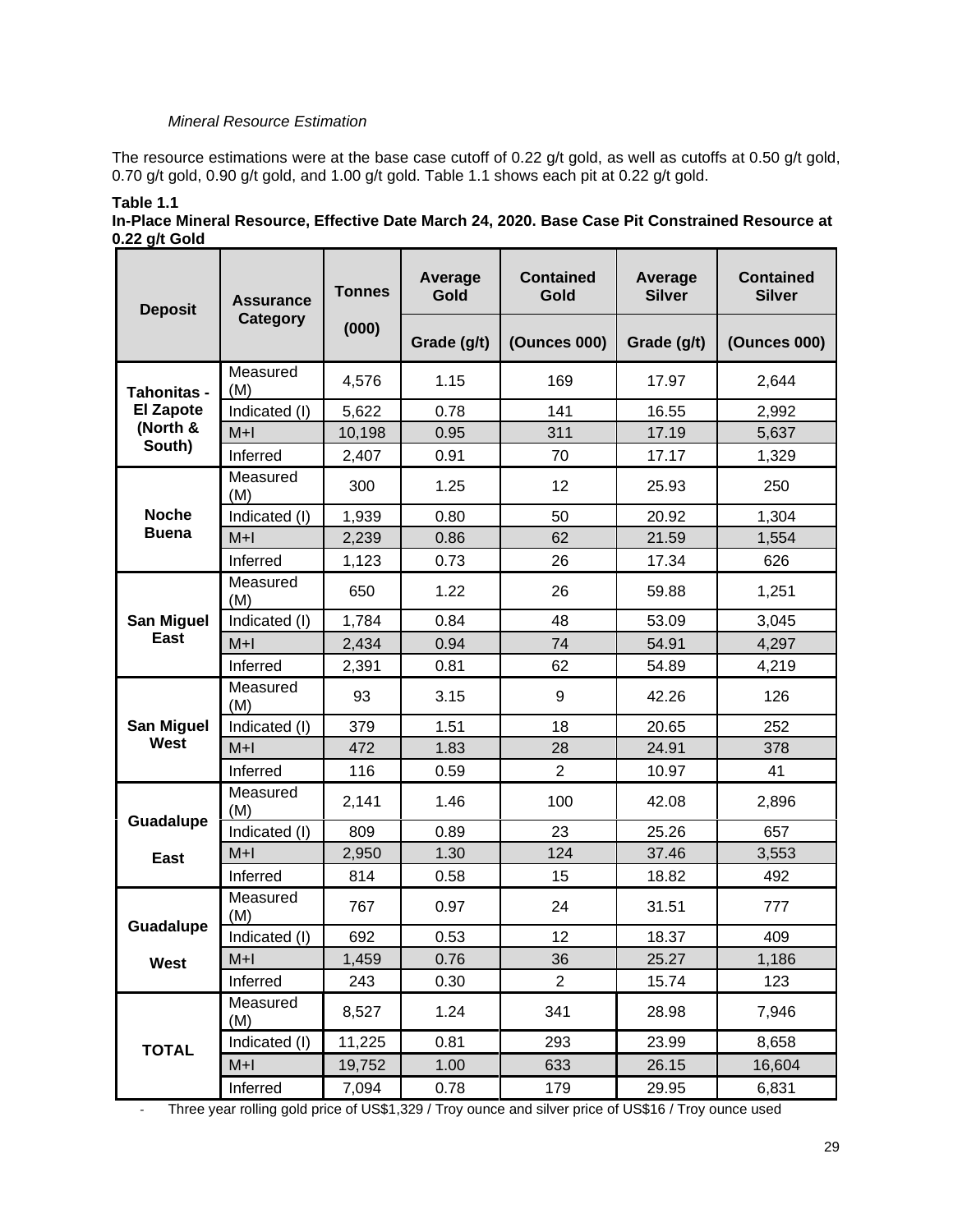- Cutoff grade of 0.22 g/t gold applied
- Total mining and processing cost of US\$6.70 / tonne applied
- No NSR charges were applied in calculation of cutoff or mining costs
- In-place tonnages constrained to the Lerchs-Grossmann pit solids using combined gold and silver revenue

Table 1.2 shows the estimate of the mineral resource for the Los Reyes Project by each pit at with the historic case cutoff at 0.50 g/t gold as of March 24, 2020.

| abl<br>le |  |  |
|-----------|--|--|
|-----------|--|--|

**In-Place Mineral Resource Summary, Effective Date March 24, 2020. Pit Constrained at 0.50 g/t Gold Cutoff** 

| <b>Deposit</b>         | <b>Assurance</b><br>Category | <b>Tonnes</b><br>(000) | <b>Average Gold</b> | <b>Contained</b><br>Gold | Average<br><b>Silver</b> | <b>Contained</b><br><b>Silver</b> |
|------------------------|------------------------------|------------------------|---------------------|--------------------------|--------------------------|-----------------------------------|
|                        |                              |                        | Grade (g/t)         | <b>(Ounces 000)</b>      | Grade (g/t)              | <b>(Ounces 000)</b>               |
|                        | Measured                     |                        |                     |                          |                          |                                   |
| <b>Tahonitas</b>       | (M)                          | 2,701                  | 1.72<br>1.13        | 149<br>113               | 22.29                    | 1,936                             |
| -El Zapote<br>(North & | Indicated (I)                | 3,108                  |                     |                          | 20.35                    | 2,033                             |
| South)                 | $M+1$                        | 5,809                  | 1.40                | 262                      | 21.25                    | 3,969                             |
|                        | Inferred                     | 1,384                  | 1.31                | 58                       | 19.22                    | 855                               |
|                        | Measured<br>(M)              | 165                    | 2.00                | 11                       | 36.10                    | 191                               |
| <b>Noche</b>           | Indicated (I)                | 1,249                  | 1.05                | 42                       | 26.61                    | 1,068                             |
| <b>Buena</b>           | $M+1$                        | 1,414                  | 1.16                | 53                       | 27.72                    | 1,260                             |
|                        | Inferred                     | 664                    | 1.00                | 21                       | 23.98                    | 512                               |
|                        | Measured                     |                        |                     |                          |                          |                                   |
|                        | (M)                          | 386                    | 1.84                | 23                       | 76.57                    | 950                               |
| San<br><b>Miguel</b>   | Indicated (I)                | 1.068                  | 1.18                | 40                       | 70.00                    | 2,403                             |
| East                   | $M+1$                        | 1,454                  | 1.35                | 63                       | 71.74                    | 3,354                             |
|                        | Inferred                     | 1,306                  | 1.22                | 51                       | 87.00                    | 3,653                             |
|                        | Measured                     |                        |                     |                          |                          |                                   |
| San                    | (M)                          | 50                     | 5.58                | 9                        | 71.08                    | 114                               |
| <b>Miguel</b>          | Indicated (I)                | 297                    | 1.82                | 17                       | 24.18                    | 231                               |
| West                   | $M+1$                        | 347                    | 2.36                | 26                       | 30.93                    | 345                               |
|                        | Inferred                     | 50                     | 1.02                | $\overline{2}$           | 16.04                    | 26                                |
|                        | Measured                     |                        |                     |                          |                          |                                   |
| Guadalupe              | (M)                          | 1,518                  | 1.92                | 94                       | 53.06                    | 2,589                             |
|                        | Indicated (I)                | 493                    | 1.24                | 20                       | 34.55                    | 548                               |
| East                   | $M+1$<br>Inferred            | 2,011<br>318           | 1.75<br>0.86        | 113<br>9                 | 48.52<br>28.60           | 3,137<br>292                      |
|                        | Measured                     |                        |                     |                          |                          |                                   |
|                        | (M)                          | 474                    | 1.36                | 21                       | 40.83                    | 622                               |
| Guadalupe              | Indicated (I)                | 313                    | 0.78                | 8                        | 22.40                    | 225                               |
| West                   | $M+1$                        | 787                    | 1.13                | 28                       | 33.50                    | 848                               |
|                        | Inferred                     | 234                    | 0.30                | $\overline{2}$           | 15.68                    | 118                               |
|                        | Measured                     |                        |                     |                          |                          |                                   |
|                        | (M)                          | 5,294                  | 1.80                | 306                      | 37.62                    | 6,403                             |
| <b>TOTAL</b>           | Indicated (I)                | 6,528                  | 1.15                | 240                      | 31.01                    | 6,509                             |
|                        | $M+1$                        | 11,822                 | 1.44                | 546                      | 33.97                    | 12,912                            |
|                        | Inferred                     | 3.956                  | 1.13                | 144                      | 42.90                    | 5.456                             |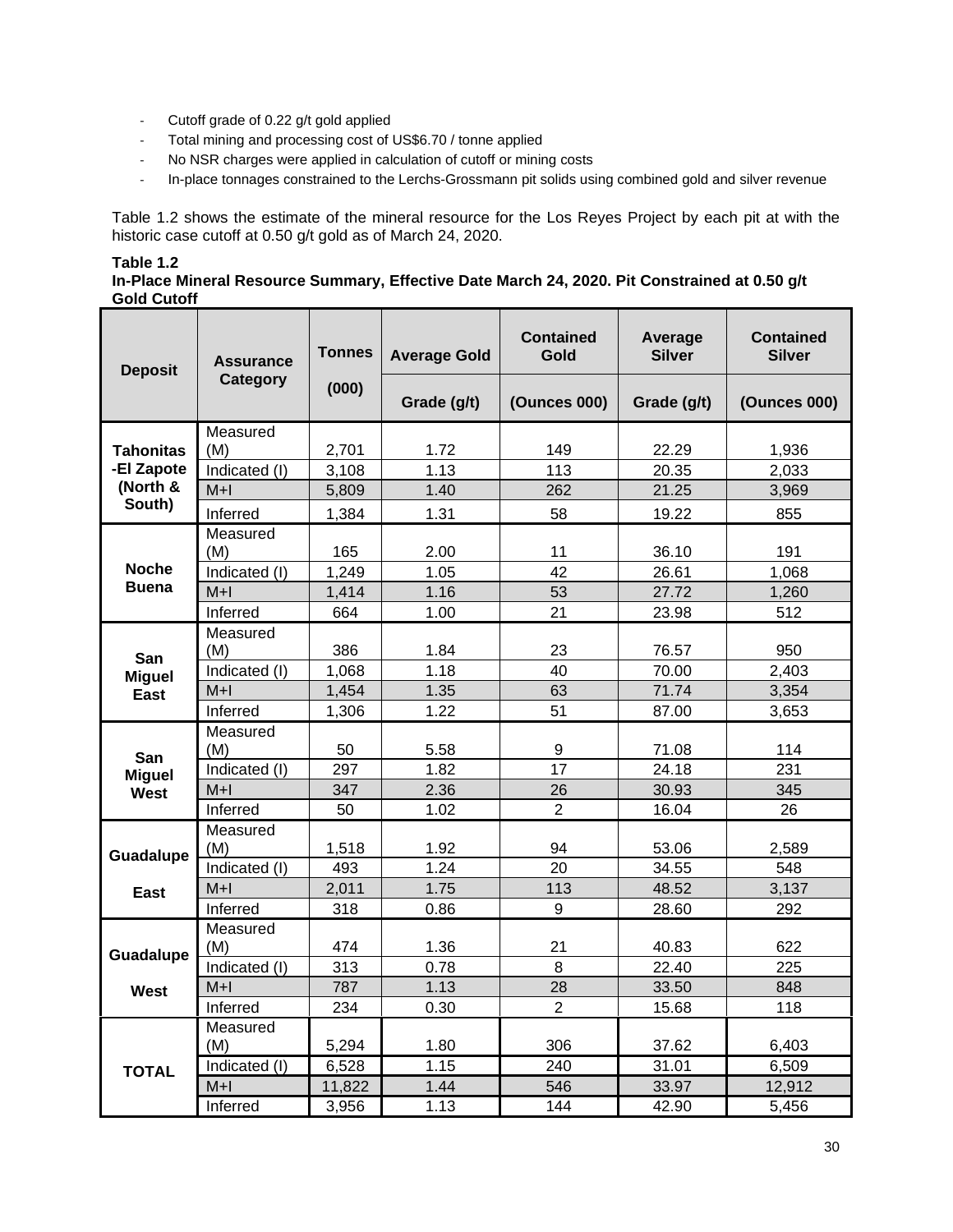- Three year rolling gold price of US\$1,329 / Troy ounce and silver price of US\$16 / Troy ounce used
- Cutoff grade of 0.22 g/t gold applied
- Total mining and processing cost of US\$6.70 / tonne applied
- No NSR charges were applied in calculation of cutoff or mining costs
- In-place tonnages constrained to the Lerchs-Grossmann pit solids using combined gold and silver revenue

Table 1.3 shows the estimate of the mineral resource for the Los Reyes Project with the differing gold cutoff grades as of March 24, 2020.

#### **Table 1.3**

#### **In-Place Mineral Resource Summary, Effective Date March 24, 2020. Pit Constrained at varying Gold Cutoffs**

| <b>Cutoff</b>        | <b>Assurance</b> | <b>Tonnes</b> | <b>Average Gold</b> | Contained<br>Gold   | Average<br><b>Silver</b> | <b>Contained</b><br><b>Silver</b> |
|----------------------|------------------|---------------|---------------------|---------------------|--------------------------|-----------------------------------|
|                      | Category         | (000)         | Grade (g/t)         | <b>(Ounces 000)</b> | Grade (g/t)              | <b>(Ounces 000)</b>               |
|                      | Measured<br>(M)  | 8,527         | 1.24                | 341                 | 28.98                    | 7,946                             |
|                      | Indicated (I)    | 11,225        | 0.81                | 293                 | 23.99                    | 8,658                             |
| $0.22$ g/t           | $M+1$            | 19,752        | 1.00                | 633                 | 26.15                    | 16,604                            |
| cutoff<br>total      | Inferred         | 7,094         | 0.78                | 179                 | 29.95                    | 6,831                             |
|                      | Measured<br>(M)  | 5,294         | 1.80                | 306                 | 37.62                    | 6,403                             |
| $0.50$ g/t           | Indicated (I)    | 6,528         | 1.15                | 240                 | 31.01                    | 6,509                             |
| cutoff               | $M+1$            | 11,822        | 1.44                | 546                 | 33.97                    | 12,912                            |
| total                | Inferred         | 3,956         | 1.13                | 144                 | 42.90                    | 5,456                             |
|                      | Measured<br>(M)  | 4,094         | 2.15                | 283                 | 42.46                    | 5,589                             |
| $0.70$ g/t<br>cutoff | Indicated (I)    | 4,603         | 1.38                | 204                 | 35.48                    | 5,251                             |
| total                | $M+1$            | 8,697         | 1.74                | 488                 | 38.77                    | 10,840                            |
|                      | Inferred         | 2,603         | 1.44                | 120                 | 54.36                    | 4,549                             |
|                      | Measured<br>(M)  | 3,323         | 2.47                | 264                 | 46.57                    | 4,975                             |
| $0.90$ g/t<br>cutoff | Indicated (I)    | 3,423         | 1.58                | 174                 | 39.46                    | 4,342                             |
| total                | $M+1$            | 6,746         | 2.02                | 438                 | 42.96                    | 9,317                             |
|                      | Inferred         | 1,859         | 1.71                | 102                 | 64.23                    | 3,839                             |
|                      | Measured<br>(M)  | 3,019         | 2.62                | 254                 | 48.42                    | 4,700                             |
| 1.00 $g/t$<br>cutoff | Indicated (I)    | 2,895         | 1.70                | 158                 | 41.85                    | 3,895                             |
| total                | $M+1$            | 5,914         | 2.17                | 413                 | 45.20                    | 8,595                             |
|                      | Inferred         | 1,685         | 1.78                | 97                  | 67.22                    | 3,642                             |

- Three year rolling gold price of US\$1,329 / Troy ounce and silver price of US\$16 / Troy ounce used

Cutoff grade of 0.22 g/t gold applied

Total mining and processing cost of US\$6.70 / tonne applied

- No NSR charges were applied in calculation of cutoff or mining costs

- In-place tonnages constrained to the Lerchs-Grossmann pit solids using combined gold and silver revenue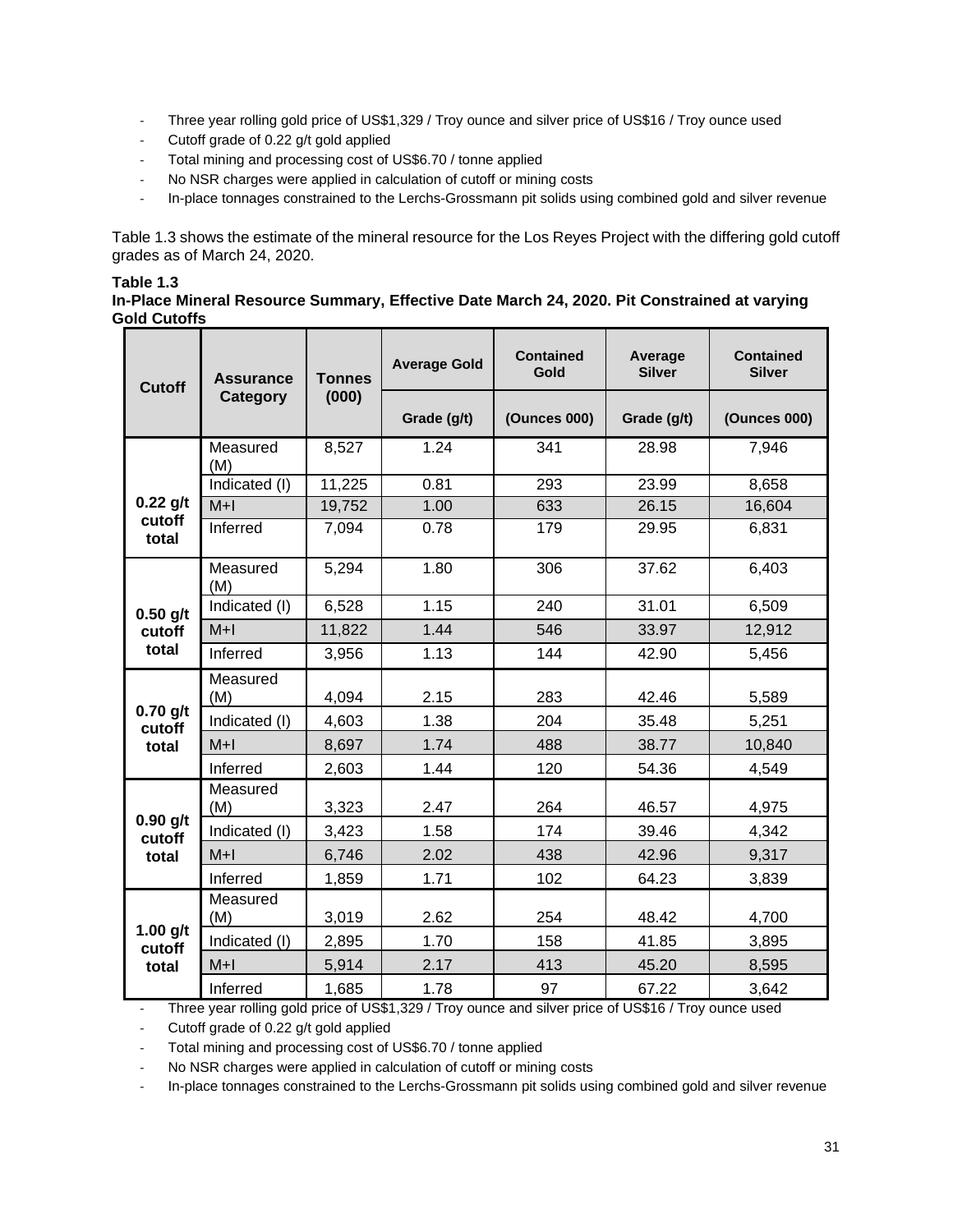#### *Potential Risks*

The accuracy of resource estimates is, in part, a function of the quality and quantity of available data and of engineering and geological interpretation and judgment. Given the data available at the time; the estimates presented herein are considered reasonable. However, they should be accepted with the understanding that additional data and analysis available after the date of the estimates may necessitate revision. These revisions may be material.

Mineral resources are not mineral reserves and there is no assurance that any mineral resources will ultimately be reclassified as reserves. Mineral resources that are not mineral reserves do not have demonstrated economic viability.

Potential risks that impact the accuracy of resource estimates include:

- The accuracy of the underground excavation survey data impacting the deposits resource cannot be directly measured since these underground openings are no longer accessible due to safety concerns and /or may have collapsed. Other historic mine workings may be present which have not been documented and would impact the stated resource.
- The mineralized zones used to define and constrain the data analysis and estimations are created using laboratory analysis, core descriptions and field observations. Further exposure of the mineralized zone through mining may modify existing interpretations of the data.
- The resource is limited to the depths of drilling on the Los Reyes Project and is restricted to a depth below surface of approximately 100 m -150 m. Future drilling beyond these depths using appropriately scaled equipment may impact the current understanding of the resources below those depths.

#### *Interpretations and Conclusions*

The Los Reyes Project is in the Sierra Madre Occidental Mountain range of the North American Cordillera that extends for hundreds of kilometers from central to northern México in the Basin and Range province. The Property is near the village of Guadalupe de Los Reyes, located 30 km southwest from the city of Cosalá, and can be accessed year-round by road. Since the discovery of gold and silver on the Los Reyes Project in 1772, there have been several changes in ownership.

The Los Reyes Project is composed of 37 contiguous concessions that have an area of 6,302.7 hectares; however, due to overlap between some of the concessions, the actual area is 6,273 ha. The main mineralized trends on the Los Reyes Project occur on three northwest and west-northwest oriented silicified structural corridors that are hosted in intermediate to felsic volcanics. These mineralized structural corridors are named after the mineralized areas that they host, which include: 1) the Mariposa-El Zapote-Tahonitas trend; 2) San Miguel-Noche Buena trend; and 3) the Guadalupe trend. The mineralization conforms to the Low Sulphidation Epithermal deposit classification type.

Two 3D geologic resource models, named TZSM and GUAD, were developed for delineated portions of the Property. The TZSM model encompasses the El Zapote and Tahonitas deposits, as well as the San Miguel and Noche Buena deposits. The GUAD model includes the Guadalupe deposits. The resource estimates calculated in this study were restricted to pit constrained surface resources. The pits were built using a constant 45° pit slope and block revenue minus block cost was used as a driver to determine the overall size of the Lerchs-Grossmann pits.

The resource estimations were completed using the following parameters:

- Three year rolling gold price of US\$1,329 / Troy ounce and silver price of US\$16 / Troy ounce used;
- Cutoff grade of 0.22 g/t gold applied;
- Total mining and processing cost of US\$6.70 / tonne applied;
- No NSR charges were applied in calculation of cutoff or mining costs; and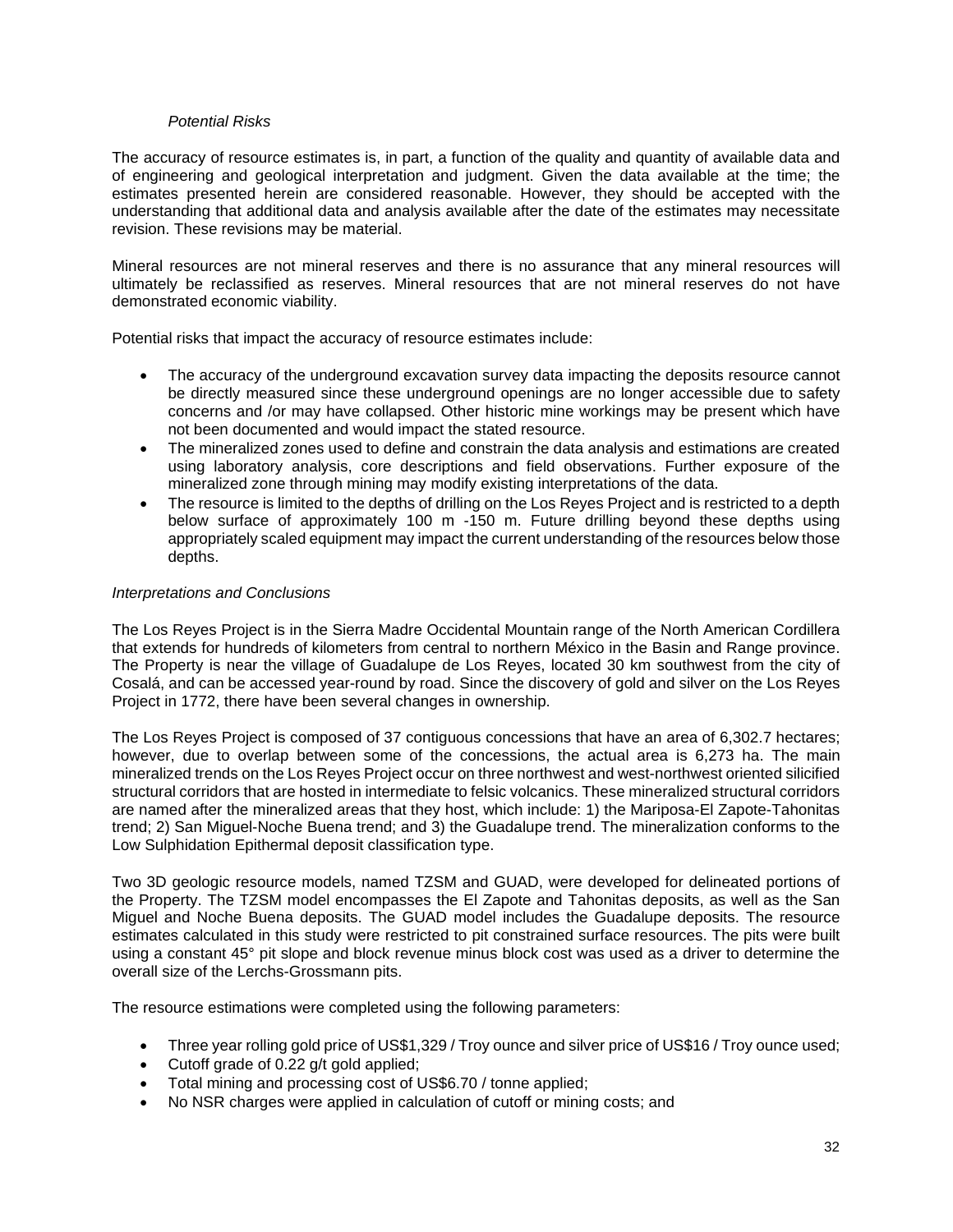In-place tonnages constrained to the Lerchs-Grossmann pit solids using combined gold and silver revenue.

Table 1.4 below is taken from the Los Reyes Technical Report and details the drilling, sampling, and testing recommended by Stantec for an initial Phase 1 exploration program and doesn't reflect the actual Phase 1 program executed by the Company described below

#### **Table 1.4**

### **Recommended Drilling, Sampling, Testing**

|                                            | <b>Estimated</b>                    |                                | <b>US\$ (000)</b>                                   |                                  |              |
|--------------------------------------------|-------------------------------------|--------------------------------|-----------------------------------------------------|----------------------------------|--------------|
| <b>Estimated</b><br><b>Number of Holes</b> | Average<br><b>Hole Depth</b><br>(m) | <b>Drilling</b><br>(RC & Core) | Testing (assay,<br>metallurgical,<br>mineralogical) | <b>Field</b><br><b>Personnel</b> | <b>Total</b> |
| 40                                         | 250                                 | 1,125                          | 500                                                 | 175                              | 1,800        |

#### **Worked completed by Prime Mining Subsequent to the Los Reyes Technical Report**

This section describes exploration work completed by the Company subsequent to the filing of the Los Reyes Technical Report. Detailed results from the Company's exploration program are described in news releases issued by the Company, these news releases are available on the Company's website and on SEDAR.

#### *Introduction*

Work initiated prior to the commencement of the Los Reyes Technical Report continued uninterrupted following publishing of the report. Scott Smith, P.Geo., Executive Vice President of Exploration, is a qualified person for the purposes of National Instrument 43-101 and has reviewed this document.

#### *Trench, Adit and Road Cut Sampling*

Surface rock chip sampling from trenches and along roadcut outcrops began in October 2019 and and was the focus of exploration until drill began in November 2020 . To date, 5,059 samples have been collected from 7,590 metres of surface outcrop, including 2,960 trench channel samples and 2,099 road cut channel samples. In addition, 569 samples from underground adits, representing 850 metres, have been collected.

#### *Mapping and Sampling*

The Company is currently undertaking the first-ever comprehensive modern geologic mapping effort for the entire ~6,300-hectare Los Reyes concession area. Up to four teams are mapping the rock types, alternations, geologic structures, and other physical features.

Additionally, new rock chip sampling and assaying has been on-going in concert with geological mapping, to generate grass roots targets across the rest of the 6,300-hectare concession. To date the Company has collected 2,025 mapping samples.

#### *Metallurgical/Mineralogical Test Work*

New drill sampling material sent to the assay lab will also be selectively analyzed for cyanide solubility using bottle roll tests to build a strong database of metal recovery data across the Los Reyes Project. Prior metallurgical test work has confirmed heap leach and mill gold and silver recovery are viable alternatives.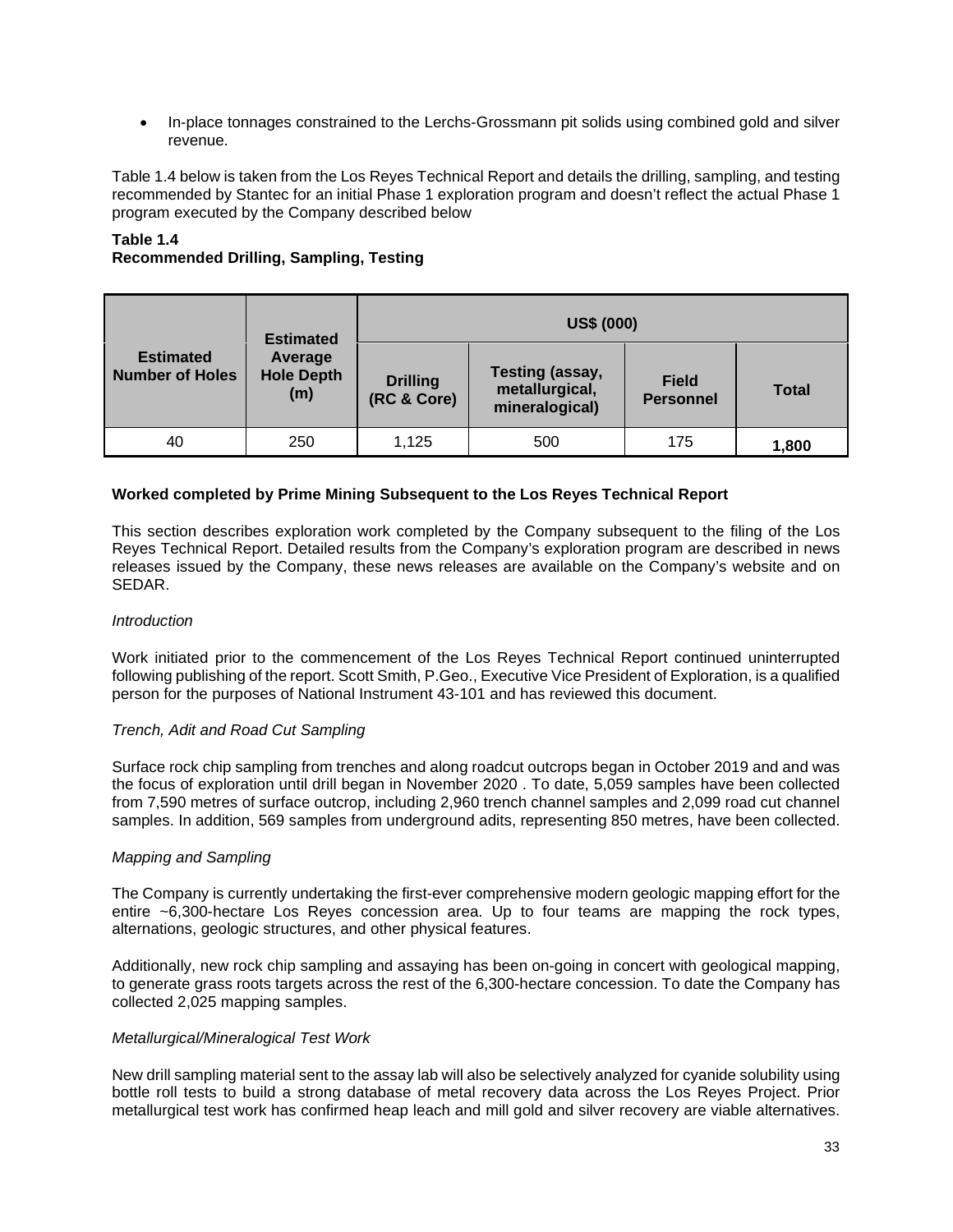Mineralogical testwork is being done on select samples from each deposit area to determine mineralogy within the mineralized zones including identifying potential ore minerals and clay alteration products.

#### *Airborne Geophysical Survey*

The Company initiated the first detailed helicopter high resolution aeromagnetic and radiometric survey over the Los Reyes Project. The ~1,060 km survey was flown in March 2021 and final processed data is expected by early summer. In addition, a helicopter-borne Lidar and Orthophotographic survey was flown immediately following the geophysical survey.

#### *Soil Sampling*

A soil sampling program has been implemented to help generate new targets. To date, the Company has collected 645 soil samples and several soil grids are planned. This survey will be integrated with a historic soil survey completed by Northern Crown Mines in the 1990s.

#### *Re-logging Program*

The Los Reyes Project has had several previous operators, so the Company is also undertaking a comprehensive re-logging program to improve the understanding of the geological model. Some 89 historic drill holes of nearly 13,000 m have been re-logged to confirm the reported rock type, alteration, and mineralization data. This core was stored in Hermosillo but has been moved to the Company's Cosalá warehouse.

#### *Diamond Drilling Program*

The Company is currently conducting its Phase 2 drill program on the Los Reyes Project. Phase 1 drilling began in November 2020 and was originally planned to be completed by the start of the rainy season in July 2021. However, conditions allowed the program to continue through the rainy season and the official Phase 1 end was set at Oct 31, 2021. The program began with one drill rig and expanded to seven drill rigs in early 2021. The number of rigs was reduced to five through the later part of the dry season in May 2021 and then two rigs through the rainy season of late June, July, August, and early September 2021. In late September and October 2021, the Company had four rigs operating.

A total of 120 core drill holes were completed in Phase 1, totalling 25,342.5 m, with drill holes into the El Zapote, Tahonitas, Noche Buena, San Miguel East and Guadalupe East deposits and the Mina and Las Primas exploration targets.

The Phase 2 drill season officially commenced Nov 1, 2021. In November 2021, two more rigs were added bring the rig count to six. In December 2021, the Company contracted a reverse circulation (RC) rig from Layne De Mexico S.A. De C.V. Seven rigs continued to operate on the property until the Christmas break (December 22).

To Dec 31st, 2021, 156 drill holes were completed for 35,644.7m including 9,987.25m from the Phase 2 drill season.

The Company contracted Tecindyser S. A. De C.V. and Major Drilling de Mexico, S.A. de C.V. Maza Diamond Drilling S.A. de C.V. was awarded the contract prior to the Phase 2 drill season to replace Major Drilling. All the drilling companies used a variety of portable and track/tractor mounted drill rigs, all capable of drilling HQ to NQ core.

During Phase 1, all core was geologically logged at the Company's core facilities in the village of El Saucito situated within the Los Reyes project boundaries. Split core samples were transported to the Company's warehouse in Cosalá and stored until picked up by Inspectorate de Mexico S.A. de C.V., a division of Bureau Veritas Minerals. During October 2021, the geological logging and sampling of core transitioned to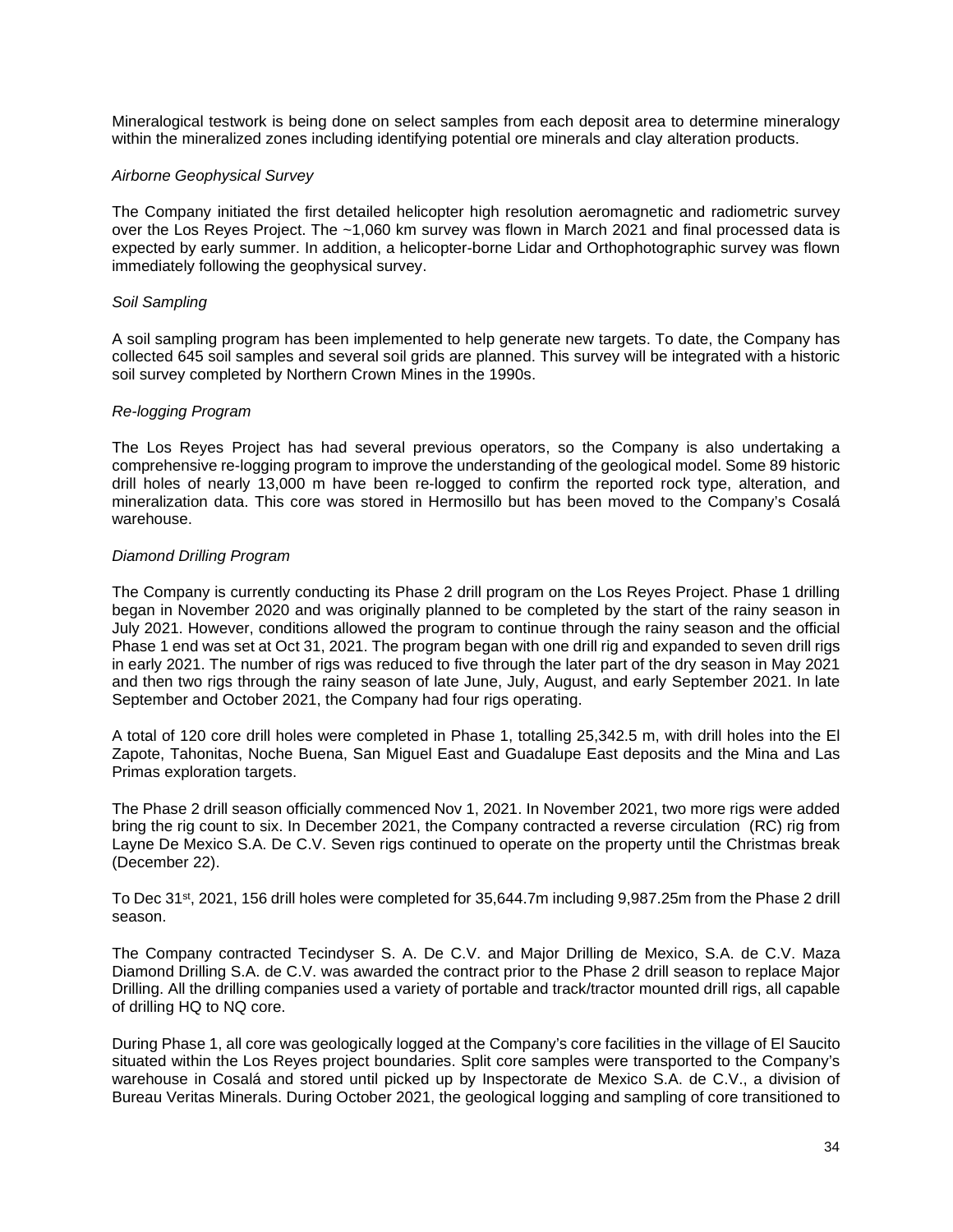new facilities in Cosalá at the Company's office compound. At the start of Phase 2, all core logging and sampling was done in Cosalá with samples picked by Inspectorate directly from the Company's office compound which is under surveillance 24 hours a day.

At December 31, 2021, a total of 26,819 samples of half-split core, along with quality control samples, were submitted to the laboratory.

#### *Summary of Drill Exploration Results*

The Company is currently conducting it's second drill program on the Los Reyes Project. To December 31, 2021, 120 core drill had been completed, totalling 25,342.5 m, with drill holes into the El Zapote, Tahonitas, Noche Buena, San Miguel East and Guadalupe East deposits. A total of 26,819 half-split core samples, along with quality control samples, have been submitted for analysis. The Company ended 2021, just prior to the Christmas break, with seven drills on the Los Reyes Project.

#### Guadalupe Structure

At Guadalupe East, the Company reported results from thirteen drill holes, twelve of these holes (21GE-09 to 20) intercepted the high-grade Estaca epithermal vein and the remaining hole, 21GE-08, collected structural data on the San Nicolas vein. Eight of the twelve Estaca holes were successful in intersecting high-grade gold-silver mineralization. This Phase 1 drilling extends 100 metres below the base of the April 2020 Pit-Constrained Resource giving an approximate 250 to 300 drill-indicated metre vertical extent of the mineralized boiling zone that remains open vertically up dip. Historical metallurgical test work was completed by prior operators of high-grade mineralized material at Los Reyes. The material tested is in line with the gold-silver grades encountered during Phase 1 drilling and results indicate that gold recovery increased to 93% from 75% and silver recovery increased to 83% from 25% using mill processing instead of heap leaching. Two of the twelve Estaca holes were terminated in old workings.

Twelve drill holes were completed at the Guadalupe West deposit. Results are pending.

#### The ZT Structure

Along the western mineralized structure, now referred to as the Z-T Structure (Zapote - Tahonitas), the Company reported results from 18 drill holes with seven holes within and adjacent to the Zapote South deposit and 11 drill holes within or adjacent to the Tahonitas deposit. All 18 drill holes intercepted potentially economic mineralization with eight holes returning significant high-grade results. Drill results expanded the Zapote deposit 35 m down-dip on the most southerly drilled section and the mineralized zone in this area of Zapote-South now has a 150.0 m dip length. Shallow drilling at Tahonitas during Phase 1 produced positive results encountering near surface mineralization with the initial 11 drill holes. However, drilling todate has not yet targeted the Z-T structure at the same depth where high-grade mineralization is encountered at Zapote South. Deeper drilling at Tahonitas is a key Phase 2 exploration opportunity. Two drill holes have been completed in Phase 2 and results are pending.

Drilling at the Zapote North and Mariposa deposits, which are situated along the northwest extension of the Z-T Structure, was completed in the latter part of the Phase 1 drill program and early in the Phase 2 drill program. Results are pending.

The major northwest-southeast trending Z-T structure remains open and highly prospective at depth and along strike to the southeast.

#### Central Structure

Three deposits have been recognized along the Central structure: Noche Buena, San Miguel East and San Miguel West.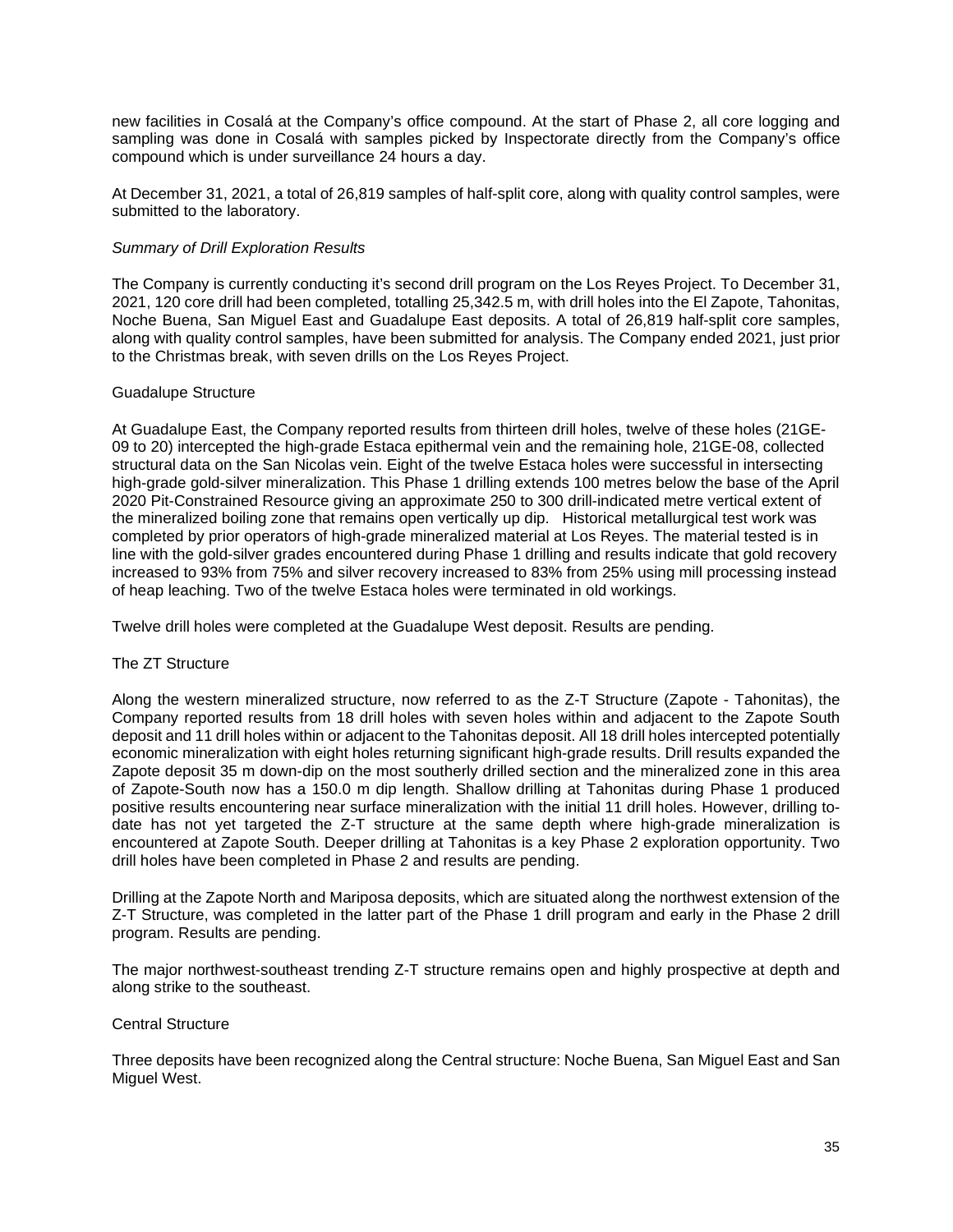The Phase 1 drilling at Noche Buena included 24 drill holes primarily focused on step-out drilling to add new resources and to upgrade the pit-constrained gold and silver resource confidence categories. Drilling utilized readily accessible road locations, targeting extensions of the main mineralized zone, before moving to the northwest to target areas with no silver data, where large silver gaps appear in the block model. The drilling completed at Noche Buena expanded in-pit mineralization both down-dip and to the southeast. Noche Buena also remains open along strike. No additional drilling was completed at the Noche Buena deposit in the early part of Phase 2 drilling, however, additional drilling is planned for later in Phase 2.

Assay results from seven drill holes at San Miguel East from Phase 1 drilling confirmed the expansion potential of mineralization and mineralization was encountered in all holes. The Fresnillo structure was intersected for the first time and within the current San Miguel East pit-constrained resource boundary. Additional drilling of this structure in the future may add to the resource model and reduce the stripping ratio. No additional drilling was completed at the San Miguel East deposit in the early part of Phase 2 drilling, however, additional drilling is planned for later in Phase 2.

No drilling was completed at San Miguel West but drilling is proposed for later in Phase 2.

#### Additional Property Drilling

Six drill holes were drill at a newly discovered showing at a historic adit not sampled by previous operators. The Mina 20/21 showing (Mina), located 1.3 km northeast of the Guadalupe East deposit, was sampled during regional mapping and returned high grade Au and Ag mineralization from chip sampling. The initial drilling demonstrates the potential for substantial new mineralized zones to be defined at elevations that are near the top of the "boiling zone" and over 250 m higher than the top of the Estaca Vein at Guadalupe East. Geological and structural relationships between the drill intersections and surface geology at the adits are still unclear with only the six holes drilled. Phase 2 drilling has tested the interpreted Mina structure with two drill holes and additional drilling is planned in early 2022. Results from the two drill holes completed in Phase 2 is pending.

Las Primas is located between the Guadalupe East and Noche Buena deposits. The Company's surface mapping and sampling indicates there are at least three parallel mineralized structures at Las Primas that have been traced intermittently in rugged terrain over a strike length of approximately 800 m based on the Company's mapping and sampling as well as sampling by previous operators.

Phase 1 drilling at Las Primas included three shallow holes to acquire an initial subsurface understanding of the outcropping breccia and quartz vein structures. No drilling has occurred at Las Primas by any of the previous operators, in part due to a lack of road and constrained access. The large surface expression, multiple, sub-parallel quartz breccia structures and the proximity to the high-grade, historic Guadalupe East mine and the other deposits mean that Las Primas is a high priority exploration target. Exploration drilling will begin once greater road access is developed into this topographically rugged area of the Los Reyes property.

Composite assay grades are calculated using an Au grade minimum average of 0.2 g/t. Maximum contiguous internal waste included in any reported composite interval is 3.0 m. True widths are estimated based on drill hole geology or comparisons with other on-section drill holes. A complete table of assay results from all main and secondary zones intersected utilizing a 0.2 g/t Au cut off are shown under "*Appendix – Drill Results*".

#### *QA/QC Protocols and Sampling Procedures*

The Company's drilling at the Los Reyes project is predominately HQ size (63.5 mm diameter), reducing to NQ or BQ size ranges (47.6 mm and 36.5 mm respectively) when required. Drill core samples are generally 1.50 m long along the core axis with allowance for shorter or longer intervals if required to suit geological constraints. Each entire hole is split, and one half is submitted for assay. Sample QA/QC measures of unmarked certified reference materials (CRMs), blanks, and field duplicates as well as preparation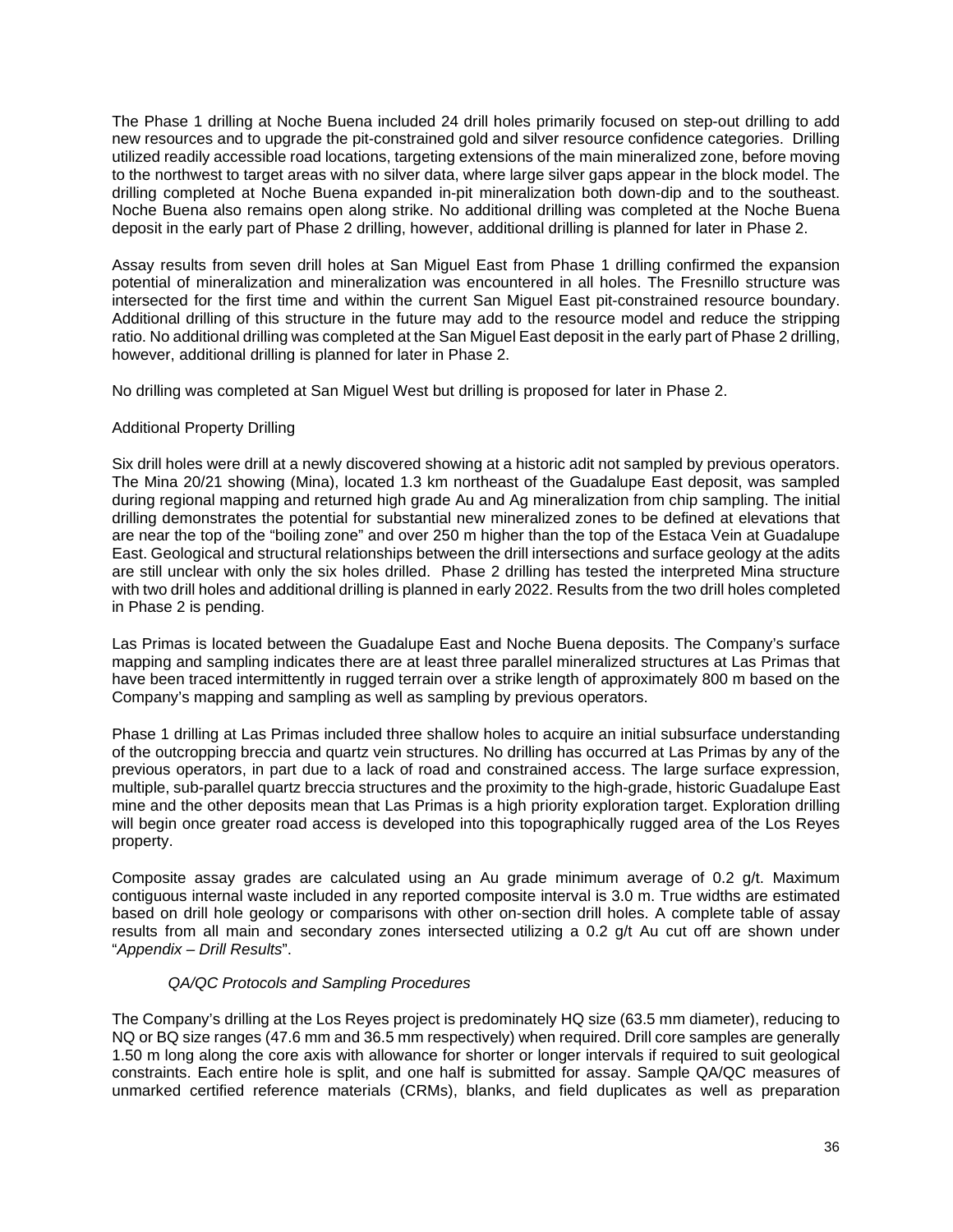duplicates are inserted into the sample sequence and make up approximately 8% of the samples submitted to the lab for each drill hole.

Samples are picked up from the project by Bureau Veritas and transported to their laboratory in Durango, Mexico, for sample preparation. Sample analysis is carried out by Bureau Veritas, with fire assay, including over limits fire assay reanalysis, completed at their Hermosillo, Mexico, laboratory and multi-element analysis in North Vancouver, British Columbia, Canada. Drill core sample preparation includes fine crushing of the sample to at least 70% passing less than 2 mm, sample splitting using a riffle splitter, and pulverizing a 250-gram split to at least 85% passing 75 microns (code PRP70-250).

Gold in diamond drill core is analyzed by fire assay and atomic absorption spectroscopy (AAS) of a 30 gram sample (code FA430). Multi-element chemistry is analyzed by 4-Acid digestion of a 0.25 gram sample split (code MA300) with detection by inductively coupled plasma emission spectrometer (ICP-ES) for 35 elements (Ag, Al, As, Ba, Be, Bi, Ca, Cd, Co, Cr, Cu, Fe, K, La, Mg, Mn, Mo, Na, Nb, Ni, P, Pb, S, Sb, Sc, Sn, Sr, Th, Ti, U, V, W, Y, Zn, Zr).

Gold assay technique FA430 has an upper detection limit of 10 ppm. Any sample that produces an overlimit gold value via the FA430 technique is sent for gravimetric finish via method FA-530. Silver analysis by MA300 has an upper limit of 200 ppm. Sample with over limit silver are reanalyzed by fire assay with gravimetric finish (FA530).

Bureau Veritas is an ISO/IEC accredited laboratory. Drill core assay results range from below detection to 93.80 g/t gold and 4,955.0 g/t silver. Composite intervals use a cut-off grade of 0.20 gpt gold.

#### *Surface-Use Agreement*

In February 2020, the Company and representatives of Ejido Tasajera signed a new long-term agreement for surface use and compensation for disturbance of the Los Reyes project area ("Surface Rights Agreement"). The surface-use agreement has an initial term of 15 years and can be extended for an additional 15-year period. It covers project access and land use for exploration, engineering, construction, commissioning and commercial operations and is important to the long-term viability of a mining operation as Los Reyes.

At a meeting on September 5, 2019, Ejido Tasajera approved access rights and the trenching work that Prime has been undertaking. Since then, the parties have worked to remedy a few outstanding legal matters, complete negotiations and enter into a binding agreement. Upon the execution of the Surface Rights Agreement, the Company made an initial payment of US\$38,300 to Ejido Tasajera.

The commercial terms of the Surface Rights Agreement are divided into three stages of activities: exploration, construction and commercial production. Key elements are as follows:

- For an initial period of three years while conducting exploration, Prime paid an upfront fee of MXN 700,000 (US\$38,300) that includes the exploration work completed over the past six months and a three-year prepayment of three MXN\$200,000 annual payments.
- Prime has the right to extend the exploration period for up to two additional years by making an annual payment of US\$20,000 in year four and US\$30,000 in year five.
- Prime has the right to initiate construction of a mine at any time. If construction begins prior to the fifth year, the annual payment is increased to US\$30,000.
- Upon commencement of commercial production, the annual payment increases to US\$200,000, paid in semi-annual installments of US\$100,000.
- Payments due to Ejido Tasajera during commercial production are subject to adjustments based on Unidad de Medida de Actualizacion, the official Mexican index for the adjustment of government pensions, social security payments, taxes, etc. For reference, last year's increase in such payments was 2.8% and this year is estimated to be 2.83%.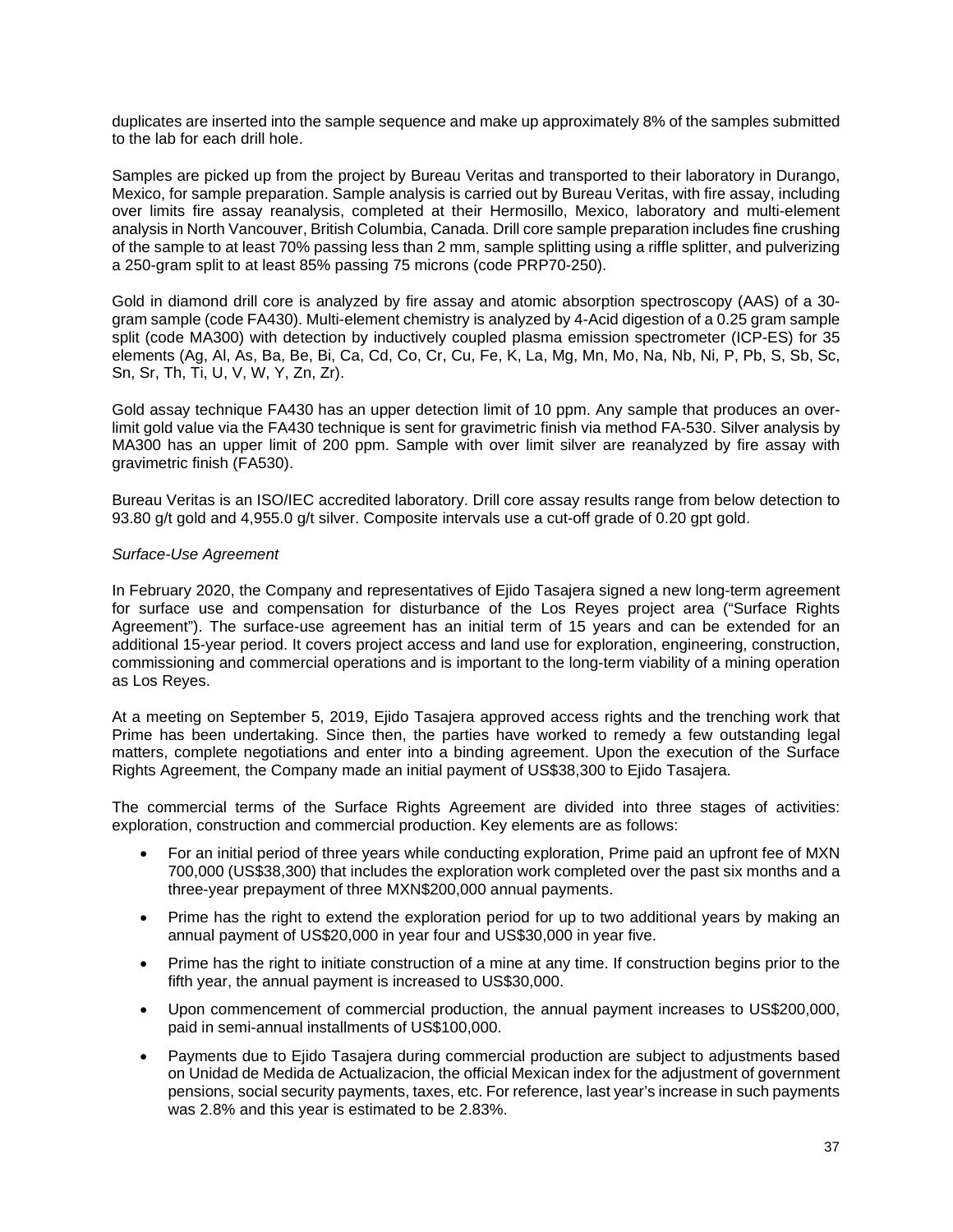- During commercial production, Prime will also make, collectively, a US\$15,000 annual "apoyo" or gift distributed to the local families of Ejido Tasajera.
- During the dry season months, the Company will arrange to haul water to the Tasajera village if requested.

The Company also intends to maximize employment of qualified local and Ejido Tasajera residents in its activities with individuals having the necessary skill levels and capability.

The Surface Rights Agreement is fully transferable without further approval of the Ejido Tasajera.

In addition to the Surface Rights Agreement, an agreement has also been completed that establishes specific, non-material payments to local individuals whose traditional land use within the ejido becomes affected by the Company's exploration, construction and production activities.

# **DIVIDENDS AND DISTRIBUTIONS**

The Company has never declared or paid any cash or stock dividends on its Common Shares since inception. Since the Company currently has a policy of investing earnings in the expansion of its business, the Company does not anticipate paying cash or stock dividends on its Common Shares for the foreseeable future. Future dividends on its Common Shares will be determined by the Board considering circumstances existing at the time, including earnings and financial condition. There is no assurance that dividends will ever be paid.

# **DESCRIPTION OF CAPITAL STRUCTURE**

The Company's authorized capital consists solely of an unlimited number of Common Shares without par value. All the issued Common Shares of the Company are fully paid and non-assessable. Each Common Share entitles the holder thereof to one vote per share at all meetings of shareholders. All the Common Shares issued rank equally as to dividends, voting rights and distribution of assets on winding up or liquidation. Shareholders have no pre-emptive rights, nor any right to convert their Common Shares into other securities. There are no existing indentures or agreements affecting the rights of shareholders other than the notice of articles and articles of the Company.

As of December 31, 2021, there were (i) 112,563,205 Common Shares; (ii) an aggregate of 10,210,000 Options; and (iii) an aggregate of 23,323,125 Warrants, issued and outstanding.

As of the date of this AIF there are:

- (a) 112,693,205 Common Shares issued and outstanding.
- (b) 10,210,000 Options exercisable at an average of \$1.99 per Common Share:
	- 2,400,000 Options exercisable at \$0.40 per Common Share until October 4, 2024;
	- 250,000 Options exercisable at \$0.42 per Common Share until February 7, 2024;
	- 3,100,000 Options exercisable at \$0.95 per Common Share until June 15, 2025;
	- 700,000 Options exercisable at \$1.30 per Common Share until June 30, 2025;
	- 25,000 Options exercisable at \$1.92 per Common Shares until August 1, 2025;
	- 400,000 Options exercisable at \$2.00 per Common Share until August 1, 2025;
	- 300,000 Options exercisable at \$1.65 per Common Share until October 1, 2025;
	- 125,000 Options exercisable at \$1.75 per Common Share until December 14, 2025;
	- 100,000 Options exercisable at \$3.83 per Common Share until May 11, 2026;
	- 600,000 Options exercisable at \$3.50 per Common Share until May 13, 2026; and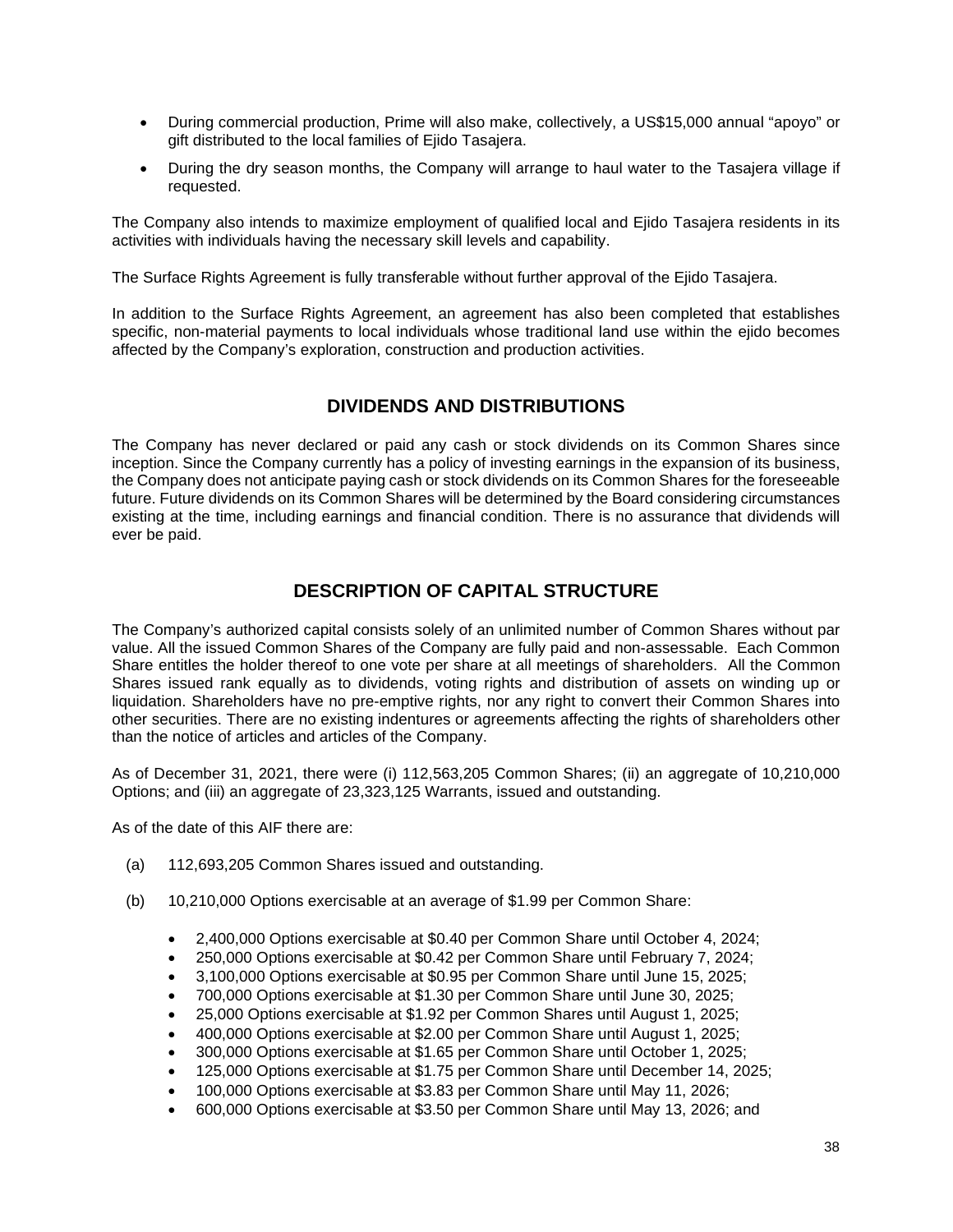- 2,210,000 Options exercisable at \$4.18 per Common Shares until September 24, 2026.
- (c) 24,523,125 Warrants exercisable at an average of \$3.05 per Common Share:
	- $\bullet$  19,650,000 Warrants at \$1.10 expiring on June 12, 2025;
	- 4,873,125 Warrants at \$5.00 expiring on April 27, 2024.

# **MARKET FOR SECURITIES**

#### **Market**

The Common Shares of the Company are listed and posted for trading on the TSXV under the symbol "PRYM", on the Frankfurt Stock Exchange under the symbol "O4V2" and on the OTCQB under the symbol "EPWMF".

#### **Trading Price and Volume**

The following table sets forth the particulars of the trading of the Common Shares on the TSXV during the twelve months ended December 31, 2021:

| <b>Month</b>     | High<br>$($ \$) | Low<br>$($ \$) | <b>Volume</b> |
|------------------|-----------------|----------------|---------------|
| January 2021     | 2.61            | 1.84           | 9,441,300     |
| February 2021    | 2.80            | 1.97           | 4,487,500     |
| March 2021       | 3.34            | 1.80           | 12,339,800    |
| April 2021       | 3.35            | 2.76           | 6,447,200     |
| May 2021         | 4.21            | 3.2            | 3,837,500     |
| June 2021        | 4.58            | 3.71           | 4,864,300     |
| <b>July 2021</b> | 4.58            | 3.48           | 5,879,700     |
| August 2021      | 4.05            | 3.04           | 3,316,800     |
| September 2021   | 4.72            | 3.39           | 7,556,300     |
| October 2021     | 5.24            | 3.77           | 3,861,000     |
| November 2021    | 5.20            | 4.33           | 4,909,800     |
| December 2021    | 4.76            | 3.81           | 10,287,400    |

# **ESCROWED SECURITIES AND SECURITIES SUBJECT TO CONTRACTUAL RESTRICTIONS ON TRANSFER**

None of the Company's outstanding securities are subject to escrow. There are no securities of the Company that are subject to any other contractual restriction on transfer.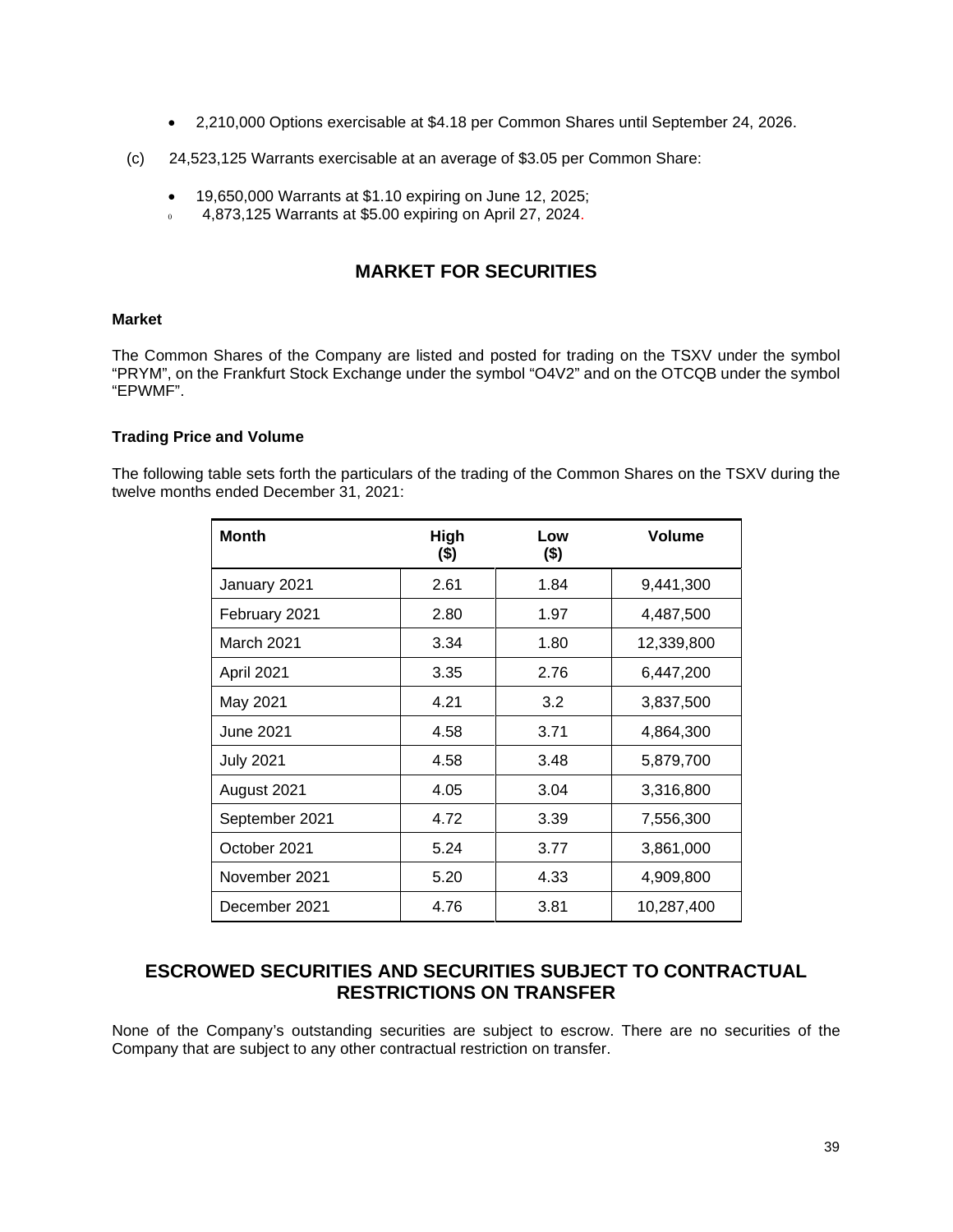# **DIRECTORS AND OFFICERS**

#### **Name, Occupation and Security Holding**

The name, province or state and country of residence, position with and principal business or occupation in which each director and executive officer of the Company has been engaged during the immediately preceding five years, is as follows as at the date of this AIF:

| <b>Name, Position, Province</b><br>or State and Country of<br><b>Residence</b>                                | <b>Principal Occupation or</b><br><b>Employment</b><br>for the Past Five Years                                                                                                                                                                                                                                                                                    | <b>Director</b><br><b>Since</b> | <b>Security</b><br><b>Holding</b> |
|---------------------------------------------------------------------------------------------------------------|-------------------------------------------------------------------------------------------------------------------------------------------------------------------------------------------------------------------------------------------------------------------------------------------------------------------------------------------------------------------|---------------------------------|-----------------------------------|
| Murray John (1)(4)<br>Chairman<br>British Columbia, Canada                                                    | Chairman of the Board of Discovery<br>Silver Corp., Lead Director of O3<br>Mining Inc. and a Director of Osisko<br>Gold Royalties Ltd. Prior to December<br>2014, he was the President and CEO<br>of Dundee Resources Limited, a<br>resource merchant bank and<br>Managing Director and a Portfolio<br>Manager with Goodman & Company,<br>Investment Counsel Inc. | May 2020                        | 2,000,000                         |
| Andrew Bowering <sup>(2)</sup><br><b>Executive Vice President</b><br>and Director<br>British Columbia, Canada | President and CEO of Bowering<br>Projects since 1992, a mineral<br>exploration and consulting firm.<br>Former CEO of the Company from<br>April 2019 to June 15, 2020. Until<br>2020, President of Sunrise Drilling Ltd.,<br>a North American-based mineral<br>exploration drilling company. Chairman<br>and director, American Lithium Corp.<br>since May, 2020.  | April 2019                      | 6,934,302 (5)                     |
| <b>Daniel Kunz</b><br>Chief Executive Officer and<br>Director<br>Idaho, USA                                   | Managing Partner of Daniel Kunz &<br>Associates, LLC, a natural resource-<br>focused consulting company started in<br>2014. From 2014 to 2018, Chairman<br>and CEO of Gold Torrent, Inc. a mine<br>development company with a gold<br>project in Alaska that was sold to the<br>project lender in 2018.                                                           | August 2019                     | 955,000                           |
| Paul Larkin (1)(3)<br>Director<br>British Columbia, Canada                                                    | Founder and President of New Dawn<br>Holdings Ltd. since June 1983, an<br>investment and financial consulting<br>firm providing administration and<br>financial advisory services to private<br>and public companies, Mr. Larkin has<br>also served as director or officer of a<br>number of public companies listed on<br>the NYSE and TSXV/NEX.                 | August 2019                     | 100,000(6)                        |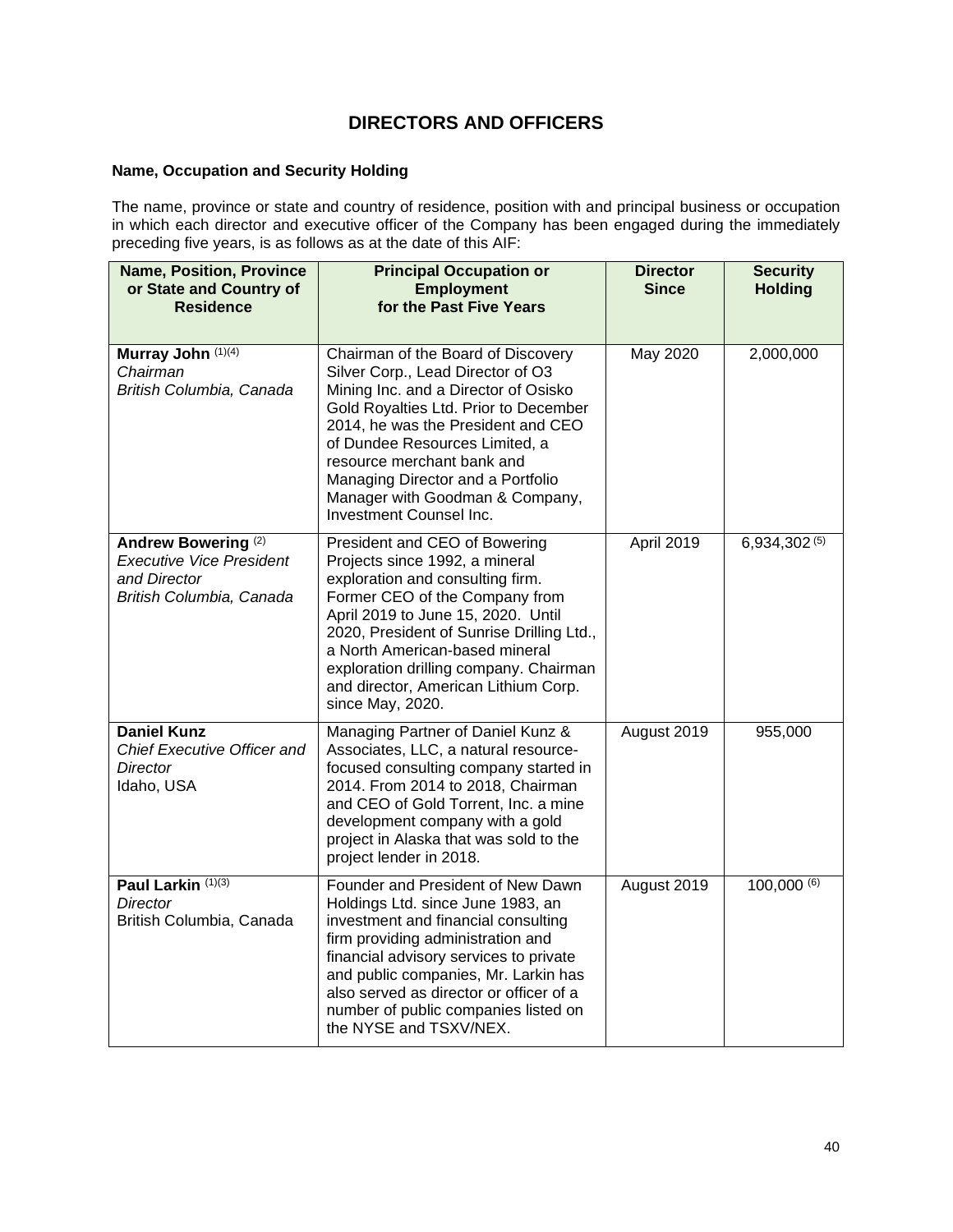| <b>Name, Position, Province</b><br>or State and Country of<br><b>Residence</b>                         | <b>Principal Occupation or</b><br><b>Employment</b><br>for the Past Five Years                                                                                                                                                                                                                                                                                                                    | <b>Director</b><br><b>Since</b>   | <b>Security</b><br><b>Holding</b> |
|--------------------------------------------------------------------------------------------------------|---------------------------------------------------------------------------------------------------------------------------------------------------------------------------------------------------------------------------------------------------------------------------------------------------------------------------------------------------------------------------------------------------|-----------------------------------|-----------------------------------|
| Marc Prefontaine (2)(3)<br>Director<br>British Columbia, Canada                                        | Chief Executive Officer, Orla Mining<br>Ltd. from 2015 until 2019. Chief<br><b>Executive Officer, Grayd Resource</b><br>Corp. from 2003 until its sale to Agnico<br>Eagle in 2011. Currently an<br>independent geological consultant.                                                                                                                                                             | <b>June 2020</b>                  | 200,000                           |
| Paul Sweeney (1)(3)<br>Director<br>British Columbia, Canada                                            | Independent business consultant since<br>May 2011.                                                                                                                                                                                                                                                                                                                                                | <b>June 2020</b>                  | 750,000                           |
| <b>Edie Hofmeister</b><br><b>Director</b><br>California, USA                                           | <b>Business Consultant and Legal</b><br>Counsel. Vice-Chair, International Bar<br>Association Business and Human<br>Rights (ESG) Committee. Executive<br>Vice-President Corporate Affairs and<br>General Counsel, Tahoe Resources<br>Inc. from 2010 to 2019.                                                                                                                                      | Sept 2021                         | 6,500                             |
| <b>Chantal Gosselin</b><br><b>Director</b><br>British Columbia, Canada                                 | Corporate director since 2013 with 30<br>years combined experience in mining<br>operations and capital markets. She<br>has a Masters of Business Adminis-<br>tration, a Bachelor of Science (Mining<br>Engineering) and has completed the<br>ICD - Director Education Program.<br>She currently serves on the boards of<br>a variety of TSX-listed companies in<br>the natural resources sectors. | March 2022                        | 42,400                            |
| <b>Scott Smith</b><br><b>Executive Vice President</b><br>Exploration<br>British Columbia, Canada       | Geologist. Chief Geologist, Gibraltar<br>Mines Ltd. from February 2015 to<br>September 2021.                                                                                                                                                                                                                                                                                                      | Officer since<br>Sept 2021        | Nil                               |
| lan Harcus<br><b>Chief Financial Officer</b><br>British Columbia, Canada                               | Vice President Finance of Alio Gold<br>Inc. August 2018 to July 2020 and<br>Corporate Controller May 2015 to<br>August 2018.                                                                                                                                                                                                                                                                      | Officer since<br>August 2020      | Nil                               |
| <b>Alex Tsakumis</b><br><b>Vice-President Investor</b><br><b>Relations</b><br>British Columbia, Canada | Vice President of Corporate<br>Development at the Belcarra Group of<br>Companies (Barsele Minerals, Orex<br>Minerals, Silver Viper Minerals and<br>Dolly Varden Silver) from 2017 to<br>2020. Previously, Vice President of<br>Alio Gold Inc. / Timmins Gold Corp.                                                                                                                                | Officer since<br><b>June 2020</b> | Nil                               |

Notes:

(1) Member of the Audit Committee.

 $(2)$  Member of the Health, Safety and Sustainability Committee.

(3) Member of the Compensation and Human Resources Committee.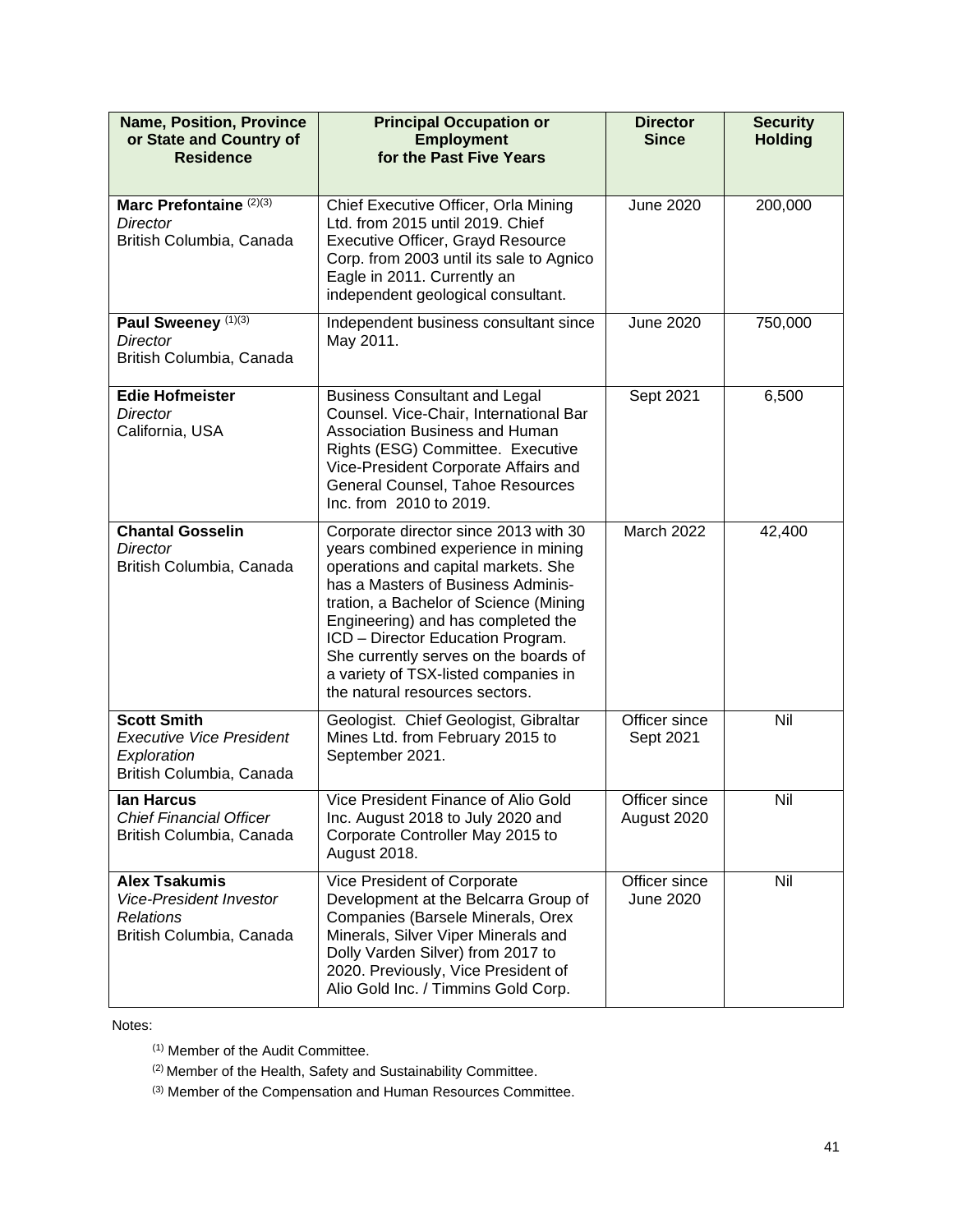- (4) Member of the Nominating and Corporate Governance Committee.
- $<sup>(5)</sup>$  Of these shares, 1,020,634 are held indirectly in the name of Bowering Projects Ltd., a private company</sup> controlled by Andrew Bowering.
- (6) Held indirectly by New Dawn Holdings Ltd., a private company controlled by Paul Larkin.

#### *Term of Office*

The term of office for each of the Company's directors expires immediately before each annual meeting of shareholders.

#### *Share Ownership*

As of the date of this AIF, the directors and executive officers of the Company, as a group, beneficially owned, directly or indirectly, or exercised control or direction over an aggregate of 11,173,302 Common Shares, which represents 9.9% of the Company's issued and outstanding Common Shares. In addition, directors and executive offices held options to purchase 6,710,000 Common Shares and Warrants to purchase 3,100,000 Common Shares.

The statement as to the number of Common Shares beneficially owned, directly or indirectly, or over which control or direction is exercised by the directors and executive officers of the Company as a group is based upon information furnished by the directors and executive officers.

#### **Cease Trade Orders, Bankruptcies, Penalties or Sanctions**

Except as noted below, none of the directors or executive officers of the Company, is at the date of the AIF, or was within the past ten years before the date of the AIF, a director, chief executive officer or chief financial officer of any other company (including the Company), that:

- (a) was subject to an order (as defined below) that was issued while the director or executive officer was acting in the capacity as director, chief executive officer or chief financial officer; or
- (b) was subject to an order that was issued after the director or executive officer ceased to be a director, chief executive officer or chief financial officer and which resulted from an event that occurred while that person was acting in the capacity as director, chief executive officer and chief financial officer.

In this section, "order" means:

- (a) a cease trade order;
- (b) an order similar to a cease trade order; or
- (c) an order that denied the relevant company access to any exemption under securities legislation.

Murray John was a director of insolvent African Minerals Limited, a company that appointed Deloitte LLP as its administrator by order of the High Court of Justice, Chancery Division, Companies Court on March 26, 2015.

Paul Larkin is a director of Esrey Resources Ltd., a TSXV listed company that was cease-traded on April 3, 2019 for failure to file its 2018 audited financial statements and MD&A in a timely manner.

No director or executive officer of the Company nor any shareholder holding a sufficient number of securities of the Company to affect materially the control of the Company is, or has been within the past ten years, a director, officer or promoter of another company which was declared bankrupt or made a voluntary assignment in bankruptcy, made a proposal under any legislation relating to bankruptcy or insolvency or has been subject to or instituted any proceedings, arrangement or compromise with any creditors or had a receiver, receiver manager or trustee appointed to hold the assets of that company.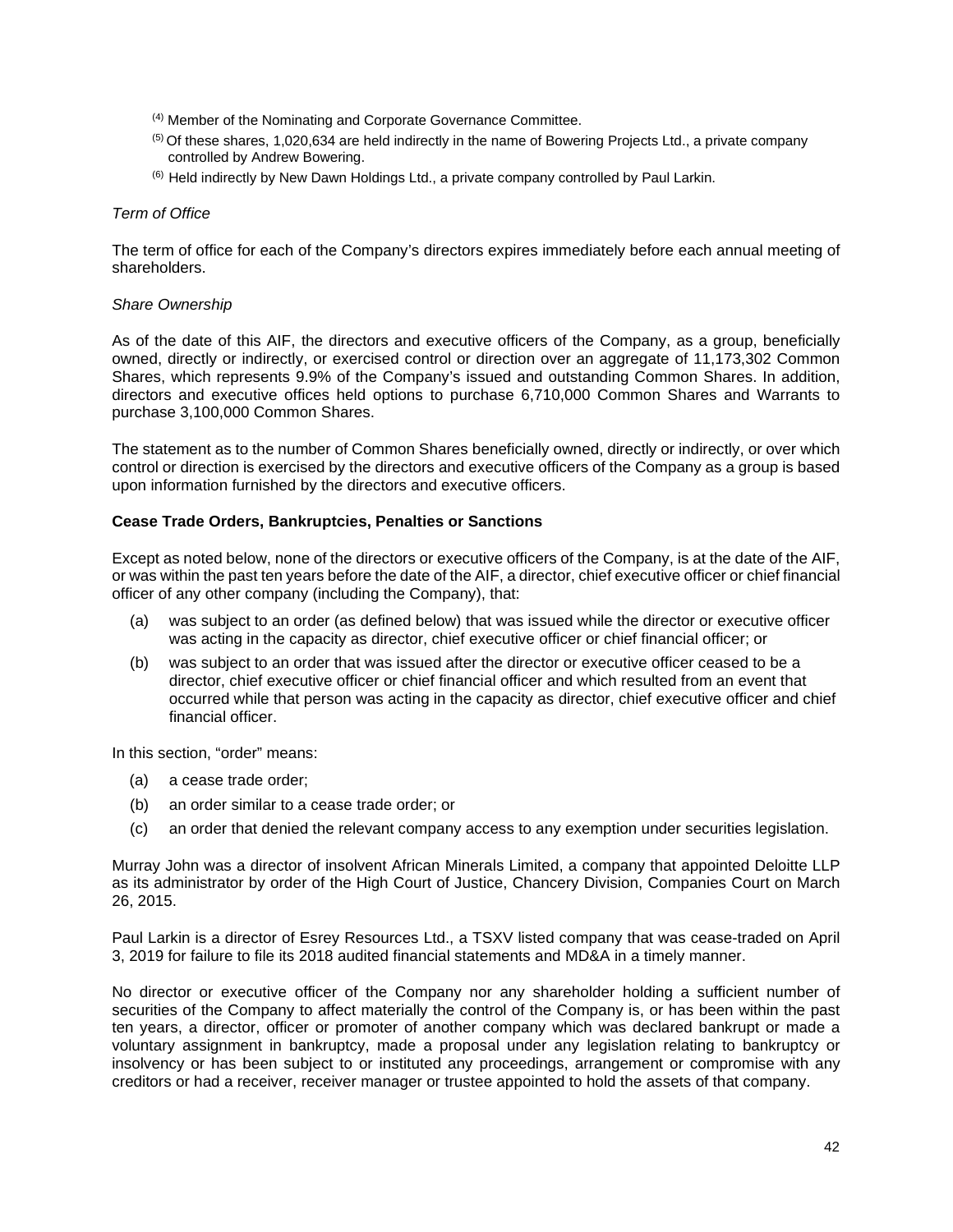No director or executive officer of the Company nor any shareholder holding a sufficient number of securities of the Company to affect materially the control of the Company has, within the past ten years, declared bankruptcy or made a voluntary assignment in bankruptcy, made a proposal under any legislation relating to bankruptcy or insolvency or has been subject to or instituted any proceedings, arrangement or compromise with any creditors or had a receiver, receiver manager or trustee appointed to hold the assets of that director, executive officer or shareholder.

No director or executive officer of the Company nor any shareholder holding a sufficient number of securities of the Company to affect materially the control of the Company has been subject to:

- a) any penalties or sanctions imposed by a court relating to securities legislation or by a securities regulatory authority or has entered into a settlement agreement with a securities regulatory authority; or
- b) any other penalties or sanctions imposed by a court or regulatory body that would likely be considered important to a reasonable investor in making an investment decision.

#### **Conflicts of Interest**

There are potential conflicts of interest to which the directors and officers of the Company may be subject in connection with its operations. All of the directors and officers are, to a greater or lesser extent, engaged in and will continue to be engaged in other corporations or businesses. Accordingly, situations may arise where some or all of the directors and officers will be in direct competition with the Company. Conflicts, if any, will be subject to the procedures and remedies as provided under applicable corporate law and corporate governance, including disclosing of any interest in a proposed transaction, and abstaining from voting on such matters.

### **PROMOTERS**

Andrew Bowering is considered a promoter of the Company, in that he has been primarily responsible for reorganizing the business of the Company over the past two years. Mr. Bowering holds 6,943,302 Common Shares, 1,200,000 Warrants and 875,000 Options, representing 6.16% (undiluted) and 6.17% (diluted) in the capital of the Company. Mr. Bowering has not received anything of value, including money, property, contracts, options or rights of any kind, directly or indirectly, from the Company other than through the Company's purchase of Exploracion Auramex SA de CV and the Magenta Project from Mr. Bowering's company (Bowering Projects) in March 2019 for US\$150,000 and 1,250,000 Common Shares. This consideration was negotiated between the parties which were at arm's length when the negotiations took place.

# **LEGAL PROCEEDINGS AND REGULATORY ACTIONS**

#### **Legal Proceedings**

The Company and its properties or holdings are not subject to any legal or other actions, current or pending, which may materially affect the Company's operating results, financial position or property ownership.

#### **Regulatory Actions**

The Company has not: (i) had any penalties or sanctions imposed against it by a court relating to securities legislation or by a securities regulatory authority during the most recently completed financial year; (ii) had any other penalties or sanctions imposed against it by a court or regulatory body that would likely be considered important to a reasonable investor in making an investment decision; or (iii) entered into any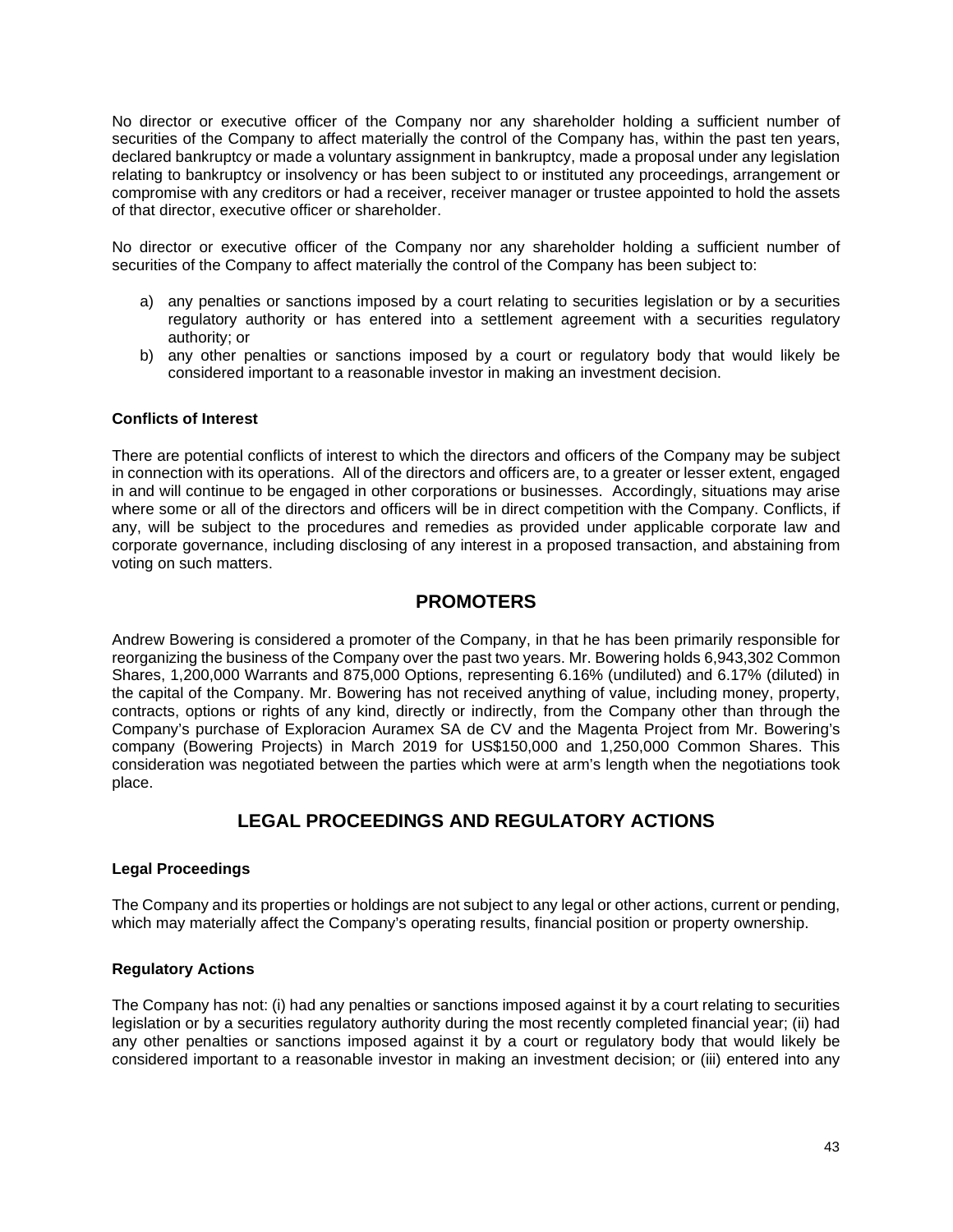settlement agreements with a court relating to securities legislation or with a securities regulatory authority during the most recently completed financial year.

# **INTEREST OF MANAGEMENT AND OTHERS IN MATERIAL TRANSACTIONS**

For the purposes of this AIF, "informed person" means:

- a) a director or executive officer of the Company;
- b) a person or company that beneficially owns, or controls or directs, directly or indirectly, more than 10% of any class or series of the outstanding voting securities of the Company; and
- c) any associate or affiliate of any of the persons or companies referred to in paragraphs (a) or (b) above.

No informed person, no proposed director of the Company and no associate or affiliate of any such informed person or proposed director, has or has had any material interest, direct or indirect, in any transaction undertaken by the Company during its three most recently completed fiscal years or during the current fiscal year or in any proposed transaction, which, in either case, has materially affected or will materially affect the Company or any of its subsidiaries, save and except for remuneration for services received by each of the Company's senior officers in Fiscal 2021.

# **TRANSFER AGENTS AND REGISTRARS**

The registrar and transfer agent of the Company is Odyssey Trust Company. The Company's register of transfer of Common Shares is located in Vancouver, BC.

# **MATERIAL CONTRACTS**

The Company has entered into the following contracts, other than contracts entered into in the ordinary course of business, that are material to the Company and that were entered into within the most recently completed financial year, or prior thereto but are still in effect:

- 1. Listing Agreement with TSXV;
- 2. Register and Transfer Agent agreement with Odyssey Trust Company;
- 3. Los Reyes Surface Rights Agreement; and
- 4. Los Reyes Amended Option Agreement.

# **INTERESTS OF EXPERTS**

Davidson & Company LLP is the independent auditor of the Company and is independent within the meaning of the Rules of Professional Conduct of the Chartered Professional Accountants of British Columbia.

The scientific and technical information in this AIF regarding the Los Reyes Project is based on the Los Reyes Report prepared by William A. Turner P. Geol. and A.C. (Chris) Hunter, P. Geol. Of Stantec Consulting Ltd.

None of the aforementioned firms or persons or any of their "designated professionals" as defined in NI 51- 102, holds any registered or beneficial interest in any securities or other property of the Company.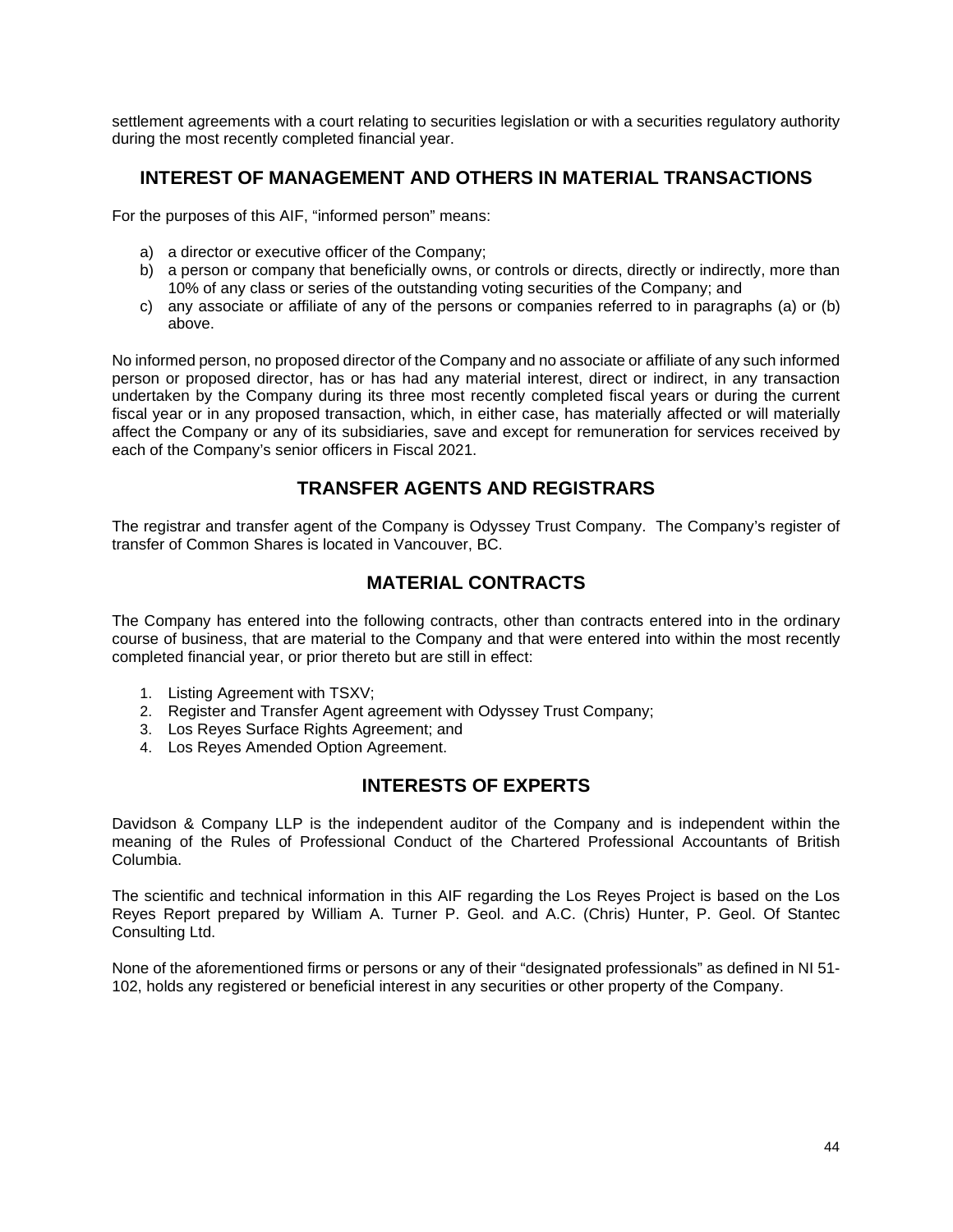# **ADDITIONAL INFORMATION**

#### **Audit Committee**

Pursuant to the provisions of NI 52-110, reporting issuers in those jurisdictions which have adopted NI 52- 110 are required to provide disclosure with respect to its audit committee including the text of the audit committee's charter, composition of the committee, and the fees paid to the external auditor. Disclosure of the Company's audit committee and audit committee charter is set forth in the Company's Information Circular dated November 6, 2020, which Information Circular is filed on SEDAR and is incorporated herein by reference.

#### **Other Additional Information**

Additional information relating to the Company may be found on SEDAR at www.sedar.com.

Additional information, including directors' and officers' remuneration and indebtedness, principal holders of the Company's Common Shares and Options, is contained in the Company's Information Circular dated April 4, 2022 pertaining to the shareholders' meeting held May 10, 2022.

Additional financial information is provided in the Company's financial statements and MD&A for Fiscal 2021 and Transition 2021, as filed on SEDAR.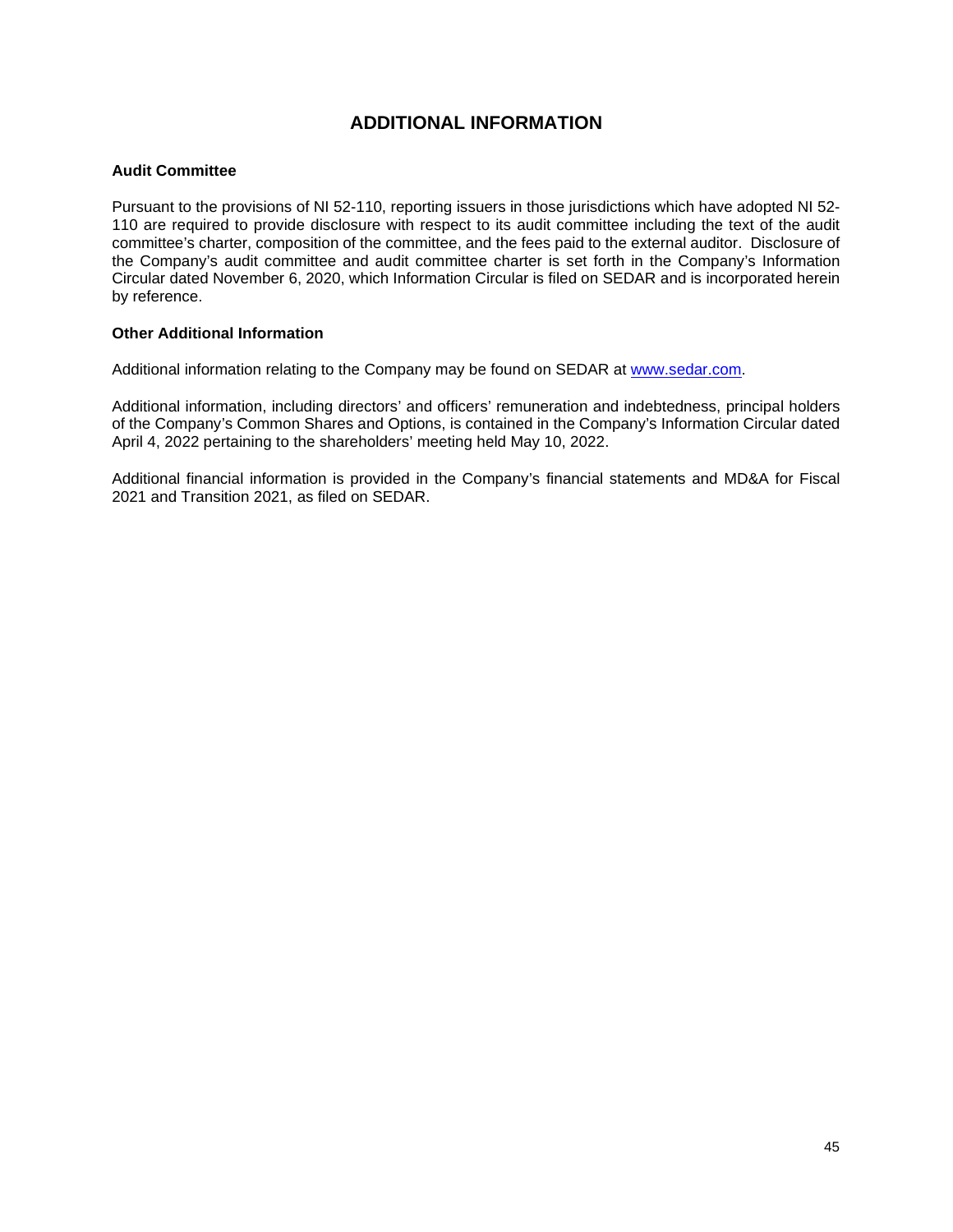# **APPENDIX – DRILL RESULTS**

# **Los Reyes Project**

### **Drill Hole Intercepts**

Au g/t cut-off = 0.2, 1.0 Max internal waste = 3.0m core length

#### **Guadalupe Area**

| Drill Hole | From   | To     | Interval | Au $(g/t)$ | Ag<br>(g/t) | Interval Type   | Composite / Sample Grade             | Au<br>Cut-Off | Area           |
|------------|--------|--------|----------|------------|-------------|-----------------|--------------------------------------|---------------|----------------|
| 21GE-01    | 13.40  | 19.55  | 6.15     | 0.54       | 9.11        | Zone Interval   | 0.54g/t Au, 9.11g/t Ag over 6.15m    | 0.2           | Guadalupe East |
| 21GE-01    | 20.70  | 21.85  | 1.15     | 0.22       | 2.20        | Single Interval | 0.22g/t Au, 2.2g/t Ag over 1.15m     | 0.2           | Guadalupe East |
| 21GE-01    | 37.40  | 41.20  | 3.80     | 3.69       | 305.11      | Zone Interval   | 3.69g/t Au, 305.11g/t Ag over 3.8m   | 0.2           | Guadalupe East |
| including  | 37.40  | 39.50  | 2.10     | 6.10       | 507.10      | Zone Interval   | 6.1g/t Au, 507.1g/t Ag over 2.1m     | 1.0           | Guadalupe East |
| 21GE-01    | 72.10  | 73.20  | 1.10     | 0.36       | 9.00        | Single Interval | 0.36g/t Au, 9g/t Ag over 1.1m        | 0.2           | Guadalupe East |
| 21GE-01    | 179.00 | 183.50 | 4.50     | 0.47       | 31.33       | Zone Interval   | 0.47g/t Au, 31.33g/t Ag over 4.5m    | 0.2           | Guadalupe East |
| 21GE-01    | 218.90 | 219.40 | 0.50     | 0.26       | 9.30        | Single Interval | 0.26g/t Au, 9.3g/t Ag over 0.5m      | 0.2           | Guadalupe East |
| 21GE-01    | 377.00 | 400.05 | 23.05    | 2.88       | 341.72      | Zone Interval   | 2.88g/t Au, 341.72g/t Ag over 23.05m | 0.2           | Guadalupe East |
| including  | 392.45 | 399.00 | 6.55     | 6.51       | 587.53      | Zone Interval   | 6.51g/t Au, 587.53g/t Ag over 6.55m  | 1.0           | Guadalupe East |
| 21GE-01    | 401.00 | 402.50 | 1.50     | 0.29       | 34.20       | Single Interval | 0.29g/t Au, 34.2g/t Ag over 1.5m     | 0.2           | Guadalupe East |

#### **Noche Buena Area**

| Drill Hole | From   | To \   | Interval | Au $(g/t)$ | Ag<br>(g/t) | Interval Type | Composite / Sample Grade           | Au Cut-<br>Off | Area        |
|------------|--------|--------|----------|------------|-------------|---------------|------------------------------------|----------------|-------------|
| 21NB-01    | 87.00  | 93.35  | 6.35     | 0.56       | 31.14       | Zone Interval | 0.56g/t Au, 31.14g/t Ag over 6.35m | 0.2            | Noche Buena |
| including  | 87.00  | 88.95  | 1.95     | 34ء۔       | 61.48       | Zone Interval | 1.34g/t Au, 61.48g/t Ag over 1.95m | 1.0            | Noche Buena |
| 21NB-01    | 101.75 | 103.50 | 1.75     | 0.53       | 9.18        | Zone Interval | 0.53g/t Au, 9.18g/t Ag over 1.75m  | 0.2            | Noche Buena |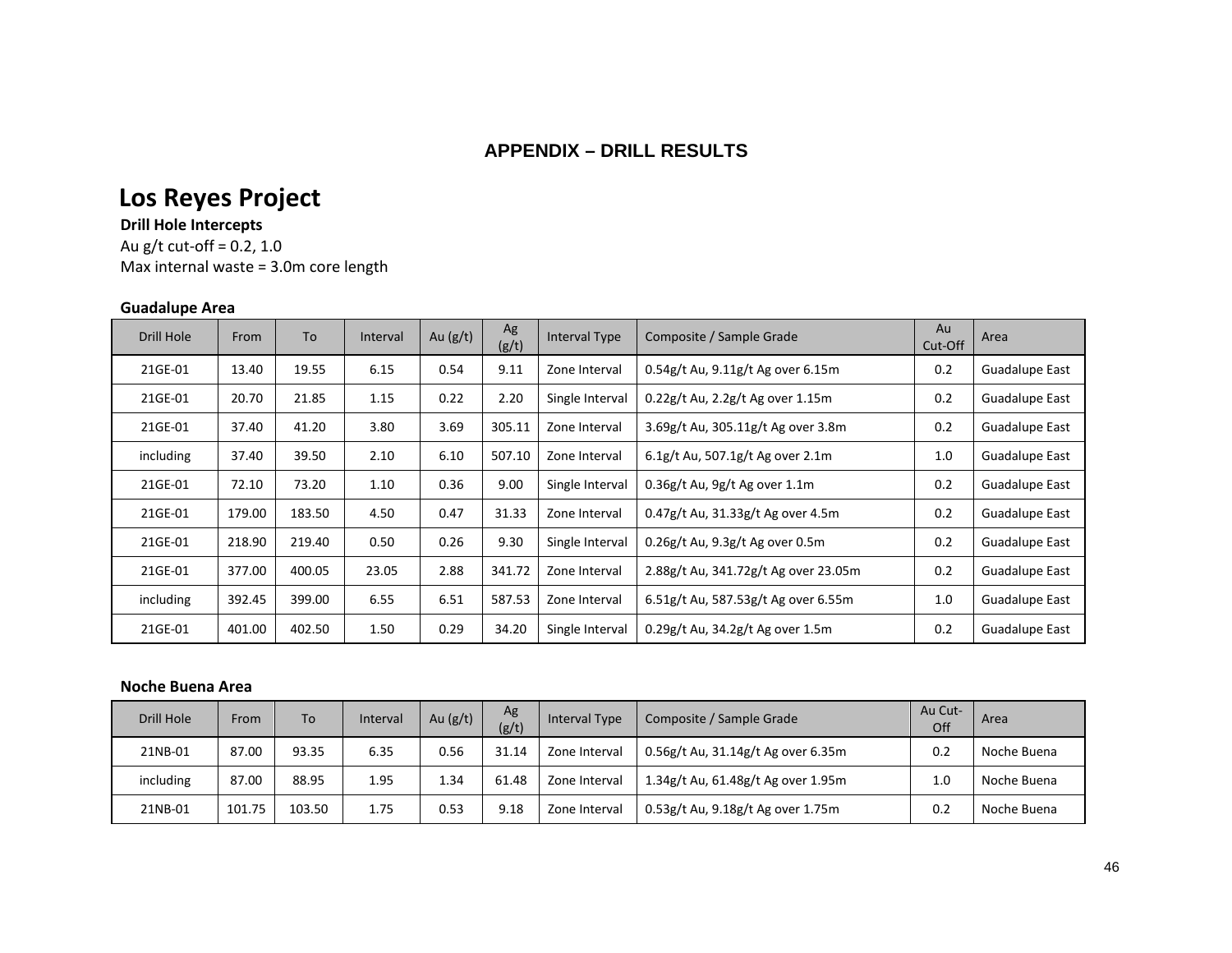| 21NB-01   | 108.00 | 111.45 | 3.45  | 0.25 | 5.10   | Zone Interval   | 0.25g/t Au, 5.1g/t Ag over 3.45m       | 0.2 | Noche Buena |
|-----------|--------|--------|-------|------|--------|-----------------|----------------------------------------|-----|-------------|
| 21NB-01   | 126.00 | 127.50 | 1.50  | 0.68 | 2.00   | Single Interval | 0.68g/t Au, 2g/t Ag over 1.5m          | 0.2 | Noche Buena |
| 21NB-02   | 88.50  | 89.50  | 1.00  | 0.31 | 23.80  | Single Interval | $0.31$ g/t Au, 23.8g/t Ag over 1m      | 0.2 | Noche Buena |
| 21NB-02   | 91.50  | 130.50 | 39.00 | 0.70 | 29.52  | Zone Interval   | 0.7g/t Au, 29.52g/t Ag over 39m        | 0.2 | Noche Buena |
| including | 119.15 | 122.00 | 2.85  | 3.17 | 141.20 | Zone Interval   | 3.17g/t Au, 141.2g/t Ag over 2.85m     | 1.0 | Noche Buena |
| 21NB-03   | 100.50 | 108.00 | 7.50  | 0.78 | 35.22  | Zone Interval   | 0.78g/t Au, 35.22g/t Ag over 7.5m      | 0.2 | Noche Buena |
| including | 103.50 | 105.00 | 1.50  | 2.12 | 92.80  | Single Interval | 2.12g/t Au, 92.8g/t Ag over 1.5m       | 1.0 | Noche Buena |
| 21NB-03   | 112.50 | 118.50 | 6.00  | 1.12 | 29.72  | Zone Interval   | $1.12$ g/t Au, 29.72g/t Ag over 6m     | 0.2 | Noche Buena |
| including | 113.45 | 114.40 | 0.95  | 5.21 | 49.90  | Single Interval | 5.21g/t Au, 49.9g/t Ag over 0.95m      | 1.0 | Noche Buena |
| 21NB-03   | 121.50 | 123.05 | 1.55  | 0.36 | 17.70  | Single Interval | 0.36g/t Au, 17.7g/t Ag over 1.55m      | 0.2 | Noche Buena |
| 21NB-03   | 128.55 | 129.30 | 0.75  | 0.20 | 2.00   | Single Interval | $0.2$ g/t Au, 2g/t Ag over 0.75m       | 0.2 | Noche Buena |
| 21NB-03   | 133.85 | 135.00 | 1.15  | 0.21 | 1.30   | Single Interval | $0.21$ g/t Au, $1.3$ g/t Ag over 1.15m | 0.2 | Noche Buena |
| 21NB-03   | 157.50 | 159.00 | 1.50  | 0.21 | 3.90   | Single Interval | 0.21g/t Au, 3.9g/t Ag over 1.5m        | 0.2 | Noche Buena |
| 21NB-04   | 88.75  | 90.00  | 1.25  | 0.20 | 24.30  | Single Interval | 0.2g/t Au, 24.3g/t Ag over 1.25m       | 0.2 | Noche Buena |
| 21NB-04   | 92.50  | 96.50  | 4.00  | 0.61 | 28.83  | Zone Interval   | 0.61g/t Au, 28.83g/t Ag over 4m        | 0.2 | Noche Buena |
| including | 94.50  | 95.50  | 1.00  | 1.68 | 77.70  | Single Interval | 1.68g/t Au, 77.7g/t Ag over 1m         | 1.0 | Noche Buena |
| 21NB-04   | 101.35 | 109.50 | 8.15  | 0.34 | 5.57   | Zone Interval   | 0.34g/t Au, 5.57g/t Ag over 8.15m      | 0.2 | Noche Buena |

# **San Miguel East Area**

| Drill Hole | From   | To     | Interval | Au $(g/t)$ | Ag<br>(g/t) | Interval Type   | Composite / Sample Grade           | Au Cut-<br>Off | Area            |
|------------|--------|--------|----------|------------|-------------|-----------------|------------------------------------|----------------|-----------------|
| 21SME-01   | 0.00   | 1.50   | 1.50     | 0.35       | 1.10        | Single Interval | $0.35$ g/t Au, 1.1g/t Ag over 1.5m | 0.2            | San Miguel East |
| 21SME-01   | 218.00 | 222.50 | 4.50     | 0.99       | 130.77      | Zone Interval   | 0.99g/t Au, 130.77g/t Ag over 4.5m | 0.2            | San Miguel East |
| 21SME-01   | 231.00 | 232.00 | 1.00     | 1.07       | 24.10       | Single Interval | 1.07g/t Au, 24.1g/t Ag over 1m     | 1.0            | San Miguel East |
| 21SME-01   | 314.00 | 315.50 | 1.50     | 0.44       | 59.70       | Single Interval | 0.44g/t Au, 59.7g/t Ag over 1.5m   | 0.2            | San Miguel East |
| 21SME-01   | 324.50 | 326.00 | 1.50     | 0.27       | 3.60        | Single Interval | 0.27g/t Au, 3.6g/t Ag over 1.5m    | 0.2            | San Miguel East |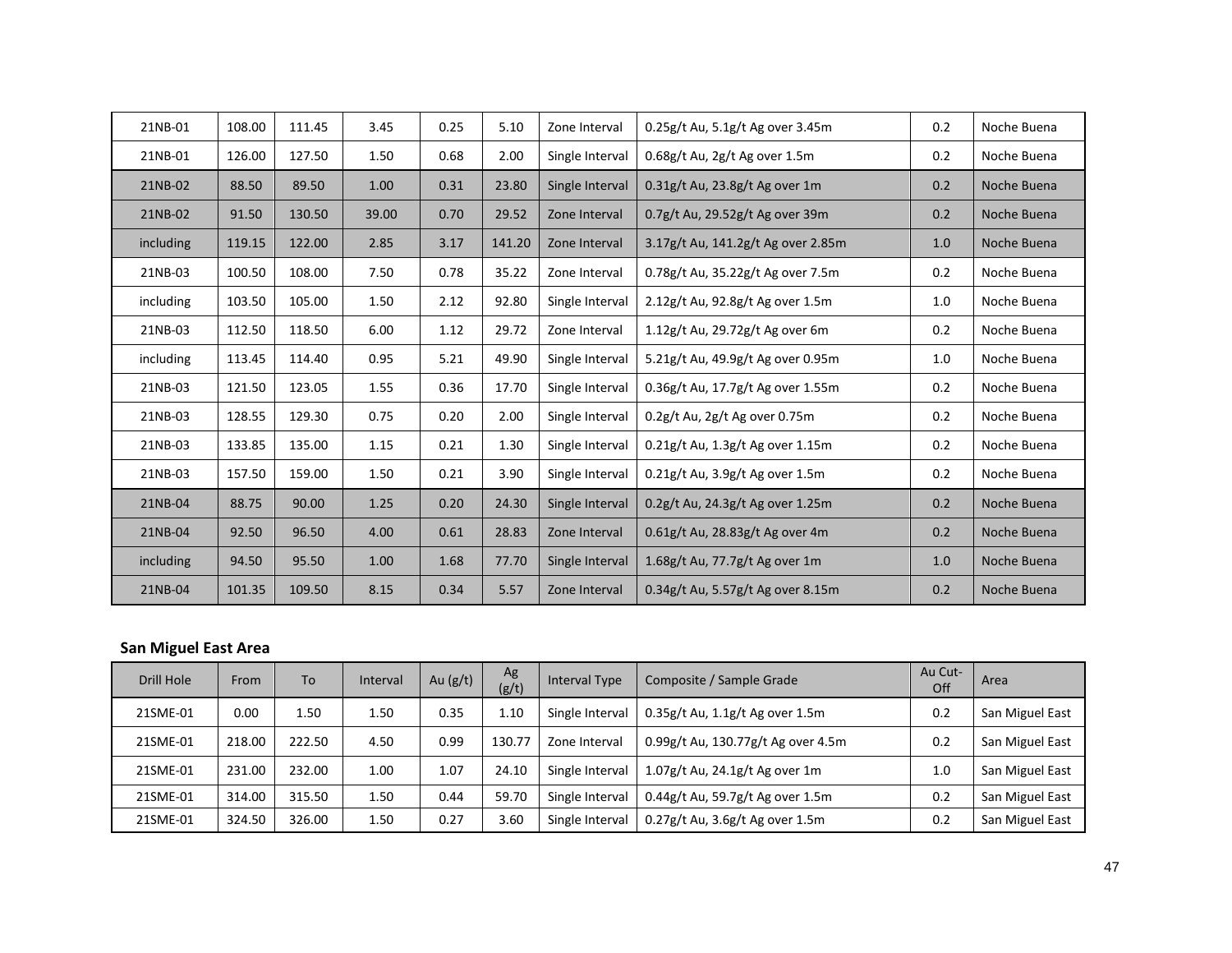| Drill Hole  | From   | To     | Interval | Au $(g/t)$ | Ag<br>(g/t) | <b>Interval Type</b> | Composite / Sample Grade           | Au Cut-<br>Off | Area   |
|-------------|--------|--------|----------|------------|-------------|----------------------|------------------------------------|----------------|--------|
| 20ZAP-01    | 36.00  | 37.50  | 1.50     | 0.25       | 24.10       | Single Interval      | 0.25g/t Au, 24.1g/t Ag over 1.5m   | 0.2            | Zapote |
| 20ZAP-01    | 43.50  | 46.00  | 2.50     | 0.39       | 28.34       | Zone Interval        | 0.39g/t Au, 28.34g/t Ag over 2.5m  | 0.2            | Zapote |
| 20ZAP-01    | 62.85  | 63.75  | 0.90     | 0.61       | 18.20       | Single Interval      | 0.61g/t Au, 18.2g/t Ag over 0.9m   | 0.2            | Zapote |
| 20ZAP-02    | 43.50  | 52.50  | 9.00     | 0.50       | 2.92        | Zone Interval        | 0.5g/t Au, 2.92g/t Ag over 9m      | 0.2            | Zapote |
| 20ZAP-02    | 74.70  | 77.20  | 2.50     | 2.47       | 5.04        | Zone Interval        | 2.47g/t Au, 5.04g/t Ag over 2.5m   | 0.2            | Zapote |
| 20ZAP-02    | 106.10 | 132.00 | 25.90    | 0.86       | 30.07       | Zone Interval        | 0.86g/t Au, 30.07g/t Ag over 25.9m | 0.2            | Zapote |
| including   | 107.60 | 109.85 | 2.25     | 1.84       | 16.60       | Zone Interval        | 1.84g/t Au, 16.6g/t Ag over 2.25m  | $1.0$          | Zapote |
| & including | 117.00 | 123.00 | 6.00     | 1.41       | 53.18       | Zone Interval        | 1.41g/t Au, 53.18g/t Ag over 6m    | 1.0            | Zapote |
| 20ZAP-02    | 135.00 | 136.50 | 1.50     | 0.30       | 1.50        | Single Interval      | 0.3g/t Au, 1.5g/t Ag over 1.5m     | 0.2            | Zapote |
| 20ZAP-02    | 148.50 | 150.00 | 1.50     | 0.20       | 5.50        | Single Interval      | 0.2g/t Au, 5.5g/t Ag over 1.5m     | 0.2            | Zapote |
| 20ZAP-02    | 153.00 | 156.00 | 3.00     | 0.26       | 2.00        | Zone Interval        | 0.26g/t Au, 2g/t Ag over 3m        | 0.2            | Zapote |
| 20ZAP-02    | 163.50 | 165.00 | 1.50     | 0.27       | 3.80        | Single Interval      | 0.27g/t Au, 3.8g/t Ag over 1.5m    | 0.2            | Zapote |
| 21ZAP-03    | 140.00 | 153.00 | 13.00    | 0.76       | 33.03       | Zone Interval        | 0.76g/t Au, 33.03g/t Ag over 13m   | 0.2            | Zapote |
| including   | 145.50 | 150.10 | 4.60     | 1.66       | 41.50       | Zone Interval        | 1.66g/t Au, 41.5g/t Ag over 4.6m   | 1.0            | Zapote |
| 21ZAP-04    | 103.60 | 115.30 | 11.70    | 3.68       | 52.06       | Zone Interval        | 3.68g/t Au, 52.06g/t Ag over 11.7m | 0.2            | Zapote |
| including   | 109.50 | 114.00 | 4.50     | 8.95       | 74.50       | Zone Interval        | 8.95g/t Au, 74.5g/t Ag over 4.5m   | 1.0            | Zapote |
| 21ZAP-05    | 81.50  | 82.50  | 1.00     | 1.16       | 33.60       | Single Interval      | 1.16g/t Au, 33.6g/t Ag over 1m     | $1.0\,$        | Zapote |
| 21ZAP-05    | 97.50  | 109.50 | 12.00    | 3.23       | 60.04       | Zone Interval        | 3.23g/t Au, 60.04g/t Ag over 12m   | 0.2            | Zapote |
| including   | 102.00 | 108.00 | 6.00     | 5.83       | 67.23       | Zone Interval        | 5.83g/t Au, 67.23g/t Ag over 6m    | 1.0            | Zapote |
| 21ZAP-05    | 123.00 | 126.00 | 3.00     | 1.22       | 9.55        | Zone Interval        | 1.22g/t Au, 9.55g/t Ag over 3m     | 0.2            | Zapote |
| 21ZAP-06    | 43.00  | 43.90  | 0.90     | 0.21       | 2.90        | Single Interval      | 0.21g/t Au, 2.9g/t Ag over 0.9m    | 0.2            | Zapote |
| 21ZAP-06    | 52.50  | 54.00  | 1.50     | 0.54       | 4.50        | Single Interval      | 0.54g/t Au, 4.5g/t Ag over 1.5m    | 0.2            | Zapote |
| 21ZAP-06    | 76.35  | 77.00  | 0.65     | 0.29       | 29.10       | Single Interval      | 0.29g/t Au, 29.1g/t Ag over 0.65m  | 0.2            | Zapote |
| 21ZAP-06    | 78.95  | 85.25  | 6.30     | 0.73       | 32.13       | Zone Interval        | 0.73g/t Au, 32.13g/t Ag over 6.3m  | 0.2            | Zapote |
| 21ZAP-06    | 94.50  | 104.00 | 9.50     | 2.06       | 30.95       | Zone Interval        | 2.06g/t Au, 30.95g/t Ag over 9.5m  | 0.2            | Zapote |
| including   | 100.25 | 102.50 | 2.25     | 7.15       | 55.97       | Zone Interval        | 7.15g/t Au, 55.97g/t Ag over 2.25m | 1.0            | Zapote |
| 21ZAP-06    | 125.00 | 127.50 | 2.50     | 0.29       | 6.28        | Zone Interval        | 0.29g/t Au, 6.28g/t Ag over 2.5m   | 0.2            | Zapote |

# **Zapote South Area**